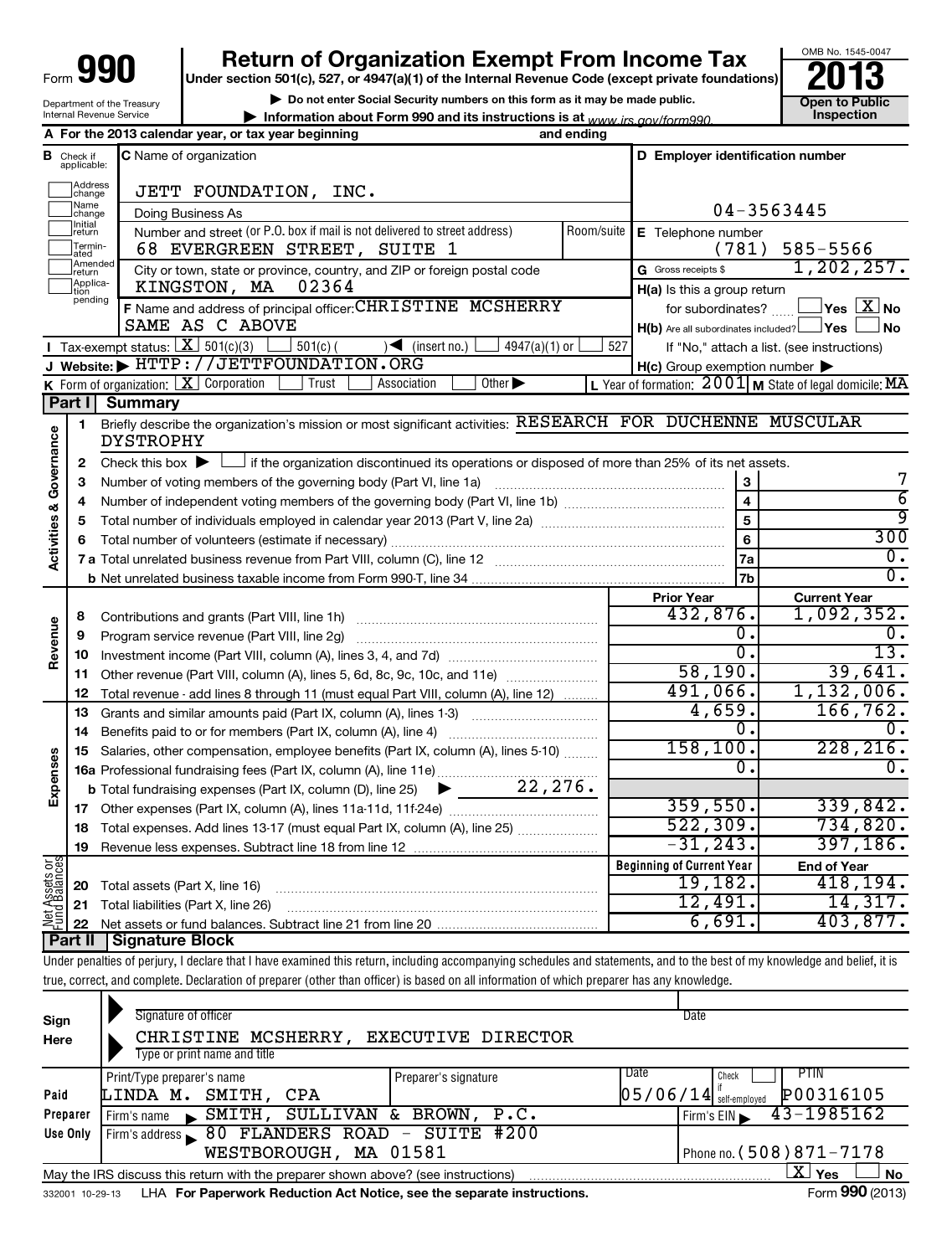|                    | Part III Statement of Program Service Accomplishments                                                                                                                                               |                                     |                      |
|--------------------|-----------------------------------------------------------------------------------------------------------------------------------------------------------------------------------------------------|-------------------------------------|----------------------|
|                    |                                                                                                                                                                                                     |                                     | $\boxed{\textbf{X}}$ |
|                    |                                                                                                                                                                                                     |                                     |                      |
| 1                  | Briefly describe the organization's mission:<br>RESEARCH FOR DUCHENNE MUSCULAR DYSTROPHY.                                                                                                           |                                     |                      |
|                    |                                                                                                                                                                                                     |                                     |                      |
|                    |                                                                                                                                                                                                     |                                     |                      |
| 2                  | Did the organization undertake any significant program services during the year which were not listed on                                                                                            | $\exists$ Yes $\boxed{\text{X}}$ No |                      |
|                    | the prior Form 990 or 990-EZ?<br>If "Yes," describe these new services on Schedule O.                                                                                                               |                                     |                      |
| 3                  | Did the organization cease conducting, or make significant changes in how it conducts, any program services?                                                                                        | $\exists$ Yes $\boxed{\text{X}}$ No |                      |
|                    | If "Yes," describe these changes on Schedule O.                                                                                                                                                     |                                     |                      |
| 4                  | Describe the organization's program service accomplishments for each of its three largest program services, as measured by expenses.                                                                |                                     |                      |
|                    | Section 501(c)(3) and 501(c)(4) organizations are required to report the amount of grants and allocations to others, the total expenses, and<br>revenue, if any, for each program service reported. |                                     |                      |
| 4a                 | 276, 646. including grants of \$166, 762. The evenue \$<br>(Expenses \$<br>(Code:                                                                                                                   |                                     | $\overline{0.}$      |
|                    | <b>RESEARCH</b>                                                                                                                                                                                     |                                     |                      |
|                    | DUCHENNE ALLIANCE AND DUCHENNE DASHBOARD:                                                                                                                                                           |                                     |                      |
|                    | THE DUCHENNE ALLIANCE IS AN ALLIANCE OF OVER TWENTY INDEPENDENT                                                                                                                                     |                                     |                      |
|                    | DUCHENNE ORGANIZATIONS DEDICATED TO ADVANCING OUR MISSIONS TO IMPROVE                                                                                                                               |                                     |                      |
|                    | QUALITY OF LIFE, CARE AND TREATMENT OF THOSE AFFECTED BY DUCHENNE.                                                                                                                                  |                                     | THE                  |
|                    | GOAL OF THE ALLIANCE IS TO BUILD TRUST, SHARE KNOWLEDGE, LEVERAGE                                                                                                                                   |                                     |                      |
|                    | RESOURCES AND STREAMLINE BUSINESS PRACTICES TO SERVICE THE ENTIRE<br>THE DUCHENNE DASHBOARD IS A DIRECT SERVICE TOOL<br>DUCHENNE COMMUNITY.                                                         |                                     |                      |
|                    | FOR RESEARCHERS AND NONPROFIT ORGANIZATIONS TO COMMUNICATE AND                                                                                                                                      |                                     |                      |
|                    | STREAMLINE FUNDING.                                                                                                                                                                                 |                                     |                      |
| 4b                 | 253,830.<br>including grants of $$$<br>) (Expenses \$<br>(Code:<br><b>EDUCATION</b>                                                                                                                 | $\overline{0}$ . ) (Revenue \$      | $\overline{0.}$      |
|                    |                                                                                                                                                                                                     |                                     |                      |
|                    | JETT SPONSORED DUCHENNE ROUNDTABLE, CONTINUING EDUCATION, AND RESEARCH<br>GRANTS/SCHOLARSHIPS:                                                                                                      |                                     |                      |
|                    | THE ORGANIZATION SPONSORS EDUCATIONAL FORUMS FOR PARENTS, CAREGIVERS,                                                                                                                               |                                     |                      |
|                    | FRIENDS, FAMILY AND RESEARCHERS.<br>ADDITIONALLY, THE JETT FOUNDATION                                                                                                                               |                                     |                      |
|                    | SPONSORS MASSACHUSETTS GENERAL HOSPITAL ("MGH")                                                                                                                                                     | DOCTORS AND NONPROFIT               |                      |
|                    | ORGANIZATIONS TO ATTEND EDUCATIONAL AND INFORMATIVE CONFERENCES                                                                                                                                     |                                     |                      |
|                    | THROUGHOUT THE YEAR TO BETTER SERVE THE DUCHENNE COMMUNITY.                                                                                                                                         |                                     |                      |
|                    | FREQUENTLY, EDUCATION COMPONENTS OVERLAP WITH RESEARCH AND COMMUNITY<br>SUPPORT.                                                                                                                    |                                     |                      |
|                    | 142,495.<br>$\overline{0}$ . ) (Revenue \$<br>4c (Code:<br>including grants of \$<br>) (Expenses \$                                                                                                 |                                     | $\overline{0.}$      |
|                    | DIRECT SERVICE                                                                                                                                                                                      |                                     |                      |
|                    | <b>JETTRIDE:</b>                                                                                                                                                                                    |                                     |                      |
|                    | JETTRIDE IS A DIRECT SERVICE PROGRAM FOR SIBLINGS OF BOYS AFFLICTED                                                                                                                                 |                                     |                      |
|                    | THE JETTRIDE GIVES THESE INDIVIDUALS THE OPPORTUNITY TO<br>WITH DUCHENNE.                                                                                                                           |                                     |                      |
|                    | CONNECT WITH OTHER TEENS WHO ARE LIVING THROUGH THE SAME EXPERIENCES                                                                                                                                |                                     | IN                   |
|                    | ORDER TO BUILD LIFELONG FRIENDSHIPS.                                                                                                                                                                |                                     |                      |
|                    | CAMP PROMISE:                                                                                                                                                                                       |                                     |                      |
|                    | CAMP PROMISE IS A NEUROMUSCULAR CAMP EXPERIENCE FOR CHILDREN AND ADULTS                                                                                                                             |                                     |                      |
|                    | 4d Other program services (Describe in Schedule O.)<br>Expenses \$<br>including grants of \$<br>(Revenue \$                                                                                         |                                     |                      |
| 4е                 | 672,971.<br>Total program service expenses                                                                                                                                                          |                                     |                      |
|                    |                                                                                                                                                                                                     | Form 990 (2013)                     |                      |
| 332002<br>10-29-13 | SEE SCHEDULE O FOR CONTINUATION(S)<br>2                                                                                                                                                             |                                     |                      |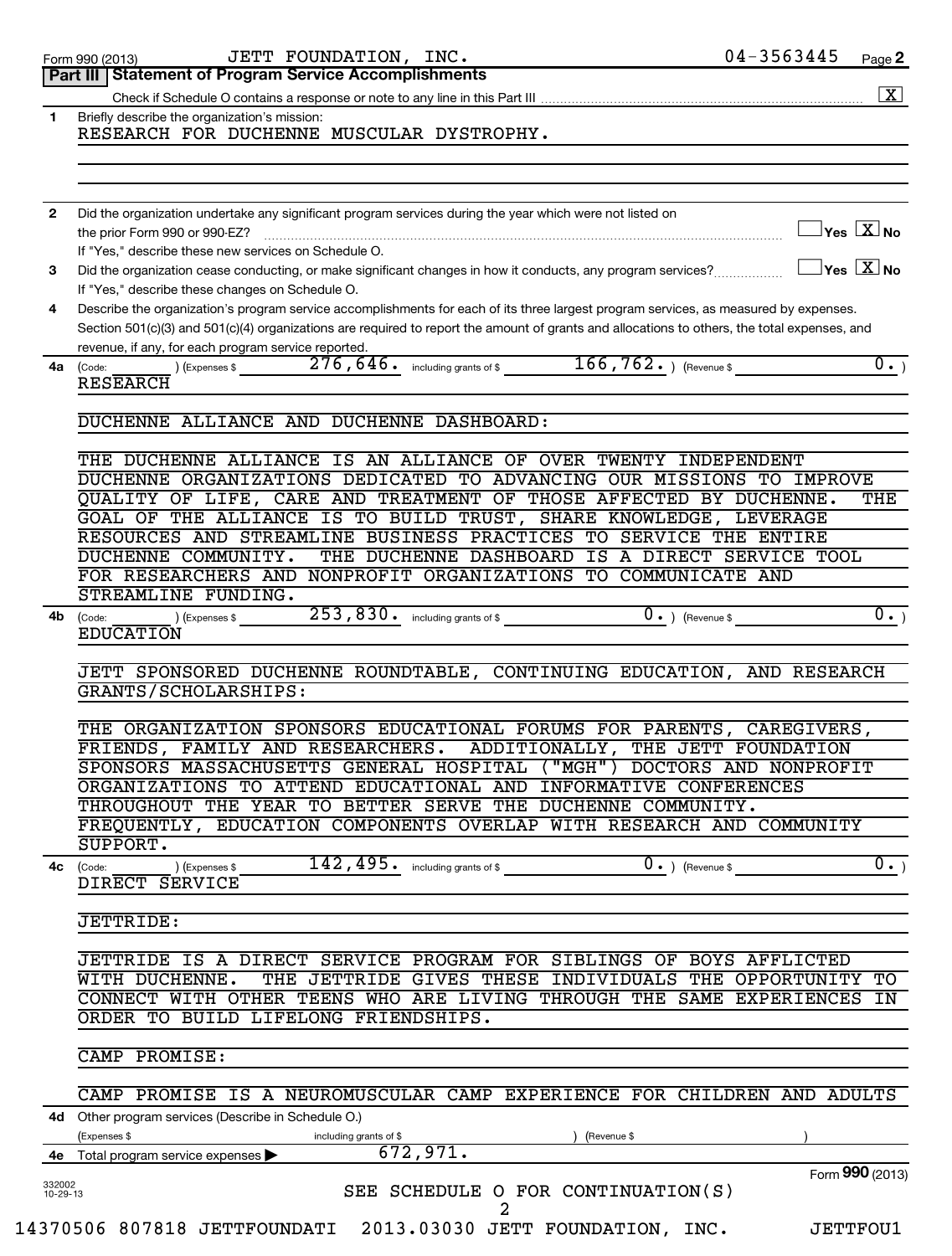Form 990 (2013)  $JETT$   $FOUNDATION$ ,  $INC$ .  $04-3563445$   $Page$ **Part IV Checklist of Required Schedules**

|    |                                                                                                                                                                                                                                                         |                 | Yes                     | No.                     |
|----|---------------------------------------------------------------------------------------------------------------------------------------------------------------------------------------------------------------------------------------------------------|-----------------|-------------------------|-------------------------|
| 1. | Is the organization described in section $501(c)(3)$ or $4947(a)(1)$ (other than a private foundation)?                                                                                                                                                 |                 |                         |                         |
|    |                                                                                                                                                                                                                                                         | 1               | х                       |                         |
| 2  |                                                                                                                                                                                                                                                         | $\overline{2}$  | $\overline{\textbf{x}}$ |                         |
| 3  | Did the organization engage in direct or indirect political campaign activities on behalf of or in opposition to candidates for                                                                                                                         | З               |                         | x                       |
| 4  | Section 501(c)(3) organizations. Did the organization engage in lobbying activities, or have a section 501(h) election in effect                                                                                                                        |                 |                         |                         |
|    |                                                                                                                                                                                                                                                         | 4               | х                       |                         |
| 5  | Is the organization a section 501(c)(4), 501(c)(5), or 501(c)(6) organization that receives membership dues, assessments, or                                                                                                                            |                 |                         |                         |
|    |                                                                                                                                                                                                                                                         | 5               |                         | x                       |
| 6  | Did the organization maintain any donor advised funds or any similar funds or accounts for which donors have the right to                                                                                                                               |                 |                         |                         |
|    | provide advice on the distribution or investment of amounts in such funds or accounts? If "Yes," complete Schedule D, Part I                                                                                                                            | 6               |                         | x                       |
| 7  | Did the organization receive or hold a conservation easement, including easements to preserve open space,                                                                                                                                               |                 |                         |                         |
|    | the environment, historic land areas, or historic structures? If "Yes," complete Schedule D, Part II                                                                                                                                                    | 7               |                         | x                       |
| 8  | Did the organization maintain collections of works of art, historical treasures, or other similar assets? If "Yes," complete<br>Schedule D, Part III <b>Marting Communities</b> and the contract of the contract of the contract of the contract of the | 8               |                         | x                       |
| 9  | Did the organization report an amount in Part X, line 21, for escrow or custodial account liability; serve as a custodian for                                                                                                                           |                 |                         |                         |
|    | amounts not listed in Part X; or provide credit counseling, debt management, credit repair, or debt negotiation services?<br>If "Yes," complete Schedule D, Part IV                                                                                     | 9               |                         | x                       |
| 10 | Did the organization, directly or through a related organization, hold assets in temporarily restricted endowments, permanent                                                                                                                           |                 |                         |                         |
|    |                                                                                                                                                                                                                                                         | 10              |                         | x                       |
| 11 | If the organization's answer to any of the following questions is "Yes," then complete Schedule D, Parts VI, VII, VIII, IX, or X                                                                                                                        |                 |                         |                         |
|    | as applicable.                                                                                                                                                                                                                                          |                 |                         |                         |
|    | a Did the organization report an amount for land, buildings, and equipment in Part X, line 10? If "Yes," complete Schedule D,<br>Part VI                                                                                                                | 11a             | х                       |                         |
|    | <b>b</b> Did the organization report an amount for investments - other securities in Part X, line 12 that is 5% or more of its total                                                                                                                    |                 |                         |                         |
|    |                                                                                                                                                                                                                                                         | 11b             |                         | x                       |
|    | c Did the organization report an amount for investments - program related in Part X, line 13 that is 5% or more of its total                                                                                                                            |                 |                         |                         |
|    | 11c                                                                                                                                                                                                                                                     |                 |                         | x                       |
|    | d Did the organization report an amount for other assets in Part X, line 15 that is 5% or more of its total assets reported in                                                                                                                          |                 |                         |                         |
|    |                                                                                                                                                                                                                                                         | 11d             |                         | х                       |
|    |                                                                                                                                                                                                                                                         | 11e             |                         | $\overline{\mathtt{x}}$ |
| f. | Did the organization's separate or consolidated financial statements for the tax year include a footnote that addresses                                                                                                                                 |                 |                         |                         |
|    | the organization's liability for uncertain tax positions under FIN 48 (ASC 740)? If "Yes," complete Schedule D, Part X                                                                                                                                  | 11f             | х                       |                         |
|    | 12a Did the organization obtain separate, independent audited financial statements for the tax year? If "Yes," complete<br>Schedule D, Parts XI and XII                                                                                                 | 12a             | X                       |                         |
|    | <b>b</b> Was the organization included in consolidated, independent audited financial statements for the tax year?                                                                                                                                      |                 |                         |                         |
|    | If "Yes," and if the organization answered "No" to line 12a, then completing Schedule D, Parts XI and XII is optional <i>maniming</i>                                                                                                                   | 12b             |                         | x                       |
| 13 |                                                                                                                                                                                                                                                         | 13              |                         | $\overline{\text{x}}$   |
|    |                                                                                                                                                                                                                                                         | 14a             |                         | $\overline{\texttt{x}}$ |
|    | <b>b</b> Did the organization have aggregate revenues or expenses of more than \$10,000 from grantmaking, fundraising, business,                                                                                                                        |                 |                         |                         |
|    | investment, and program service activities outside the United States, or aggregate foreign investments valued at \$100,000                                                                                                                              |                 |                         | x                       |
|    |                                                                                                                                                                                                                                                         | 14b             |                         |                         |
| 15 | Did the organization report on Part IX, column (A), line 3, more than \$5,000 of grants or other assistance to or for any                                                                                                                               |                 |                         | x                       |
|    |                                                                                                                                                                                                                                                         | 15              |                         |                         |
| 16 | Did the organization report on Part IX, column (A), line 3, more than \$5,000 of aggregate grants or other assistance to                                                                                                                                |                 |                         | x                       |
| 17 | Did the organization report a total of more than \$15,000 of expenses for professional fundraising services on Part IX,                                                                                                                                 | 16              |                         |                         |
|    |                                                                                                                                                                                                                                                         | 17              |                         | x                       |
| 18 | Did the organization report more than \$15,000 total of fundraising event gross income and contributions on Part VIII, lines                                                                                                                            |                 |                         |                         |
|    |                                                                                                                                                                                                                                                         | 18              | х                       |                         |
| 19 | Did the organization report more than \$15,000 of gross income from gaming activities on Part VIII, line 9a? If "Yes,"                                                                                                                                  |                 |                         |                         |
|    |                                                                                                                                                                                                                                                         | 19              |                         | х                       |
|    |                                                                                                                                                                                                                                                         | <b>20a</b>      |                         | $\overline{\texttt{x}}$ |
|    |                                                                                                                                                                                                                                                         | 20 <sub>b</sub> |                         |                         |

Form (2013) **990**

332003 10-29-13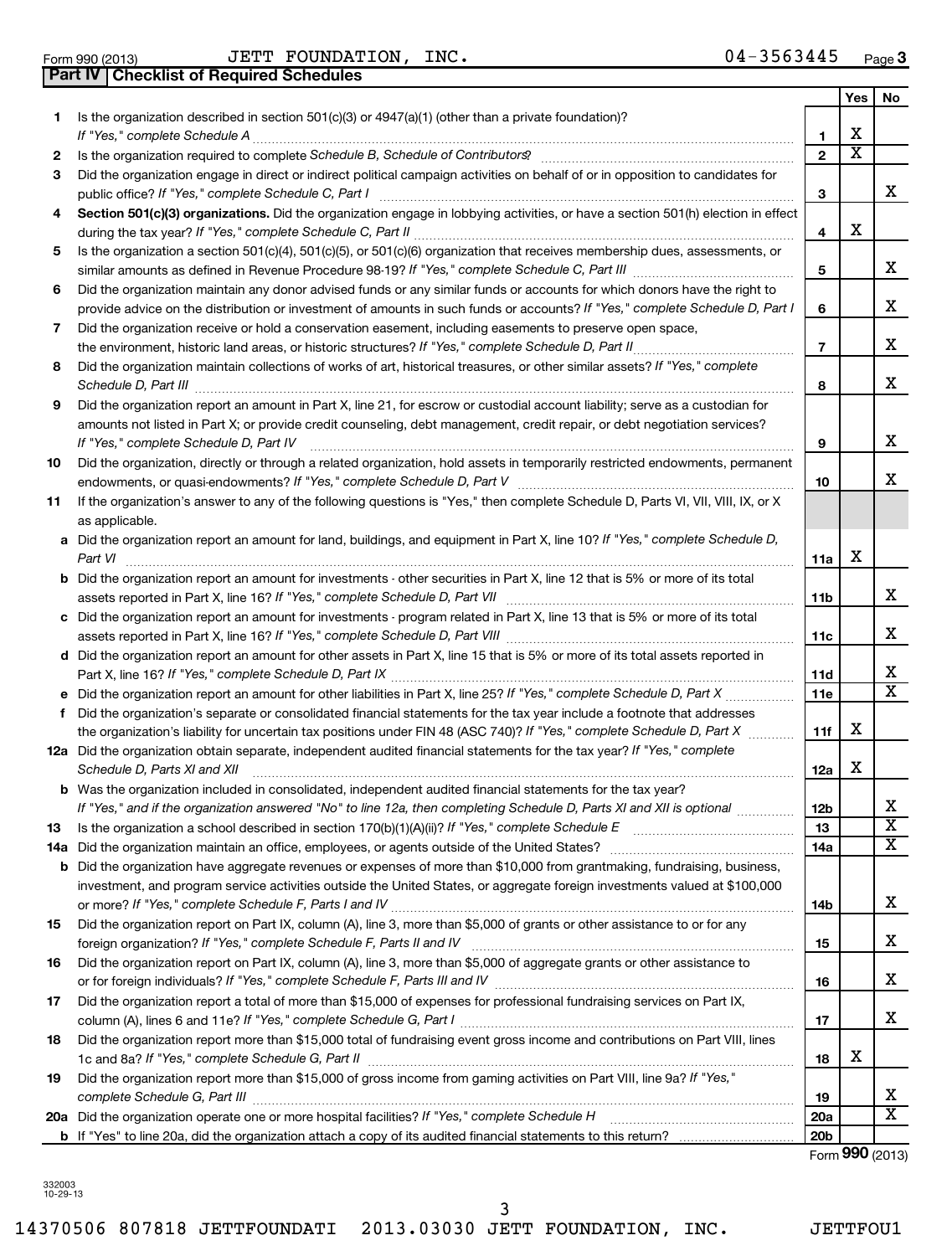Form 990 (2013) Page JETT FOUNDATION, INC. 04-3563445

*(continued)* **Part IV Checklist of Required Schedules**

|    |                                                                                                                                                                                                         |                 | Yes | No.                     |
|----|---------------------------------------------------------------------------------------------------------------------------------------------------------------------------------------------------------|-----------------|-----|-------------------------|
| 21 | Did the organization report more than \$5,000 of grants or other assistance to any domestic organization or<br>government on Part IX, column (A), line 1? If "Yes," complete Schedule I, Parts I and II | 21              | х   |                         |
| 22 | Did the organization report more than \$5,000 of grants or other assistance to individuals in the United States on Part IX,<br>column (A), line 2? If "Yes," complete Schedule I, Parts I and III       | 22              |     | х                       |
| 23 | Did the organization answer "Yes" to Part VII, Section A, line 3, 4, or 5 about compensation of the organization's current                                                                              |                 |     |                         |
|    | and former officers, directors, trustees, key employees, and highest compensated employees? If "Yes," complete                                                                                          |                 |     |                         |
|    | Schedule J                                                                                                                                                                                              | 23              |     | x                       |
|    | 24a Did the organization have a tax-exempt bond issue with an outstanding principal amount of more than \$100,000 as of the                                                                             |                 |     |                         |
|    | last day of the year, that was issued after December 31, 2002? If "Yes," answer lines 24b through 24d and complete                                                                                      |                 |     |                         |
|    | Schedule K. If "No", go to line 25a                                                                                                                                                                     | 24a             |     | х                       |
|    |                                                                                                                                                                                                         | 24b             |     |                         |
|    | c Did the organization maintain an escrow account other than a refunding escrow at any time during the year to defease                                                                                  |                 |     |                         |
|    |                                                                                                                                                                                                         | 24c             |     |                         |
|    |                                                                                                                                                                                                         | 24d             |     |                         |
|    | 25a Section 501(c)(3) and 501(c)(4) organizations. Did the organization engage in an excess benefit transaction with a<br>disqualified person during the year? If "Yes," complete Schedule L, Part I    | 25a             |     | х                       |
|    | b Is the organization aware that it engaged in an excess benefit transaction with a disqualified person in a prior year, and                                                                            |                 |     |                         |
|    | that the transaction has not been reported on any of the organization's prior Forms 990 or 990-EZ? If "Yes," complete<br>Schedule L, Part I                                                             | 25b             |     | X                       |
| 26 | Did the organization report any amount on Part X, line 5, 6, or 22 for receivables from or payables to any current or                                                                                   |                 |     |                         |
|    | former officers, directors, trustees, key employees, highest compensated employees, or disqualified persons? If so,                                                                                     |                 |     |                         |
|    | complete Schedule L, Part II                                                                                                                                                                            | 26              |     | x                       |
| 27 | Did the organization provide a grant or other assistance to an officer, director, trustee, key employee, substantial                                                                                    |                 |     |                         |
|    | contributor or employee thereof, a grant selection committee member, or to a 35% controlled entity or family member                                                                                     |                 |     |                         |
|    |                                                                                                                                                                                                         | 27              |     | x                       |
| 28 | Was the organization a party to a business transaction with one of the following parties (see Schedule L, Part IV                                                                                       |                 |     |                         |
|    | instructions for applicable filing thresholds, conditions, and exceptions):                                                                                                                             |                 |     |                         |
| a  | A current or former officer, director, trustee, or key employee? If "Yes," complete Schedule L, Part IV                                                                                                 | 28a             |     | х                       |
| b  | A family member of a current or former officer, director, trustee, or key employee? If "Yes," complete Schedule L, Part IV                                                                              | 28b             |     | х                       |
|    | c An entity of which a current or former officer, director, trustee, or key employee (or a family member thereof) was an officer,                                                                       |                 |     |                         |
|    | director, trustee, or direct or indirect owner? If "Yes," complete Schedule L, Part IV                                                                                                                  | 28c             |     | х                       |
| 29 |                                                                                                                                                                                                         | 29              |     | $\overline{\textbf{x}}$ |
| 30 | Did the organization receive contributions of art, historical treasures, or other similar assets, or qualified conservation                                                                             |                 |     |                         |
|    |                                                                                                                                                                                                         | 30              |     | х                       |
| 31 | Did the organization liquidate, terminate, or dissolve and cease operations?                                                                                                                            |                 |     |                         |
|    |                                                                                                                                                                                                         | 31              |     | х                       |
| 32 | Did the organization sell, exchange, dispose of, or transfer more than 25% of its net assets? If "Yes," complete                                                                                        |                 |     |                         |
|    |                                                                                                                                                                                                         | 32              |     | х                       |
| 33 | Did the organization own 100% of an entity disregarded as separate from the organization under Regulations                                                                                              |                 |     |                         |
|    | sections 301.7701-2 and 301.7701-3? If "Yes," complete Schedule R, Part I [1] [1] [1] [1] [1] [1] sections 301.7701-2 and 301.7701-3? If "Yes," complete Schedule R, Part I                             | 33              |     | x                       |
| 34 | Was the organization related to any tax-exempt or taxable entity? If "Yes," complete Schedule R, Part II, III, or IV, and<br>Part V, line 1                                                             | 34              |     | х                       |
|    |                                                                                                                                                                                                         | 35a             |     | $\overline{\text{X}}$   |
|    | b If "Yes" to line 35a, did the organization receive any payment from or engage in any transaction with a controlled entity                                                                             |                 |     |                         |
|    |                                                                                                                                                                                                         | 35 <sub>b</sub> |     |                         |
| 36 | Section 501(c)(3) organizations. Did the organization make any transfers to an exempt non-charitable related organization?                                                                              |                 |     |                         |
|    |                                                                                                                                                                                                         | 36              |     | x                       |
| 37 | Did the organization conduct more than 5% of its activities through an entity that is not a related organization                                                                                        |                 |     |                         |
|    |                                                                                                                                                                                                         | 37              |     | x                       |
| 38 | Did the organization complete Schedule O and provide explanations in Schedule O for Part VI, lines 11b and 19?                                                                                          |                 |     |                         |
|    |                                                                                                                                                                                                         | 38              | х   |                         |

Form (2013) **990**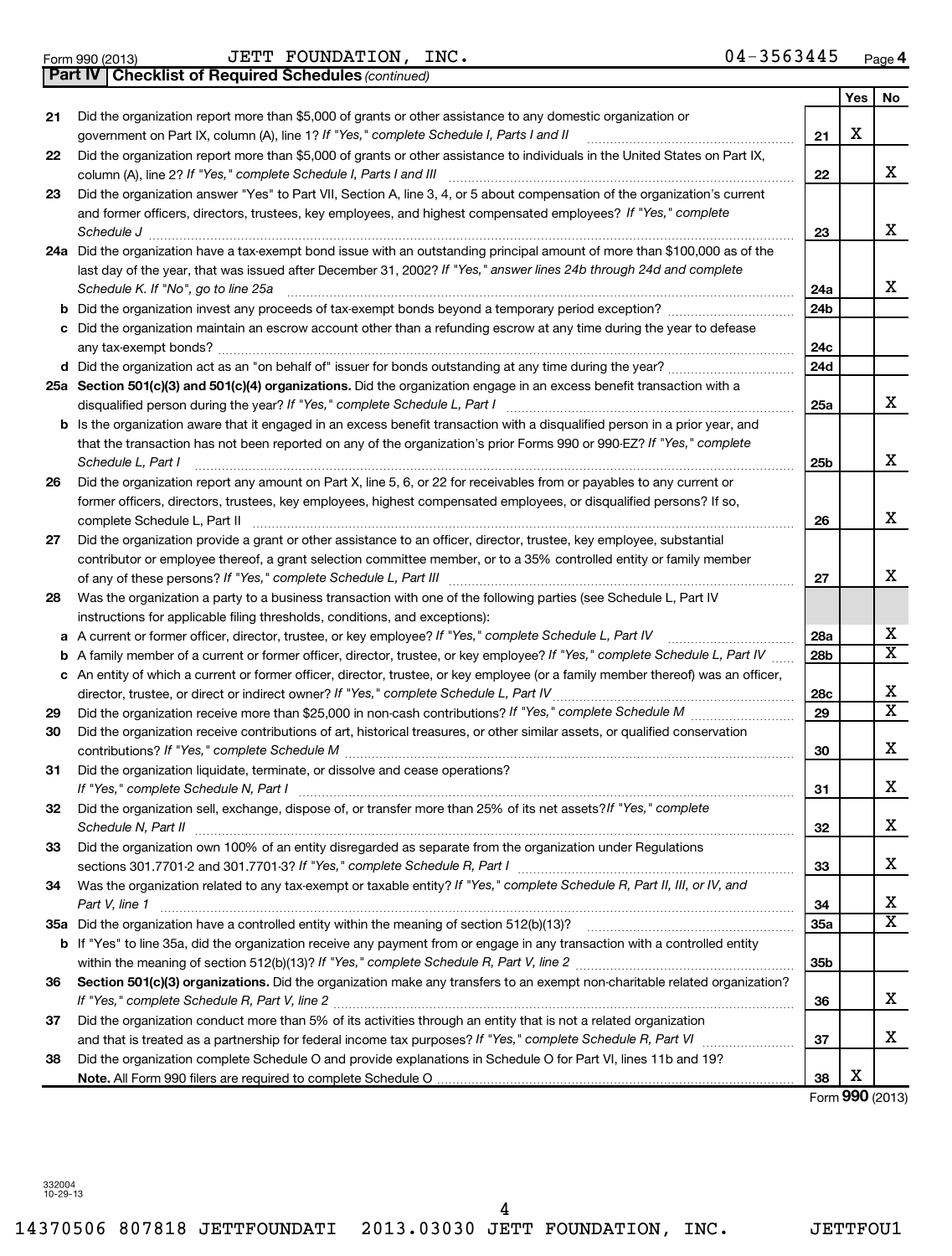|               | 04-3563445<br>JETT FOUNDATION, INC.<br>Form 990 (2013)                                                                                                                                                                                                                     |                |                              | $Page$ <sup>5</sup>     |
|---------------|----------------------------------------------------------------------------------------------------------------------------------------------------------------------------------------------------------------------------------------------------------------------------|----------------|------------------------------|-------------------------|
| <b>Part V</b> | <b>Statements Regarding Other IRS Filings and Tax Compliance</b>                                                                                                                                                                                                           |                |                              |                         |
|               | Check if Schedule O contains a response or note to any line in this Part V                                                                                                                                                                                                 |                |                              |                         |
|               |                                                                                                                                                                                                                                                                            |                | <b>Yes</b>                   | No                      |
|               | 1a                                                                                                                                                                                                                                                                         |                |                              |                         |
| b             | U<br>1 <sub>b</sub><br>Enter the number of Forms W-2G included in line 1a. Enter -0- if not applicable                                                                                                                                                                     |                |                              |                         |
| c             | Did the organization comply with backup withholding rules for reportable payments to vendors and reportable gaming                                                                                                                                                         |                |                              |                         |
|               |                                                                                                                                                                                                                                                                            | 1c             |                              |                         |
|               | 2a Enter the number of employees reported on Form W-3, Transmittal of Wage and Tax Statements,                                                                                                                                                                             |                |                              |                         |
|               | $\overline{9}$<br>filed for the calendar year ending with or within the year covered by this return<br>2a                                                                                                                                                                  |                |                              |                         |
|               | <b>b</b> If at least one is reported on line 2a, did the organization file all required federal employment tax returns?                                                                                                                                                    | 2 <sub>b</sub> | х                            |                         |
|               |                                                                                                                                                                                                                                                                            |                |                              |                         |
|               | 3a Did the organization have unrelated business gross income of \$1,000 or more during the year?                                                                                                                                                                           | За             |                              | x                       |
|               | <b>b</b> If "Yes," has it filed a Form 990-T for this year? If "No," to line 3b, provide an explanation in Schedule O manumum                                                                                                                                              | 3 <sub>b</sub> |                              |                         |
|               | 4a At any time during the calendar year, did the organization have an interest in, or a signature or other authority over, a                                                                                                                                               |                |                              |                         |
|               | financial account in a foreign country (such as a bank account, securities account, or other financial account)?                                                                                                                                                           | 4a             |                              | х                       |
|               | <b>b</b> If "Yes," enter the name of the foreign country:                                                                                                                                                                                                                  |                |                              |                         |
|               | See instructions for filing requirements for Form TD F 90-22.1, Report of Foreign Bank and Financial Accounts.                                                                                                                                                             |                |                              |                         |
|               |                                                                                                                                                                                                                                                                            | 5a             |                              | X                       |
| b             |                                                                                                                                                                                                                                                                            | 5 <sub>b</sub> |                              | $\overline{\textbf{x}}$ |
|               |                                                                                                                                                                                                                                                                            | 5 <sub>c</sub> |                              |                         |
|               | 6a Does the organization have annual gross receipts that are normally greater than \$100,000, and did the organization solicit                                                                                                                                             |                |                              |                         |
|               |                                                                                                                                                                                                                                                                            | 6a             |                              | х                       |
|               | <b>b</b> If "Yes," did the organization include with every solicitation an express statement that such contributions or gifts                                                                                                                                              |                |                              |                         |
|               | were not tax deductible?                                                                                                                                                                                                                                                   | 6b             |                              |                         |
| 7             | Organizations that may receive deductible contributions under section 170(c).                                                                                                                                                                                              |                |                              |                         |
| a             | Did the organization receive a payment in excess of \$75 made partly as a contribution and partly for goods and services provided to the payor?                                                                                                                            | 7a             | х<br>$\overline{\textbf{x}}$ |                         |
| b             |                                                                                                                                                                                                                                                                            | 7b             |                              |                         |
|               | c Did the organization sell, exchange, or otherwise dispose of tangible personal property for which it was required                                                                                                                                                        |                |                              | х                       |
|               |                                                                                                                                                                                                                                                                            | 7c             |                              |                         |
|               | 7d                                                                                                                                                                                                                                                                         |                |                              | x                       |
| е             |                                                                                                                                                                                                                                                                            | 7e             |                              | $\overline{\textbf{x}}$ |
|               |                                                                                                                                                                                                                                                                            | 7f             |                              |                         |
| g             | If the organization received a contribution of qualified intellectual property, did the organization file Form 8899 as required?                                                                                                                                           | 7g             |                              |                         |
| h.            | If the organization received a contribution of cars, boats, airplanes, or other vehicles, did the organization file a Form 1098-C?                                                                                                                                         | 7h             |                              |                         |
| 8             | Sponsoring organizations maintaining donor advised funds and section $509(a)(3)$ supporting organizations. Did the supporting<br>organization, or a donor advised fund maintained by a sponsoring organization, have excess business holdings at any time during the year? |                |                              |                         |
|               |                                                                                                                                                                                                                                                                            | 8              |                              |                         |
| 9             | Sponsoring organizations maintaining donor advised funds.                                                                                                                                                                                                                  |                |                              |                         |
| а             |                                                                                                                                                                                                                                                                            | 9а             |                              |                         |
| b             | Section 501(c)(7) organizations. Enter:                                                                                                                                                                                                                                    | 9b             |                              |                         |
| 10            | 10a                                                                                                                                                                                                                                                                        |                |                              |                         |
| а<br>b        | 10 <sub>b</sub><br>Gross receipts, included on Form 990, Part VIII, line 12, for public use of club facilities                                                                                                                                                             |                |                              |                         |
| 11            | Section 501(c)(12) organizations. Enter:                                                                                                                                                                                                                                   |                |                              |                         |
| а             | 11a                                                                                                                                                                                                                                                                        |                |                              |                         |
| b             | Gross income from other sources (Do not net amounts due or paid to other sources against                                                                                                                                                                                   |                |                              |                         |
|               | amounts due or received from them.)<br>11b                                                                                                                                                                                                                                 |                |                              |                         |
|               | 12a Section 4947(a)(1) non-exempt charitable trusts. Is the organization filing Form 990 in lieu of Form 1041?                                                                                                                                                             | 12a            |                              |                         |
| b             | <b>12b</b><br>If "Yes," enter the amount of tax-exempt interest received or accrued during the year                                                                                                                                                                        |                |                              |                         |
| 13            | Section 501(c)(29) qualified nonprofit health insurance issuers.                                                                                                                                                                                                           |                |                              |                         |
| а             |                                                                                                                                                                                                                                                                            | 1За            |                              |                         |
|               | Note. See the instructions for additional information the organization must report on Schedule O.                                                                                                                                                                          |                |                              |                         |
|               | <b>b</b> Enter the amount of reserves the organization is required to maintain by the states in which the                                                                                                                                                                  |                |                              |                         |
|               | 13 <sub>b</sub>                                                                                                                                                                                                                                                            |                |                              |                         |
|               | 13с                                                                                                                                                                                                                                                                        |                |                              |                         |
|               | 14a Did the organization receive any payments for indoor tanning services during the tax year?                                                                                                                                                                             | 14a            |                              | х                       |
|               |                                                                                                                                                                                                                                                                            | 14b            |                              |                         |
|               |                                                                                                                                                                                                                                                                            |                | 000(0010)                    |                         |

Form **990** (2013)

332005 10-29-13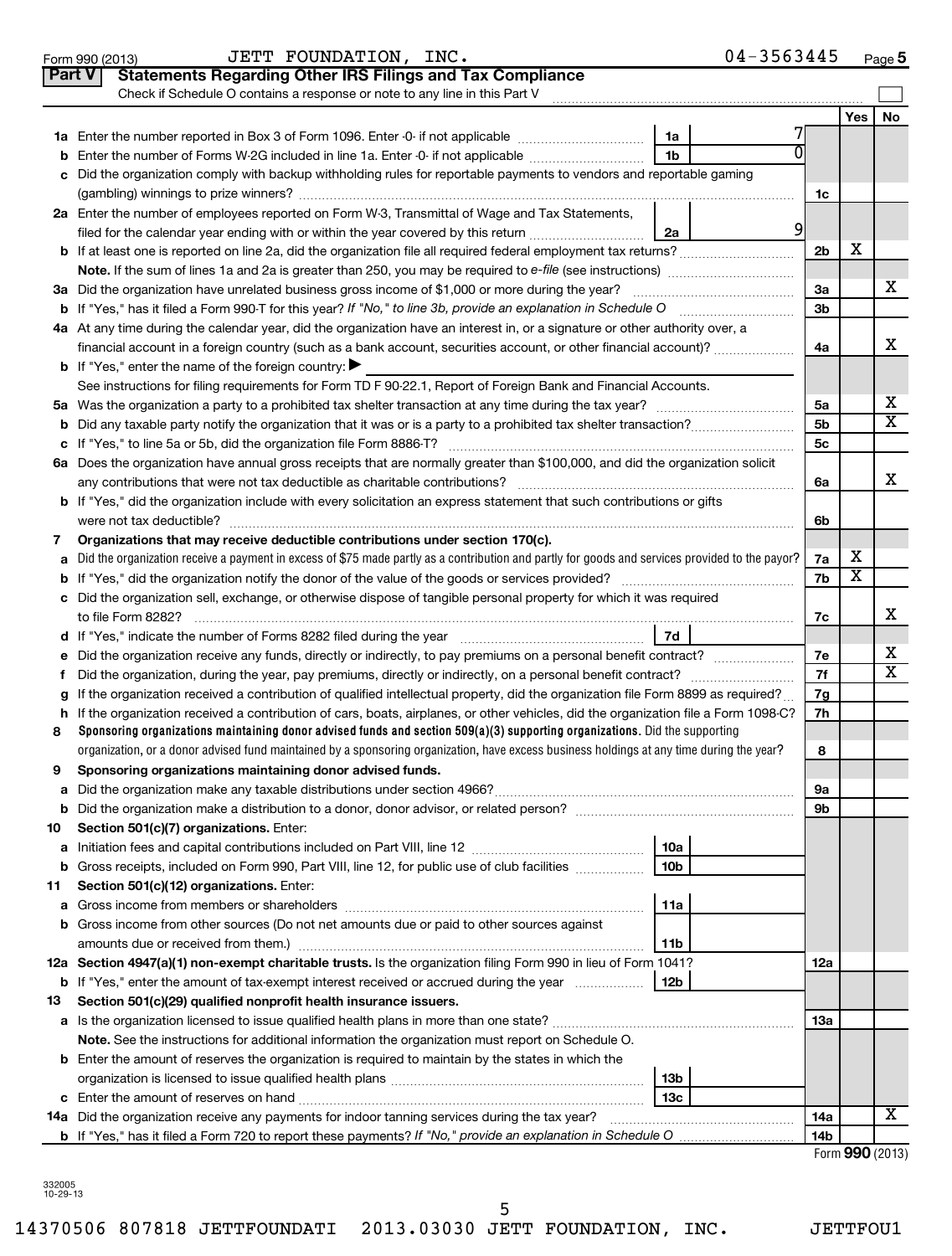| Form 990 (2013) |  |
|-----------------|--|
|-----------------|--|

| Form 990 (2013) | <b>FOUNDATION</b><br>INC.<br>JETT | 3563445<br>04–<br>Page |
|-----------------|-----------------------------------|------------------------|
|-----------------|-----------------------------------|------------------------|

**6**

| Part VI Governance, Management, and Disclosure For each "Yes" response to lines 2 through 7b below, and for a "No" response |  |
|-----------------------------------------------------------------------------------------------------------------------------|--|
| to line 8a, 8b, or 10b below, describe the circumstances, processes, or changes in Schedule O. See instructions.            |  |

#### Check if Schedule O contains a response or note to any line in this Part VI  $\lfloor x \rfloor$

|    | <b>Section A. Governing Body and Management</b>                                                                                                                                                                                           |    |  |                 |                         |                         |
|----|-------------------------------------------------------------------------------------------------------------------------------------------------------------------------------------------------------------------------------------------|----|--|-----------------|-------------------------|-------------------------|
|    |                                                                                                                                                                                                                                           |    |  |                 | Yes                     | No                      |
|    | 1a Enter the number of voting members of the governing body at the end of the tax year                                                                                                                                                    | 1a |  |                 |                         |                         |
|    | If there are material differences in voting rights among members of the governing body, or if the governing                                                                                                                               |    |  |                 |                         |                         |
|    | body delegated broad authority to an executive committee or similar committee, explain in Schedule O.                                                                                                                                     |    |  |                 |                         |                         |
|    | <b>b</b> Enter the number of voting members included in line 1a, above, who are independent                                                                                                                                               | 1b |  | 6               |                         |                         |
| 2  | Did any officer, director, trustee, or key employee have a family relationship or a business relationship with any other                                                                                                                  |    |  |                 |                         |                         |
|    | officer, director, trustee, or key employee?                                                                                                                                                                                              |    |  | 2               |                         | х                       |
| З  | Did the organization delegate control over management duties customarily performed by or under the direct supervision                                                                                                                     |    |  |                 |                         |                         |
|    |                                                                                                                                                                                                                                           |    |  | З               |                         | х                       |
| 4  | Did the organization make any significant changes to its governing documents since the prior Form 990 was filed?                                                                                                                          |    |  | 4               |                         | $\overline{\mathbf{x}}$ |
| 5  |                                                                                                                                                                                                                                           |    |  | 5               |                         | $\overline{\textbf{x}}$ |
| 6  |                                                                                                                                                                                                                                           |    |  | 6               |                         | X                       |
|    | 7a Did the organization have members, stockholders, or other persons who had the power to elect or appoint one or                                                                                                                         |    |  |                 |                         |                         |
|    |                                                                                                                                                                                                                                           |    |  | 7a              |                         | x                       |
|    | <b>b</b> Are any governance decisions of the organization reserved to (or subject to approval by) members, stockholders, or                                                                                                               |    |  |                 |                         |                         |
|    | persons other than the governing body?                                                                                                                                                                                                    |    |  | 7b              |                         | x                       |
| 8  | Did the organization contemporaneously document the meetings held or written actions undertaken during the year by the following:                                                                                                         |    |  |                 |                         |                         |
|    |                                                                                                                                                                                                                                           |    |  | 8а              | х                       |                         |
|    |                                                                                                                                                                                                                                           |    |  | 8b              | X                       |                         |
| 9  | Is there any officer, director, trustee, or key employee listed in Part VII, Section A, who cannot be reached at the                                                                                                                      |    |  |                 |                         |                         |
|    | organization's mailing address? If "Yes," provide the names and addresses in Schedule O                                                                                                                                                   |    |  | 9               |                         | x                       |
|    | <b>Section B. Policies</b> (This Section B requests information about policies not required by the Internal Revenue Code.)                                                                                                                |    |  |                 |                         |                         |
|    |                                                                                                                                                                                                                                           |    |  |                 | Yes                     | No<br>x                 |
|    |                                                                                                                                                                                                                                           |    |  | 10a             |                         |                         |
|    | <b>b</b> If "Yes," did the organization have written policies and procedures governing the activities of such chapters, affiliates,                                                                                                       |    |  |                 |                         |                         |
|    |                                                                                                                                                                                                                                           |    |  | 10b             | х                       |                         |
|    | 11a Has the organization provided a complete copy of this Form 990 to all members of its governing body before filing the form?<br><b>b</b> Describe in Schedule O the process, if any, used by the organization to review this Form 990. |    |  | 11a             |                         |                         |
|    | 12a Did the organization have a written conflict of interest policy? If "No," go to line 13                                                                                                                                               |    |  | 12a             | х                       |                         |
|    | b Were officers, directors, or trustees, and key employees required to disclose annually interests that could give rise to conflicts?                                                                                                     |    |  | 12 <sub>b</sub> | $\overline{\textbf{X}}$ |                         |
|    | c Did the organization regularly and consistently monitor and enforce compliance with the policy? If "Yes," describe                                                                                                                      |    |  |                 |                         |                         |
|    | in Schedule O how this was done                                                                                                                                                                                                           |    |  | 12c             | х                       |                         |
| 13 | Did the organization have a written whistleblower policy?                                                                                                                                                                                 |    |  | 13              | $\overline{\textbf{X}}$ |                         |
| 14 |                                                                                                                                                                                                                                           |    |  | 14              | $\overline{\textbf{X}}$ |                         |
| 15 | Did the process for determining compensation of the following persons include a review and approval by independent                                                                                                                        |    |  |                 |                         |                         |
|    | persons, comparability data, and contemporaneous substantiation of the deliberation and decision?                                                                                                                                         |    |  |                 |                         |                         |
|    |                                                                                                                                                                                                                                           |    |  | 15a             | Y                       |                         |
|    |                                                                                                                                                                                                                                           |    |  | 15b             | х                       |                         |
|    | If "Yes" to line 15a or 15b, describe the process in Schedule O (see instructions).                                                                                                                                                       |    |  |                 |                         |                         |
|    | <b>16a</b> Did the organization invest in, contribute assets to, or participate in a joint venture or similar arrangement with a                                                                                                          |    |  |                 |                         |                         |
|    | taxable entity during the year?                                                                                                                                                                                                           |    |  | 16a             |                         | х                       |
|    | b If "Yes," did the organization follow a written policy or procedure requiring the organization to evaluate its participation                                                                                                            |    |  |                 |                         |                         |
|    | in joint venture arrangements under applicable federal tax law, and take steps to safeguard the organization's                                                                                                                            |    |  |                 |                         |                         |
|    | exempt status with respect to such arrangements?                                                                                                                                                                                          |    |  | 16b             |                         |                         |
|    | <b>Section C. Disclosure</b>                                                                                                                                                                                                              |    |  |                 |                         |                         |
| 17 | List the states with which a copy of this Form 990 is required to be filed $\blacktriangleright$ MA                                                                                                                                       |    |  |                 |                         |                         |
| 18 | Section 6104 requires an organization to make its Forms 1023 (or 1024 if applicable), 990, and 990-T (Section 501(c)(3)s only) available                                                                                                  |    |  |                 |                         |                         |
|    | for public inspection. Indicate how you made these available. Check all that apply.                                                                                                                                                       |    |  |                 |                         |                         |
|    | $\lfloor \underline{X} \rfloor$ Upon request<br>Other (explain in Schedule O)<br>Another's website<br>Own website                                                                                                                         |    |  |                 |                         |                         |

| Describe in Schedule O whether (and if so, how), the organization made its governing documents, conflict of interest policy, and financial |  |  |
|--------------------------------------------------------------------------------------------------------------------------------------------|--|--|
|                                                                                                                                            |  |  |

6

| statements available to the public during the tax year.                                                                          |
|----------------------------------------------------------------------------------------------------------------------------------|
| 20 State the name, physical address, and telephone number of the person who possesses the books and records of the organization: |
| CHRISTINE MCSHERRY $-$ (781) 585-5566                                                                                            |
|                                                                                                                                  |

## 68 EVERGREEN STREET, SUITE 1, KINGSTON, MA 02364

**19**

Form **990** (2013)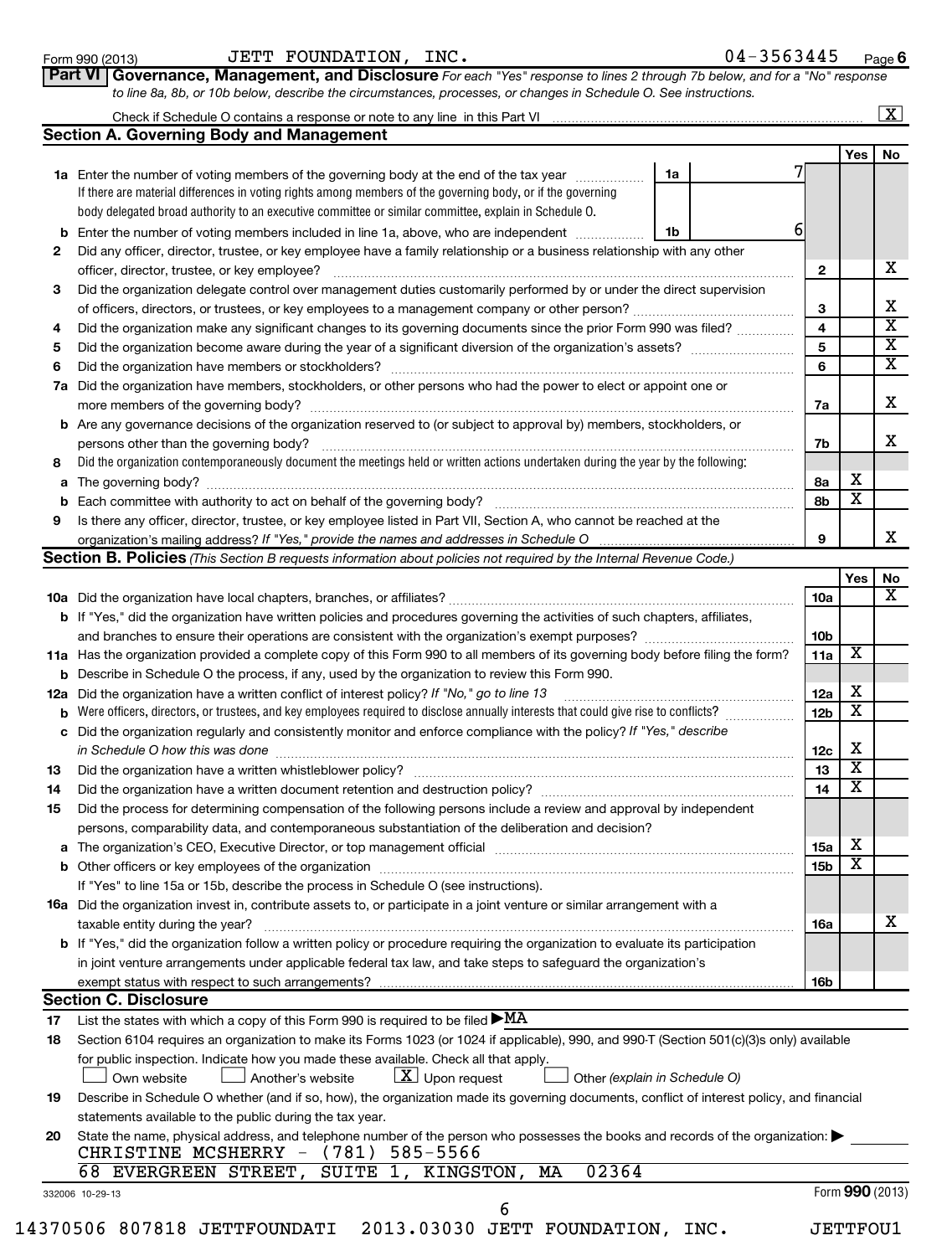| Part VII Compensation of Officers, Directors, Trustees, Key Employees, Highest Compensated                                                                 |  |
|------------------------------------------------------------------------------------------------------------------------------------------------------------|--|
| <b>Employees, and Independent Contractors</b>                                                                                                              |  |
| Check if Schedule O contains a response or note to any line in this Part VII                                                                               |  |
| Section A. Officers, Directors, Trustees, Key Employees, and Highest Compensated Employees                                                                 |  |
| 1a Complete this table for all persons required to be listed. Report compensation for the calendar year ending with or within the organization's tax year. |  |

• List all of the organization's current officers, directors, trustees (whether individuals or organizations), regardless of amount of compensation.

**•** List all of the organization's **current** key employees, if any. See instructions for definition of "key employee." Enter -0- in columns  $(D)$ ,  $(E)$ , and  $(F)$  if no compensation was paid.

**•** List the organization's five *current* highest compensated employees (other than an officer, director, trustee, or key employee) who received reportable compensation (Box 5 of Form W-2 and/or Box 7 of Form 1099-MISC) of more than \$100,000 from the organization and any related organizations.

 $\bullet$  List all of the organization's former officers, key employees, and highest compensated employees who received more than \$100,000 of reportable compensation from the organization and any related organizations.

**•** List all of the organization's former directors or trustees that received, in the capacity as a former director or trustee of the organization, more than \$10,000 of reportable compensation from the organization and any related organizations.

List persons in the following order: individual trustees or directors; institutional trustees; officers; key employees; highest compensated employees; and former such persons.

Check this box if neither the organization nor any related organization compensated any current officer, director, or trustee.  $\left\vert \cdot\right\vert$ 

| (A)                            | (B)               |                                                                  |                       | (C)         |              |                                 |              | (D)             | (E)                           | (F)                   |
|--------------------------------|-------------------|------------------------------------------------------------------|-----------------------|-------------|--------------|---------------------------------|--------------|-----------------|-------------------------------|-----------------------|
| Name and Title                 | Average           |                                                                  |                       | Position    |              | (do not check more than one     |              | Reportable      | Reportable                    | Estimated             |
|                                | hours per         | box, unless person is both an<br>officer and a director/trustee) |                       |             |              |                                 | compensation | compensation    | amount of                     |                       |
|                                | week<br>(list any |                                                                  |                       |             |              |                                 |              | from<br>the     | from related<br>organizations | other<br>compensation |
|                                | hours for         |                                                                  |                       |             |              |                                 |              | organization    | (W-2/1099-MISC)               | from the              |
|                                | related           |                                                                  |                       |             |              |                                 |              | (W-2/1099-MISC) |                               | organization          |
|                                | organizations     |                                                                  |                       |             |              |                                 |              |                 |                               | and related           |
|                                | below             | Individual trustee or director                                   | Institutional trustee | Officer     | Key employee | Highest compensated<br>employee | Former       |                 |                               | organizations         |
|                                | line)             |                                                                  |                       |             |              |                                 |              |                 |                               |                       |
| (1) CHRISTINE MCSHERRY         | 60.00             |                                                                  |                       |             |              |                                 |              |                 |                               |                       |
| PRESIDENT & EXECUTIVE DIRECTOR |                   | $\mathbf X$                                                      |                       | X           |              |                                 |              | 52,922.         | $\mathbf 0$ .                 | $\boldsymbol{0}$ .    |
| (2) RHONDA KALLMAN             | 1.00              |                                                                  |                       |             |              |                                 |              |                 |                               |                       |
| CHAIRMAN OF THE BOARD          |                   | $\mathbf X$                                                      |                       |             |              |                                 |              | 0.              | $\mathbf 0$ .                 | $\mathbf 0$ .         |
| (3) EVY NELSON                 | 1.00              |                                                                  |                       |             |              |                                 |              |                 |                               |                       |
| VICE CHAIR                     |                   | $\mathbf X$                                                      |                       |             |              |                                 |              | 0.              | $\mathbf 0$ .                 | $\mathbf 0$ .         |
| (4) KIM MATHESON               | 1.00              |                                                                  |                       |             |              |                                 |              |                 |                               |                       |
| <b>SECRETARY</b>               |                   | $\mathbf X$                                                      |                       | $\mathbf X$ |              |                                 |              | $\mathbf 0$ .   | $\mathbf 0$ .                 | $\mathbf 0$ .         |
| (5) LEO ROBINSON               | 1.00              |                                                                  |                       |             |              |                                 |              |                 |                               |                       |
| <b>TREASURER</b>               |                   | $\mathbf X$                                                      |                       | $\mathbf X$ |              |                                 |              | $\mathbf 0$ .   | $\mathbf 0$ .                 | $\mathbf 0$ .         |
| (6) KRISTEN DALY               | 1.00              |                                                                  |                       |             |              |                                 |              |                 |                               |                       |
| <b>DIRECTOR</b>                |                   | $\mathbf x$                                                      |                       |             |              |                                 |              | $\mathbf 0$ .   | $\mathbf 0$ .                 | $\mathbf 0$ .         |
| (7) CAROL MCKEAN               | 1.00              |                                                                  |                       |             |              |                                 |              |                 |                               |                       |
| <b>DIRECTOR</b>                |                   | $\mathbf x$                                                      |                       |             |              |                                 |              | $\mathbf 0$ .   | 0.                            | $\mathbf 0$ .         |
|                                |                   |                                                                  |                       |             |              |                                 |              |                 |                               |                       |
|                                |                   |                                                                  |                       |             |              |                                 |              |                 |                               |                       |
|                                |                   |                                                                  |                       |             |              |                                 |              |                 |                               |                       |
|                                |                   |                                                                  |                       |             |              |                                 |              |                 |                               |                       |
|                                |                   |                                                                  |                       |             |              |                                 |              |                 |                               |                       |
|                                |                   |                                                                  |                       |             |              |                                 |              |                 |                               |                       |
|                                |                   |                                                                  |                       |             |              |                                 |              |                 |                               |                       |
|                                |                   |                                                                  |                       |             |              |                                 |              |                 |                               |                       |
|                                |                   |                                                                  |                       |             |              |                                 |              |                 |                               |                       |
|                                |                   |                                                                  |                       |             |              |                                 |              |                 |                               |                       |
|                                |                   |                                                                  |                       |             |              |                                 |              |                 |                               |                       |
|                                |                   |                                                                  |                       |             |              |                                 |              |                 |                               |                       |
|                                |                   |                                                                  |                       |             |              |                                 |              |                 |                               |                       |
|                                |                   |                                                                  |                       |             |              |                                 |              |                 |                               |                       |
|                                |                   |                                                                  |                       |             |              |                                 |              |                 |                               |                       |
|                                |                   |                                                                  |                       |             |              |                                 |              |                 |                               |                       |
|                                |                   |                                                                  |                       |             |              |                                 |              |                 |                               |                       |
|                                |                   |                                                                  |                       |             |              |                                 |              |                 |                               |                       |
|                                |                   |                                                                  |                       |             |              |                                 |              |                 |                               |                       |
|                                |                   |                                                                  |                       |             |              |                                 |              |                 |                               |                       |
| 332007 10-29-13                |                   |                                                                  |                       |             |              |                                 |              |                 |                               | Form 990 (2013)       |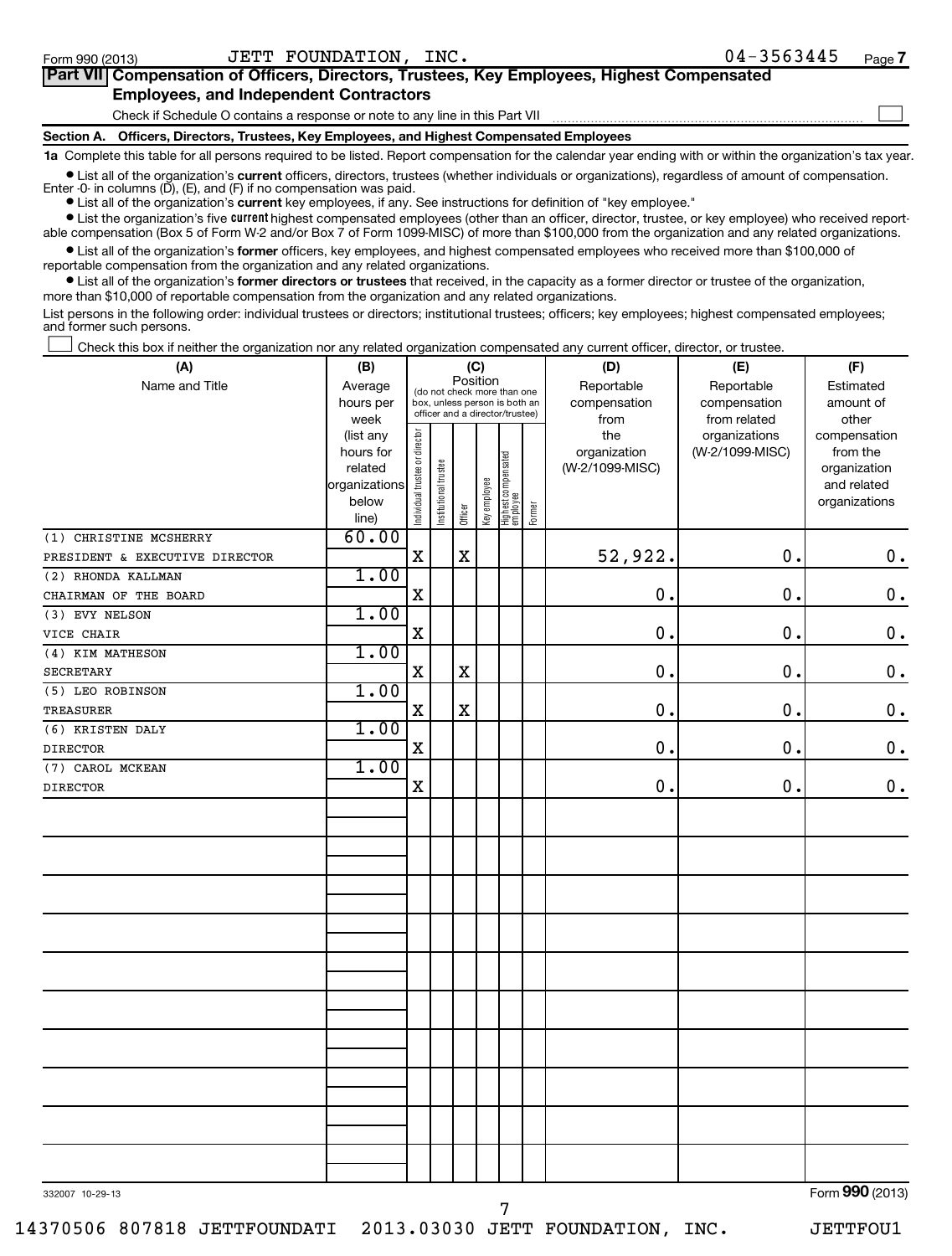|              | <b>Part VII</b> Section A. Officers, Directors, Trustees, Key Employees, and Highest Compensated Employees (continued)               |                        |                                |                       |          |              |                                                                  |                                 |                 |                  |   |                             |       |
|--------------|--------------------------------------------------------------------------------------------------------------------------------------|------------------------|--------------------------------|-----------------------|----------|--------------|------------------------------------------------------------------|---------------------------------|-----------------|------------------|---|-----------------------------|-------|
|              | (A)                                                                                                                                  | (B)                    |                                |                       |          | (C)          |                                                                  | (D)                             | (E)             |                  |   | (F)                         |       |
|              | Name and title                                                                                                                       | Average                |                                |                       | Position |              | (do not check more than one                                      | Reportable                      | Reportable      |                  |   | Estimated                   |       |
|              |                                                                                                                                      | hours per              |                                |                       |          |              | box, unless person is both an<br>officer and a director/trustee) | compensation                    | compensation    |                  |   | amount of                   |       |
|              |                                                                                                                                      | week                   |                                |                       |          |              |                                                                  | from                            | from related    |                  |   | other                       |       |
|              |                                                                                                                                      | (list any<br>hours for |                                |                       |          |              |                                                                  | the                             | organizations   |                  |   | compensation                |       |
|              |                                                                                                                                      | related                |                                |                       |          |              |                                                                  | organization<br>(W-2/1099-MISC) | (W-2/1099-MISC) |                  |   | from the                    |       |
|              |                                                                                                                                      | organizations          |                                |                       |          |              |                                                                  |                                 |                 |                  |   | organization<br>and related |       |
|              |                                                                                                                                      | below                  |                                |                       |          |              |                                                                  |                                 |                 |                  |   | organizations               |       |
|              |                                                                                                                                      | line)                  | Individual trustee or director | Institutional trustee | Officer  | ea oldua hay | Highest compensated<br>  employee<br>  Former                    |                                 |                 |                  |   |                             |       |
|              |                                                                                                                                      |                        |                                |                       |          |              |                                                                  |                                 |                 |                  |   |                             |       |
|              |                                                                                                                                      |                        |                                |                       |          |              |                                                                  |                                 |                 |                  |   |                             |       |
|              |                                                                                                                                      |                        |                                |                       |          |              |                                                                  |                                 |                 |                  |   |                             |       |
|              |                                                                                                                                      |                        |                                |                       |          |              |                                                                  |                                 |                 |                  |   |                             |       |
|              |                                                                                                                                      |                        |                                |                       |          |              |                                                                  |                                 |                 |                  |   |                             |       |
|              |                                                                                                                                      |                        |                                |                       |          |              |                                                                  |                                 |                 |                  |   |                             |       |
|              |                                                                                                                                      |                        |                                |                       |          |              |                                                                  |                                 |                 |                  |   |                             |       |
|              |                                                                                                                                      |                        |                                |                       |          |              |                                                                  |                                 |                 |                  |   |                             |       |
|              |                                                                                                                                      |                        |                                |                       |          |              |                                                                  |                                 |                 |                  |   |                             |       |
|              |                                                                                                                                      |                        |                                |                       |          |              |                                                                  |                                 |                 |                  |   |                             |       |
|              |                                                                                                                                      |                        |                                |                       |          |              |                                                                  |                                 |                 |                  |   |                             |       |
|              |                                                                                                                                      |                        |                                |                       |          |              |                                                                  |                                 |                 |                  |   |                             |       |
|              |                                                                                                                                      |                        |                                |                       |          |              |                                                                  |                                 |                 |                  |   |                             |       |
|              |                                                                                                                                      |                        |                                |                       |          |              |                                                                  |                                 |                 |                  |   |                             |       |
|              |                                                                                                                                      |                        |                                |                       |          |              |                                                                  |                                 |                 |                  |   |                             |       |
|              |                                                                                                                                      |                        |                                |                       |          |              |                                                                  |                                 |                 |                  |   |                             |       |
|              |                                                                                                                                      |                        |                                |                       |          |              |                                                                  |                                 |                 |                  |   |                             |       |
|              |                                                                                                                                      |                        |                                |                       |          |              |                                                                  |                                 |                 |                  |   |                             |       |
|              |                                                                                                                                      |                        |                                |                       |          |              |                                                                  |                                 |                 |                  |   |                             |       |
|              |                                                                                                                                      |                        |                                |                       |          |              |                                                                  | 52,922.                         |                 | $\overline{0}$ . |   |                             | $0$ . |
|              |                                                                                                                                      |                        |                                |                       |          |              |                                                                  | 0.                              |                 | $\overline{0}$ . |   |                             | σ.    |
| d            |                                                                                                                                      |                        |                                |                       |          |              |                                                                  | 52,922.                         |                 | $\overline{0}$ . |   |                             | σ.    |
| $\mathbf{2}$ | Total number of individuals (including but not limited to those listed above) who received more than \$100,000 of reportable         |                        |                                |                       |          |              |                                                                  |                                 |                 |                  |   |                             |       |
|              | compensation from the organization                                                                                                   |                        |                                |                       |          |              |                                                                  |                                 |                 |                  |   |                             | 0     |
|              |                                                                                                                                      |                        |                                |                       |          |              |                                                                  |                                 |                 |                  |   | Yes                         | No    |
| 3            | Did the organization list any former officer, director, or trustee, key employee, or highest compensated employee on                 |                        |                                |                       |          |              |                                                                  |                                 |                 |                  |   |                             |       |
|              | line 1a? If "Yes," complete Schedule J for such individual                                                                           |                        |                                |                       |          |              |                                                                  |                                 |                 |                  | 3 |                             | x     |
| 4            | For any individual listed on line 1a, is the sum of reportable compensation and other compensation from the organization             |                        |                                |                       |          |              |                                                                  |                                 |                 |                  |   |                             |       |
|              | and related organizations greater than \$150,000? If "Yes," complete Schedule J for such individual                                  |                        |                                |                       |          |              |                                                                  |                                 |                 |                  | 4 |                             | x     |
| 5            | Did any person listed on line 1a receive or accrue compensation from any unrelated organization or individual for services           |                        |                                |                       |          |              |                                                                  |                                 |                 |                  |   |                             |       |
|              | rendered to the organization? If "Yes," complete Schedule J for such person                                                          |                        |                                |                       |          |              |                                                                  |                                 |                 |                  | 5 |                             | x     |
|              | <b>Section B. Independent Contractors</b>                                                                                            |                        |                                |                       |          |              |                                                                  |                                 |                 |                  |   |                             |       |
| 1.           | Complete this table for your five highest compensated independent contractors that received more than \$100,000 of compensation from |                        |                                |                       |          |              |                                                                  |                                 |                 |                  |   |                             |       |
|              | the organization. Report compensation for the calendar year ending with or within the organization's tax year.                       |                        |                                |                       |          |              |                                                                  |                                 |                 |                  |   |                             |       |
| (B)<br>(A)   |                                                                                                                                      |                        |                                |                       |          |              |                                                                  | (C)                             |                 |                  |   |                             |       |
|              | Name and business address                                                                                                            |                        |                                | <b>NONE</b>           |          |              |                                                                  | Description of services         |                 |                  |   | Compensation                |       |
|              |                                                                                                                                      |                        |                                |                       |          |              |                                                                  |                                 |                 |                  |   |                             |       |
|              |                                                                                                                                      |                        |                                |                       |          |              |                                                                  |                                 |                 |                  |   |                             |       |
|              |                                                                                                                                      |                        |                                |                       |          |              |                                                                  |                                 |                 |                  |   |                             |       |
|              |                                                                                                                                      |                        |                                |                       |          |              |                                                                  |                                 |                 |                  |   |                             |       |
|              |                                                                                                                                      |                        |                                |                       |          |              |                                                                  |                                 |                 |                  |   |                             |       |
|              |                                                                                                                                      |                        |                                |                       |          |              |                                                                  |                                 |                 |                  |   |                             |       |
|              |                                                                                                                                      |                        |                                |                       |          |              |                                                                  |                                 |                 |                  |   |                             |       |
|              |                                                                                                                                      |                        |                                |                       |          |              |                                                                  |                                 |                 |                  |   |                             |       |
|              |                                                                                                                                      |                        |                                |                       |          |              |                                                                  |                                 |                 |                  |   |                             |       |
|              |                                                                                                                                      |                        |                                |                       |          |              |                                                                  |                                 |                 |                  |   |                             |       |
| 2            | Total number of independent contractors (including but not limited to those listed above) who received more than                     |                        |                                |                       |          |              |                                                                  |                                 |                 |                  |   |                             |       |
|              | \$100,000 of compensation from the organization                                                                                      |                        |                                |                       |          |              |                                                                  |                                 |                 |                  |   |                             |       |
|              |                                                                                                                                      |                        |                                |                       |          |              |                                                                  |                                 |                 |                  |   |                             |       |

Form 990 (2013)  $JETT$   $FOUNDATION$ ,  $INC$ .  $04-3563445$  Page

| 332008   |  |
|----------|--|
| 10-29-13 |  |

**Form 990 (2013)** 

Form (2013) **990**

04-3563445 Page 8

8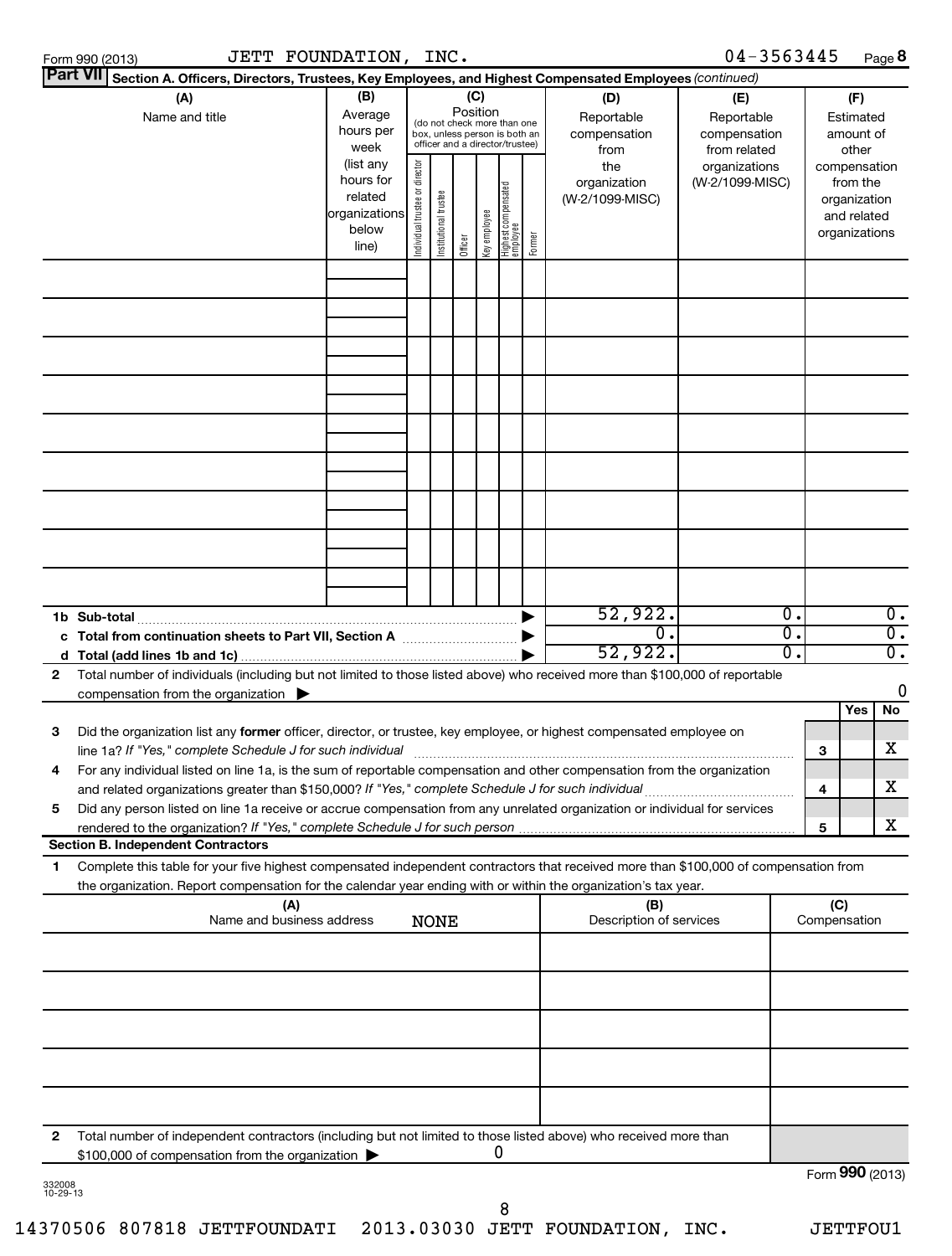|                                                           | <b>Part VIII</b> | <b>Statement of Revenue</b>                                                                                           |                |                        |                      |                                                     |                                  |                                                                      |
|-----------------------------------------------------------|------------------|-----------------------------------------------------------------------------------------------------------------------|----------------|------------------------|----------------------|-----------------------------------------------------|----------------------------------|----------------------------------------------------------------------|
|                                                           |                  | Check if Schedule O contains a response or note to any line in this Part VIII                                         |                |                        |                      | $\overline{(\mathsf{B})}$ $\overline{(\mathsf{C})}$ |                                  |                                                                      |
|                                                           |                  |                                                                                                                       |                |                        | (A)<br>Total revenue | Related or<br>exempt function<br>revenue            | Unrelated<br>business<br>revenue | (D)<br>Revenue excluded<br>from tax under<br>sections<br>$512 - 514$ |
|                                                           |                  | 1 a Federated campaigns                                                                                               | 1a             |                        |                      |                                                     |                                  |                                                                      |
| Contributions, Gifts, Grants<br>and Other Similar Amounts | b                | Membership dues                                                                                                       | 1 <sub>b</sub> |                        |                      |                                                     |                                  |                                                                      |
|                                                           |                  | c Fundraising events                                                                                                  | 1 <sub>c</sub> | 98,763.                |                      |                                                     |                                  |                                                                      |
|                                                           |                  | d Related organizations                                                                                               | 1d             |                        |                      |                                                     |                                  |                                                                      |
|                                                           | е                | Government grants (contributions)                                                                                     | 1e             |                        |                      |                                                     |                                  |                                                                      |
|                                                           |                  | f All other contributions, gifts, grants, and                                                                         |                |                        |                      |                                                     |                                  |                                                                      |
|                                                           |                  | similar amounts not included above                                                                                    | l 1f           | 993,589.               |                      |                                                     |                                  |                                                                      |
|                                                           | a                | Noncash contributions included in lines 1a-1f: \$                                                                     |                |                        |                      |                                                     |                                  |                                                                      |
|                                                           | h.               |                                                                                                                       |                |                        |                      |                                                     |                                  |                                                                      |
|                                                           |                  |                                                                                                                       |                | <b>Business Code</b>   |                      |                                                     |                                  |                                                                      |
|                                                           | 2a               | <u> 1989 - Johann Stein, mars an t-Amerikaansk kommunister (</u>                                                      |                |                        |                      |                                                     |                                  |                                                                      |
| Program Service<br>Revenue                                | b                | <u> 1989 - Johann Barbara, martin amerikan basar dan berasal dalam basar dalam basar dalam basar dalam basar dala</u> |                |                        |                      |                                                     |                                  |                                                                      |
|                                                           | с                | <u> 1989 - Johann Barbara, martxa alemaniar arg</u>                                                                   |                |                        |                      |                                                     |                                  |                                                                      |
|                                                           | d                | <u> 1989 - Johann Barbara, martin amerikan basal dan berasal dalam basal dalam basal dalam basal dalam basal dala</u> |                |                        |                      |                                                     |                                  |                                                                      |
|                                                           | е                |                                                                                                                       |                |                        |                      |                                                     |                                  |                                                                      |
|                                                           |                  |                                                                                                                       |                |                        |                      |                                                     |                                  |                                                                      |
|                                                           | 3                | Investment income (including dividends, interest, and                                                                 |                |                        |                      |                                                     |                                  |                                                                      |
|                                                           |                  |                                                                                                                       |                |                        | 13.                  |                                                     |                                  | 13.                                                                  |
|                                                           | 4                | Income from investment of tax-exempt bond proceeds                                                                    |                |                        |                      |                                                     |                                  |                                                                      |
|                                                           | 5                |                                                                                                                       |                |                        |                      |                                                     |                                  |                                                                      |
|                                                           |                  |                                                                                                                       | (i) Real       | (ii) Personal          |                      |                                                     |                                  |                                                                      |
|                                                           |                  | 6 a Gross rents                                                                                                       |                |                        |                      |                                                     |                                  |                                                                      |
|                                                           | b                |                                                                                                                       |                |                        |                      |                                                     |                                  |                                                                      |
|                                                           | с                |                                                                                                                       |                |                        |                      |                                                     |                                  |                                                                      |
|                                                           |                  |                                                                                                                       |                |                        |                      |                                                     |                                  |                                                                      |
|                                                           |                  | <b>7 a</b> Gross amount from sales of                                                                                 | (i) Securities | (ii) Other             |                      |                                                     |                                  |                                                                      |
|                                                           |                  | assets other than inventory                                                                                           |                |                        |                      |                                                     |                                  |                                                                      |
|                                                           |                  | <b>b</b> Less: cost or other basis                                                                                    |                |                        |                      |                                                     |                                  |                                                                      |
|                                                           |                  | and sales expenses  [ ___________                                                                                     |                |                        |                      |                                                     |                                  |                                                                      |
|                                                           |                  |                                                                                                                       |                |                        |                      |                                                     |                                  |                                                                      |
|                                                           |                  | 8 a Gross income from fundraising events (not                                                                         |                |                        |                      |                                                     |                                  |                                                                      |
| <b>Other Revenue</b>                                      |                  | 98,763. <sub>of</sub><br>including \$<br>contributions reported on line 1c). See                                      |                | $a$ 109,892.           |                      |                                                     |                                  |                                                                      |
|                                                           |                  | <b>b</b> Less: direct expenses                                                                                        |                | $b \overline{70, 251}$ |                      |                                                     |                                  |                                                                      |
|                                                           |                  | c Net income or (loss) from fundraising events                                                                        |                |                        | 39,641.              |                                                     |                                  | 39,641.                                                              |
|                                                           |                  | 9 a Gross income from gaming activities. See                                                                          |                |                        |                      |                                                     |                                  |                                                                      |
|                                                           |                  |                                                                                                                       |                |                        |                      |                                                     |                                  |                                                                      |
|                                                           |                  |                                                                                                                       | $\mathbf{b}$   |                        |                      |                                                     |                                  |                                                                      |
|                                                           |                  |                                                                                                                       |                |                        |                      |                                                     |                                  |                                                                      |
|                                                           |                  | 10 a Gross sales of inventory, less returns                                                                           |                |                        |                      |                                                     |                                  |                                                                      |
|                                                           |                  |                                                                                                                       |                |                        |                      |                                                     |                                  |                                                                      |
|                                                           |                  | c Net income or (loss) from sales of inventory                                                                        |                |                        |                      |                                                     |                                  |                                                                      |
|                                                           |                  | Miscellaneous Revenue                                                                                                 |                | <b>Business Code</b>   |                      |                                                     |                                  |                                                                      |
|                                                           | 11a              |                                                                                                                       |                |                        |                      |                                                     |                                  |                                                                      |
|                                                           | b                |                                                                                                                       |                |                        |                      |                                                     |                                  |                                                                      |
|                                                           | с                | <u> 1989 - Johann Barbara, martin amerikan personal (</u>                                                             |                |                        |                      |                                                     |                                  |                                                                      |
|                                                           |                  |                                                                                                                       |                |                        |                      |                                                     |                                  |                                                                      |
|                                                           |                  |                                                                                                                       |                |                        |                      |                                                     |                                  |                                                                      |
|                                                           | 12               |                                                                                                                       |                |                        | 1,132,006.           | 0.                                                  | 0.1                              | 39,654.                                                              |
| 332009<br>10-29-13                                        |                  |                                                                                                                       |                |                        |                      |                                                     |                                  | Form 990 (2013)                                                      |

9

14370506 807818 JETTFOUNDATI 2013.03030 JETT FOUNDATION, INC. JETTFOU1

Form 990 (2013) JETT FOUNDATION, INC . 0 4-3 5 6 3 4 4 5 Page JETT FOUNDATION, INC. 04-3563445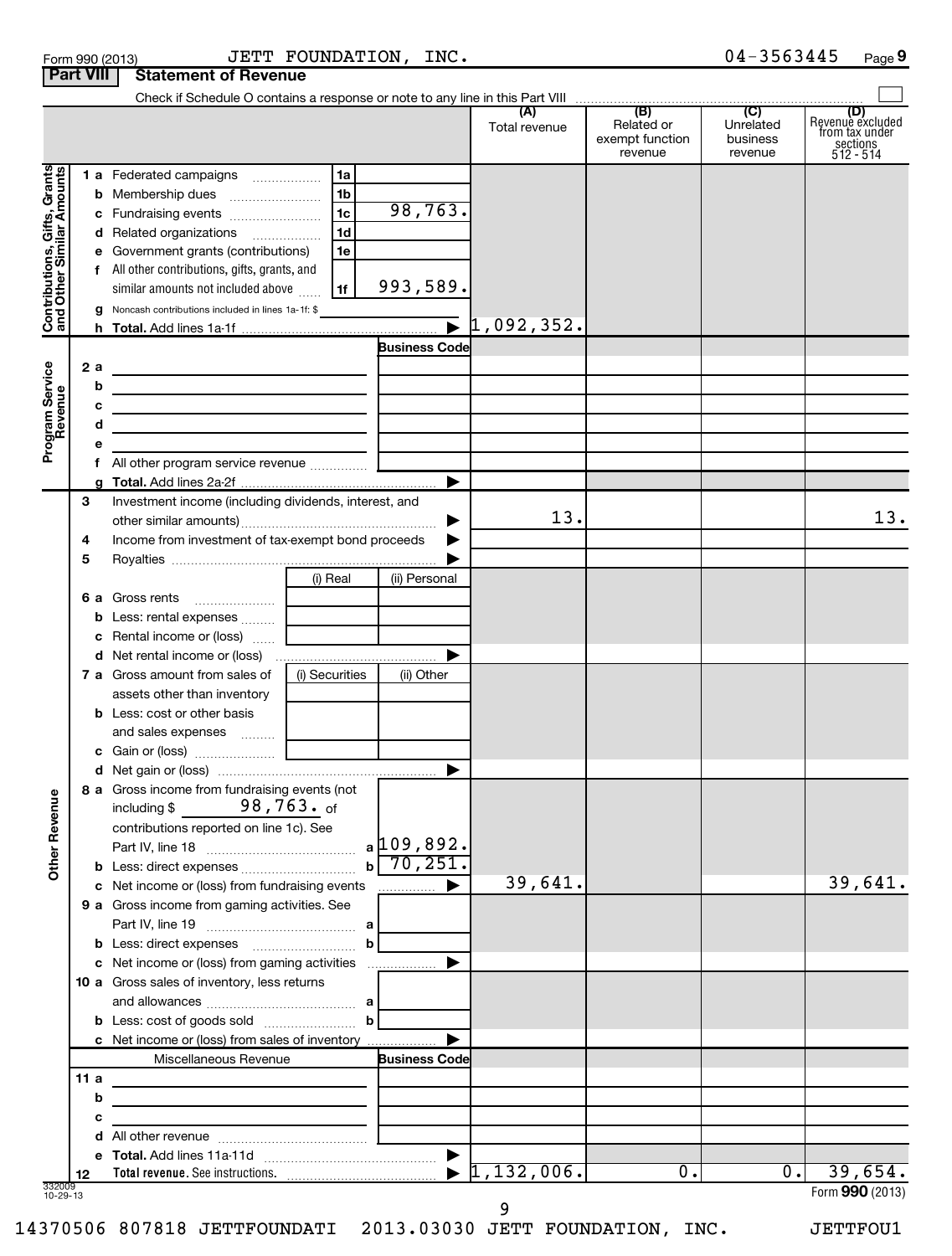## Form 990 (2013) Page JETT FOUNDATION, INC. 04-3563445

## **Part IX Statement of Functional Expenses**

|    | Section 501(c)(3) and 501(c)(4) organizations must complete all columns. All other organizations must complete column (A).                                                                                  |                       |                                    |                                           |                                |
|----|-------------------------------------------------------------------------------------------------------------------------------------------------------------------------------------------------------------|-----------------------|------------------------------------|-------------------------------------------|--------------------------------|
|    | Check if Schedule O contains a response or note to any line in this Part IX.                                                                                                                                |                       |                                    |                                           |                                |
|    | Do not include amounts reported on lines 6b,<br>7b, 8b, 9b, and 10b of Part VIII.                                                                                                                           | (A)<br>Total expenses | (B)<br>Program service<br>expenses | (C)<br>Management and<br>general expenses | (D)<br>Fundraising<br>expenses |
| 1. | Grants and other assistance to governments and                                                                                                                                                              |                       |                                    |                                           |                                |
|    | organizations in the United States. See Part IV, line 21                                                                                                                                                    | 166,762.              | 166,762.                           |                                           |                                |
| 2  | Grants and other assistance to individuals in                                                                                                                                                               |                       |                                    |                                           |                                |
|    | the United States. See Part IV, line 22                                                                                                                                                                     |                       |                                    |                                           |                                |
| 3  | Grants and other assistance to governments,                                                                                                                                                                 |                       |                                    |                                           |                                |
|    | organizations, and individuals outside the                                                                                                                                                                  |                       |                                    |                                           |                                |
|    | United States. See Part IV, lines 15 and 16                                                                                                                                                                 |                       |                                    |                                           |                                |
| 4  | Benefits paid to or for members                                                                                                                                                                             |                       |                                    |                                           |                                |
| 5  | Compensation of current officers, directors,                                                                                                                                                                |                       |                                    |                                           |                                |
|    | trustees, and key employees                                                                                                                                                                                 | 52,922.               | 42,338.                            | 5, 292.                                   | 5,292.                         |
| 6  | Compensation not included above, to disqualified                                                                                                                                                            |                       |                                    |                                           |                                |
|    | persons (as defined under section 4958(f)(1)) and                                                                                                                                                           |                       |                                    |                                           |                                |
|    | persons described in section 4958(c)(3)(B)                                                                                                                                                                  |                       |                                    |                                           |                                |
| 7  | Other salaries and wages                                                                                                                                                                                    | 153,822.              | 128,418.                           | 14,705.                                   | 10,699.                        |
| 8  | Pension plan accruals and contributions (include                                                                                                                                                            |                       |                                    |                                           |                                |
|    | section 401(k) and 403(b) employer contributions)                                                                                                                                                           |                       |                                    |                                           |                                |
| 9  |                                                                                                                                                                                                             | 21,472.               |                                    | 2,083.                                    |                                |
| 10 |                                                                                                                                                                                                             |                       | 17,799.                            |                                           | 1,590.                         |
| 11 | Fees for services (non-employees):                                                                                                                                                                          |                       |                                    |                                           |                                |
|    |                                                                                                                                                                                                             |                       |                                    |                                           |                                |
|    |                                                                                                                                                                                                             | 6,800.                |                                    | 6,800.                                    |                                |
|    |                                                                                                                                                                                                             |                       |                                    |                                           |                                |
|    |                                                                                                                                                                                                             |                       |                                    |                                           |                                |
|    | e Professional fundraising services. See Part IV, line 17                                                                                                                                                   |                       |                                    |                                           |                                |
| f  | Investment management fees<br>g Other. (If line 11g amount exceeds 10% of line 25,                                                                                                                          |                       |                                    |                                           |                                |
|    | column (A) amount, list line 11g expenses on Sch O.)                                                                                                                                                        | 41,663.               | 40,000.                            | 1,663.                                    |                                |
| 12 |                                                                                                                                                                                                             |                       |                                    |                                           |                                |
| 13 |                                                                                                                                                                                                             | 34, 356.              | 25,043.                            | 6,728.                                    | 2,585.                         |
| 14 |                                                                                                                                                                                                             |                       |                                    |                                           |                                |
| 15 |                                                                                                                                                                                                             |                       |                                    |                                           |                                |
| 16 |                                                                                                                                                                                                             | 26,820.               | 24, 138.                           | 1,341.                                    | 1,341.                         |
| 17 |                                                                                                                                                                                                             | 2,371.                | 1,958.                             | 230.                                      | 183.                           |
| 18 | Payments of travel or entertainment expenses                                                                                                                                                                |                       |                                    |                                           |                                |
|    | for any federal, state, or local public officials                                                                                                                                                           |                       |                                    |                                           |                                |
| 19 | Conferences, conventions, and meetings                                                                                                                                                                      | 11,245.               | 11,245.                            |                                           |                                |
| 20 | Interest                                                                                                                                                                                                    |                       |                                    |                                           |                                |
| 21 |                                                                                                                                                                                                             |                       |                                    |                                           |                                |
| 22 | Depreciation, depletion, and amortization                                                                                                                                                                   | 5,379.                | 4,443.                             | 520.                                      | 416.                           |
| 23 | Insurance                                                                                                                                                                                                   | 2,193.                | 1,812.                             | $\overline{211}$ .                        | 170.                           |
| 24 | Other expenses. Itemize expenses not covered<br>above. (List miscellaneous expenses in line 24e. If line<br>24e amount exceeds 10% of line 25, column (A)<br>amount, list line 24e expenses on Schedule O.) |                       |                                    |                                           |                                |
|    | DMD HERO EDUCATION EXPE                                                                                                                                                                                     | 67, 257.              | 67, 257.                           |                                           |                                |
|    | CAMP PROMISE                                                                                                                                                                                                | 49,307.               | 49,307.                            |                                           |                                |
|    | DUCHENNE DASHBOARD                                                                                                                                                                                          | 37,820.               | 37,820.                            |                                           |                                |
| d  | JETT RIDE MEALS,<br>TRAVEL                                                                                                                                                                                  | 32, 244.              | 32,244.                            |                                           |                                |
|    | e All other expenses                                                                                                                                                                                        | 22,387.               | 22,387.                            |                                           |                                |
| 25 | Total functional expenses. Add lines 1 through 24e                                                                                                                                                          | 734,820.              | 672,971.                           | 39,573.                                   | 22, 276.                       |
| 26 | Joint costs. Complete this line only if the organization                                                                                                                                                    |                       |                                    |                                           |                                |
|    | reported in column (B) joint costs from a combined                                                                                                                                                          |                       |                                    |                                           |                                |
|    | educational campaign and fundraising solicitation.                                                                                                                                                          |                       |                                    |                                           |                                |
|    | Check here $\blacktriangleright$<br>if following SOP 98-2 (ASC 958-720)                                                                                                                                     |                       |                                    |                                           |                                |

332010 10-29-13

Form **990** (2013)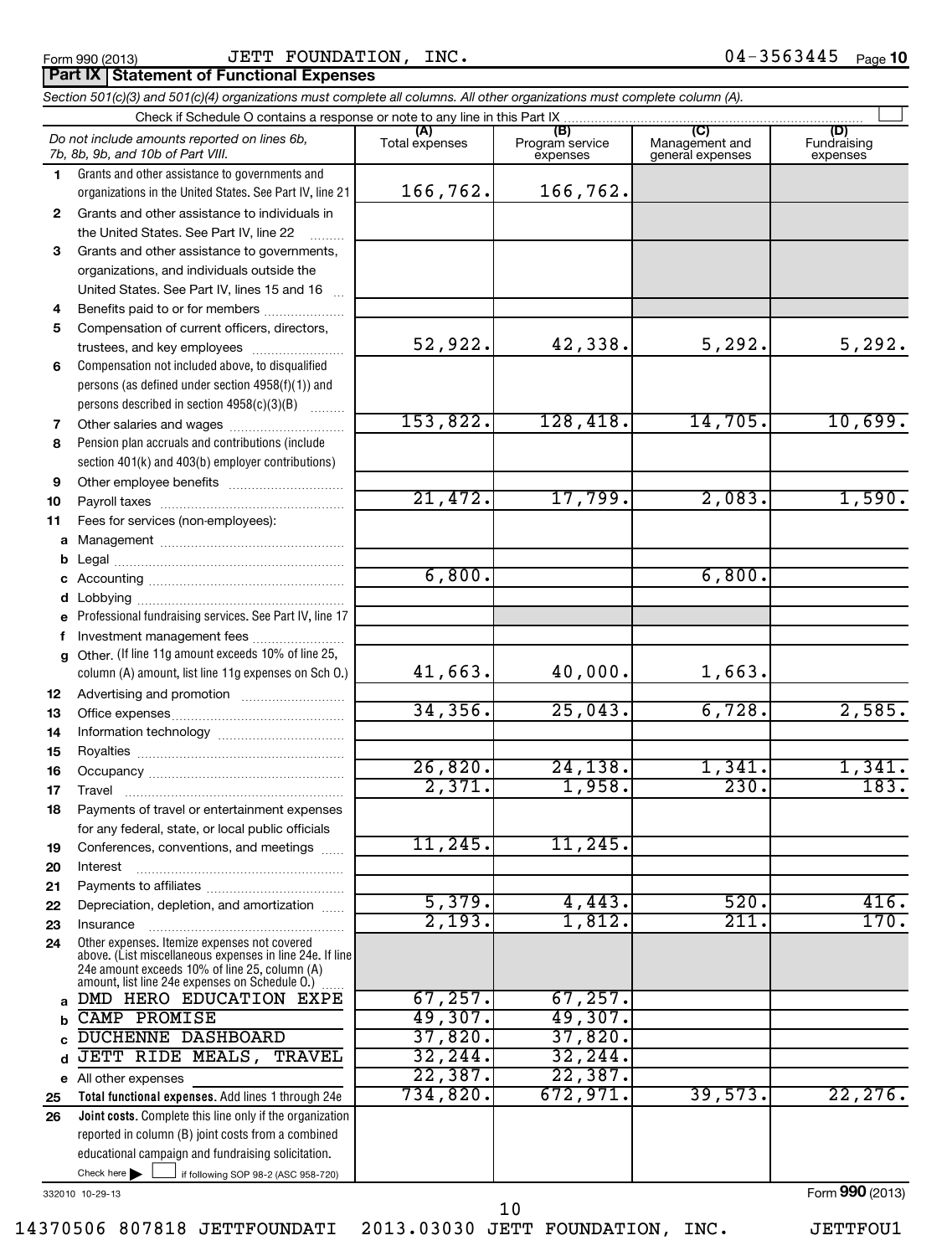**Net Assets or Fund Balances**

Net Assets or Fund Balances

14370506 807818 JETTFOUNDATI 2013.03030 JETT FOUNDATION, INC. JETTFOU1 11

## Form 990 (2013) Page JETT FOUNDATION, INC. 04-3563445

Check if Schedule O contains a response or note to any line in this Part X

|     |                                                                                                                                                                                   |            | (A)<br>Beginning of year |                 | (B)<br>End of year |
|-----|-----------------------------------------------------------------------------------------------------------------------------------------------------------------------------------|------------|--------------------------|-----------------|--------------------|
| 1   | Cash - non-interest-bearing                                                                                                                                                       |            | 1,137.                   | $\mathbf{1}$    | 320, 483.          |
| 2   |                                                                                                                                                                                   |            |                          | $\mathbf{2}$    |                    |
| з   |                                                                                                                                                                                   |            | 1,936.                   | 3               | 10,000.            |
| 4   |                                                                                                                                                                                   |            |                          | 4               | 65, 144.           |
| 5   | Loans and other receivables from current and former officers, directors,                                                                                                          |            |                          |                 |                    |
|     | trustees, key employees, and highest compensated employees. Complete                                                                                                              |            |                          |                 |                    |
|     | Part II of Schedule L                                                                                                                                                             |            |                          | 5               |                    |
| 6   | Loans and other receivables from other disqualified persons (as defined under                                                                                                     |            |                          |                 |                    |
|     | section 4958(f)(1)), persons described in section 4958(c)(3)(B), and contributing                                                                                                 |            |                          |                 |                    |
|     | employers and sponsoring organizations of section 501(c)(9) voluntary                                                                                                             |            |                          |                 |                    |
|     | employees' beneficiary organizations (see instr). Complete Part II of Sch L                                                                                                       |            |                          | 6               |                    |
| 7   |                                                                                                                                                                                   |            |                          | $\overline{7}$  |                    |
| 8   |                                                                                                                                                                                   |            |                          | 8               |                    |
| 9   |                                                                                                                                                                                   |            | 4,000.                   | 9               | 3,334.             |
| 10a | Land, buildings, and equipment: cost or other                                                                                                                                     |            |                          |                 |                    |
|     | basis. Complete Part VI of Schedule D $\begin{array}{ c c c c c }\n\hline\n10a & 27,382. \\ \hline\n\text{Less: accumulated depreciation} & 10b & 12,149. \\ \hline\n\end{array}$ |            |                          |                 |                    |
|     |                                                                                                                                                                                   |            | 12, 109.                 | 10 <sub>c</sub> | 15, 233.           |
| 11  |                                                                                                                                                                                   |            |                          | 11              |                    |
| 12  |                                                                                                                                                                                   |            |                          | 12              |                    |
| 13  |                                                                                                                                                                                   |            |                          | 13              |                    |
| 14  |                                                                                                                                                                                   |            |                          | 14              |                    |
| 15  |                                                                                                                                                                                   |            | 0.                       | 15              | 4,000.             |
| 16  |                                                                                                                                                                                   |            | 19, 182.                 | 16              | 418, 194.          |
| 17  |                                                                                                                                                                                   |            | 12,491.                  | 17              | 14,317.            |
| 18  |                                                                                                                                                                                   |            |                          | 18              |                    |
| 19  |                                                                                                                                                                                   |            |                          | 19              |                    |
| 20  |                                                                                                                                                                                   |            |                          | 20              |                    |
| 21  | Escrow or custodial account liability. Complete Part IV of Schedule D                                                                                                             |            |                          | 21              |                    |
| 22  | Loans and other payables to current and former officers, directors, trustees,                                                                                                     |            |                          |                 |                    |
|     | key employees, highest compensated employees, and disqualified persons.                                                                                                           |            |                          | 22              |                    |
| 23  | Secured mortgages and notes payable to unrelated third parties                                                                                                                    |            |                          | 23              |                    |
| 24  | Unsecured notes and loans payable to unrelated third parties                                                                                                                      |            |                          | 24              |                    |
| 25  | Other liabilities (including federal income tax, payables to related third                                                                                                        |            |                          |                 |                    |
|     | parties, and other liabilities not included on lines 17-24). Complete Part X of                                                                                                   |            |                          |                 |                    |
|     | Schedule D                                                                                                                                                                        |            |                          | 25              |                    |
| 26  | Total liabilities. Add lines 17 through 25                                                                                                                                        | . <u>.</u> | 12,491.                  | 26              | 14,317.            |
|     | Organizations that follow SFAS 117 (ASC 958), check here $\blacktriangleright \Box X$ and                                                                                         |            |                          |                 |                    |
|     | complete lines 27 through 29, and lines 33 and 34.                                                                                                                                |            |                          |                 |                    |
| 27  |                                                                                                                                                                                   |            | 6,691.                   | 27              | 320,840.           |
| 28  |                                                                                                                                                                                   |            |                          | 28              | 83,037.            |
| 29  | Permanently restricted net assets                                                                                                                                                 |            |                          | 29              |                    |
|     | Organizations that do not follow SFAS 117 (ASC 958), check here ▶                                                                                                                 |            |                          |                 |                    |
|     | and complete lines 30 through 34.                                                                                                                                                 |            |                          |                 |                    |
| 30  |                                                                                                                                                                                   |            |                          | 30              |                    |
| 31  | Paid-in or capital surplus, or land, building, or equipment fund                                                                                                                  |            |                          | 31              |                    |
| 32  | Retained earnings, endowment, accumulated income, or other funds                                                                                                                  |            |                          | 32              |                    |
| 33  |                                                                                                                                                                                   |            | 6,691.                   | 33              | 403,877.           |
| 34  |                                                                                                                                                                                   |            | 19,182.                  | 34              | 418,194.           |

 $\left| \begin{array}{c} \end{array} \right|$ 

Form (2013) **990**

| Form 990 (2013) |                               |  |
|-----------------|-------------------------------|--|
|                 | <b>Part X   Balance Sheet</b> |  |

**Assets**

**Liabilities**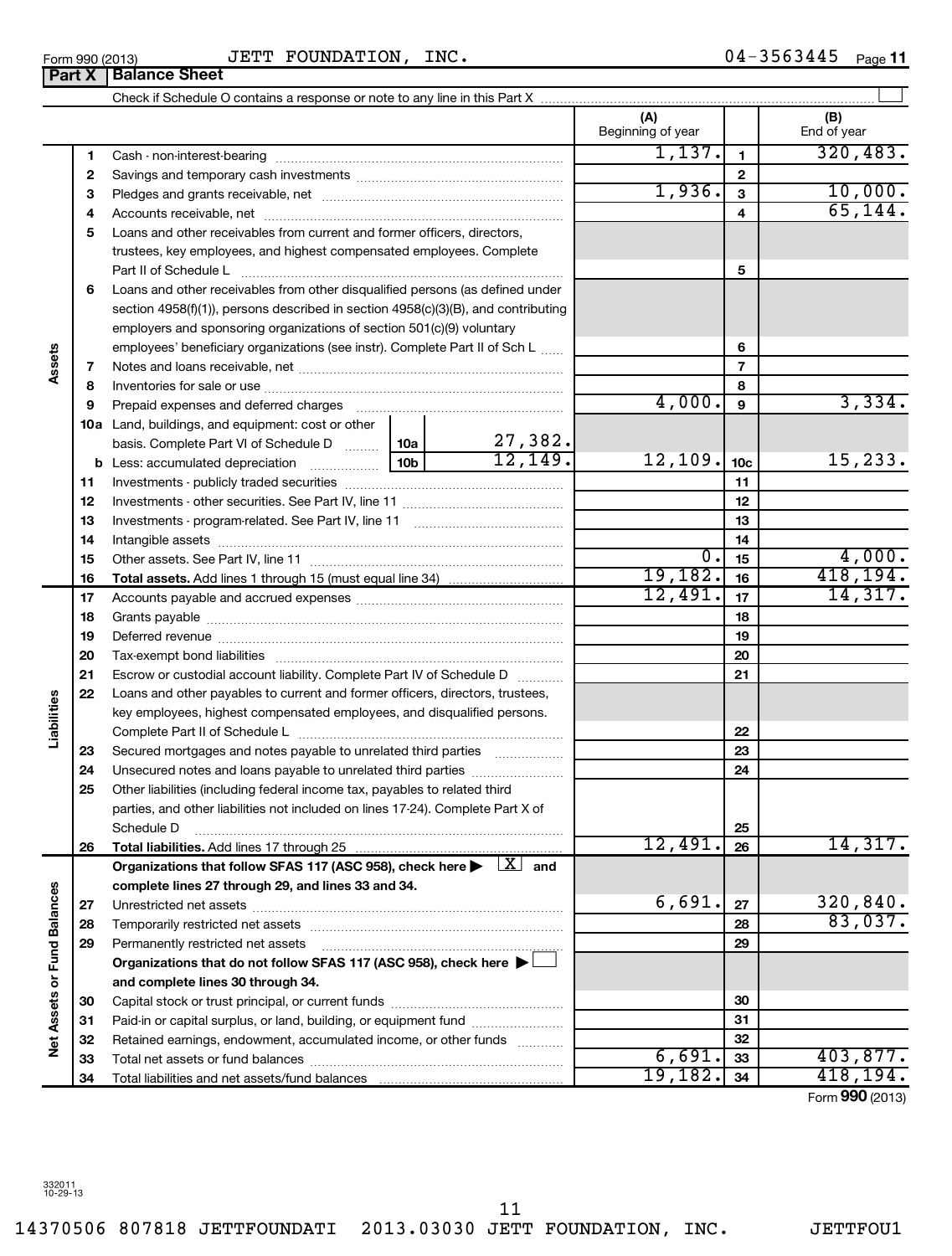14370506 807818 JETTFOUNDATI 2013.03030 JETT FOUNDATION, INC. JETTFOU1 12

| 8  | Prior period adjustments                                                                                                                  | 8  |                |            |
|----|-------------------------------------------------------------------------------------------------------------------------------------------|----|----------------|------------|
| 9  |                                                                                                                                           | 9  |                |            |
| 10 | Net assets or fund balances at end of year. Combine lines 3 through 9 (must equal Part X, line 33,                                        |    |                |            |
|    | column (B))                                                                                                                               | 10 |                | 403,8      |
|    | Part XII Financial Statements and Reporting                                                                                               |    |                |            |
|    |                                                                                                                                           |    |                |            |
|    | Accounting method used to prepare the Form 990: $\Box$ Cash $\Box X$ Accrual $\Box$<br>Other                                              |    |                | <b>Yes</b> |
|    | If the organization changed its method of accounting from a prior year or checked "Other," explain in Schedule O.                         |    |                |            |
| 2a |                                                                                                                                           |    | 2a             |            |
|    | If "Yes," check a box below to indicate whether the financial statements for the year were compiled or reviewed on a                      |    |                |            |
|    | separate basis, consolidated basis, or both:<br>Consolidated basis<br>Both consolidated and separate basis<br>Separate basis              |    |                |            |
|    | <b>b</b> Were the organization's financial statements audited by an independent accountant?                                               |    | 2 <sub>b</sub> | x          |
|    | If "Yes," check a box below to indicate whether the financial statements for the year were audited on a separate basis,                   |    |                |            |
|    | consolidated basis, or both:<br>$\lfloor \texttt{X} \rfloor$ Separate basis<br>Consolidated basis<br>Both consolidated and separate basis |    |                |            |
|    | c If "Yes" to line 2a or 2b, does the organization have a committee that assumes responsibility for oversight of the audit,               |    |                |            |
|    |                                                                                                                                           |    | 2c             | x          |
|    | If the organization changed either its oversight process or selection process during the tax year, explain in Schedule O.                 |    |                |            |
|    | 3a As a result of a federal award, was the organization required to undergo an audit or audits as set forth in the Single Audit           |    |                |            |
|    | Act and OMB Circular A-133?                                                                                                               |    | За             |            |
|    | b If "Yes," did the organization undergo the required audit or audits? If the organization did not undergo the required audit             |    |                |            |
|    | or audits, explain why in Schedule O and describe any steps taken to undergo such audits                                                  |    | 3b             |            |

~~~~~~~~~~~~~~~~~~~~~~~~~~~~~~~~~~

Form **990** (2013)

X

**Yes No**

X

 $\sim$ 

403,877.

 $\overline{0}$  .

 $\sim$ 

1,132,006. 734,820. 397,186. 6,691.

| $04 - 3563445$ Page 12 |  |
|------------------------|--|
|------------------------|--|

|                 | <b>Part XI Reconciliation of Net Assets</b> |           |  |
|-----------------|---------------------------------------------|-----------|--|
| Form 990 (2013) |                                             | JETT FOUN |  |

Donated services and use of facilities

| Form 990 (2013) | INC.<br>FOUNDATION<br>JETT | 3563445<br>04-<br>Page |
|-----------------|----------------------------|------------------------|
|-----------------|----------------------------|------------------------|

Total revenue (must equal Part VIII, column (A), line 12) ~~~~~~~~~~~~~~~~~~~~~~~~~~ Total expenses (must equal Part IX, column (A), line 25) ~~~~~~~~~~~~~~~~~~~~~~~~~~ Revenue less expenses. Subtract line 2 from line 1 [2000] [2000] [2000] [2000] [2000] [2000] [2000] [2000] [20 Net assets or fund balances at beginning of year (must equal Part X, line 33, column (A)) metalling manum was Net unrealized gains (losses) on investments ~~~~~~~~~~~~~~~~~~~~~~~~~~~~~~~

Investment expenses ~~~~~~~~~~~~~~~~~~~~~~~~~~~~~~~~~~~~~~~~~~

Check if Schedule O contains a response or note to any line in this Part XI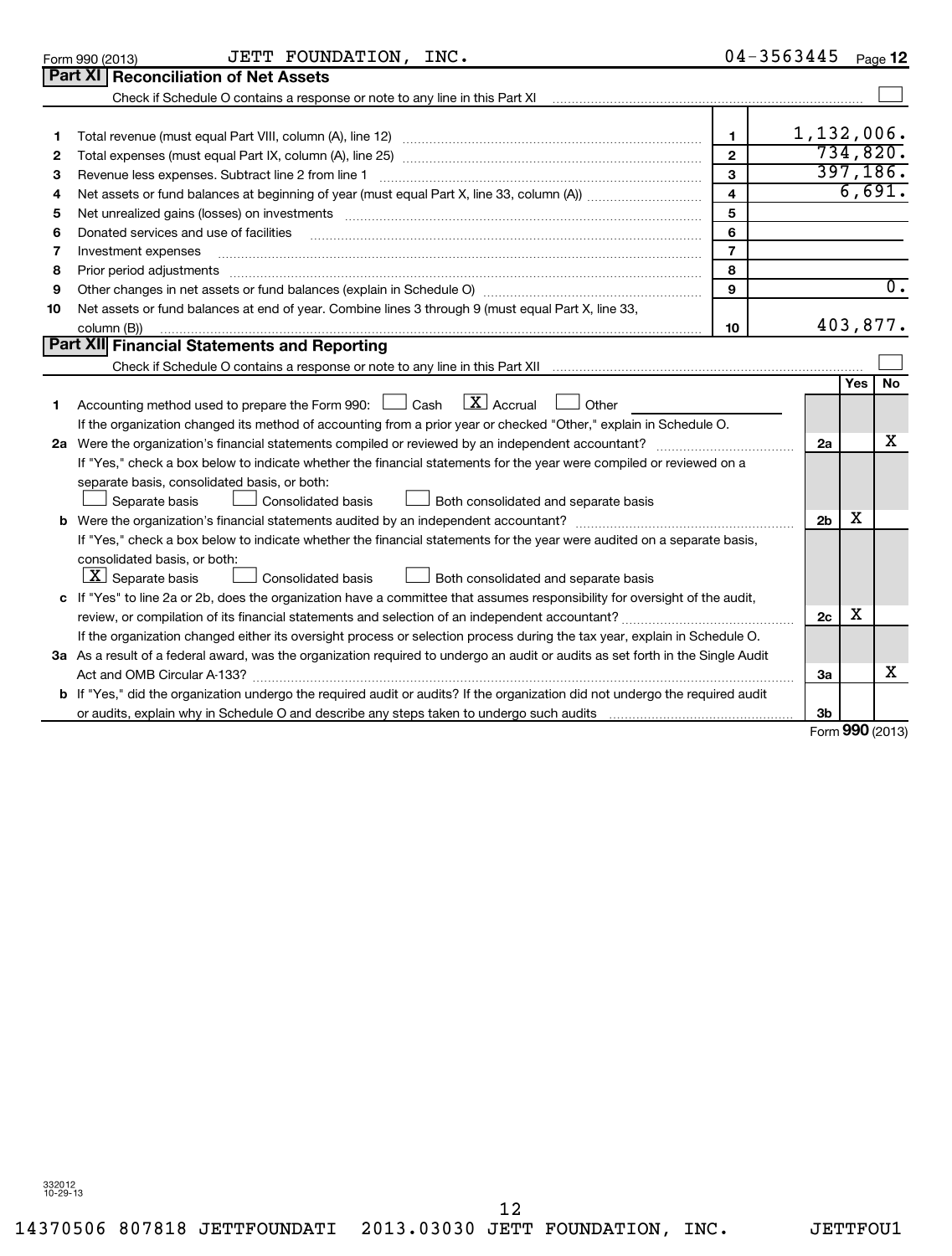# Form 990 or 990-EZ)<br>
Complete if the organization is a section 501(c)(3) organization or a section<br> **Public Charity Status and Public Support**

**4947(a)(1) nonexempt charitable trust. | Attach to Form 990 or Form 990-EZ.** 

**Open to Public**

OMB No. 1545-0047

|                |                                                                   | <b>Open to Public</b><br>Department of the Treasury<br>Attach to Form 990 or Form 990-EZ.<br>Internal Revenue Service<br>Information about Schedule A (Form 990 or 990-EZ) and its instructions is at www.irs.gov/form990. |                                               |                                                                                                                                               |     |                                                        |     |                                                |                                     |    | Inspection |                                        |    |
|----------------|-------------------------------------------------------------------|----------------------------------------------------------------------------------------------------------------------------------------------------------------------------------------------------------------------------|-----------------------------------------------|-----------------------------------------------------------------------------------------------------------------------------------------------|-----|--------------------------------------------------------|-----|------------------------------------------------|-------------------------------------|----|------------|----------------------------------------|----|
|                | <b>Employer identification number</b><br>Name of the organization |                                                                                                                                                                                                                            |                                               |                                                                                                                                               |     |                                                        |     |                                                |                                     |    |            |                                        |    |
|                |                                                                   |                                                                                                                                                                                                                            |                                               | JETT FOUNDATION, INC.                                                                                                                         |     |                                                        |     |                                                |                                     |    |            | 04-3563445                             |    |
| Part I         |                                                                   |                                                                                                                                                                                                                            |                                               | Reason for Public Charity Status (All organizations must complete this part.) See instructions.                                               |     |                                                        |     |                                                |                                     |    |            |                                        |    |
|                |                                                                   |                                                                                                                                                                                                                            |                                               | The organization is not a private foundation because it is: (For lines 1 through 11, check only one box.)                                     |     |                                                        |     |                                                |                                     |    |            |                                        |    |
| 1              |                                                                   |                                                                                                                                                                                                                            |                                               |                                                                                                                                               |     |                                                        |     |                                                |                                     |    |            |                                        |    |
| 2              |                                                                   | A church, convention of churches, or association of churches described in section 170(b)(1)(A)(i).<br>A school described in section 170(b)(1)(A)(ii). (Attach Schedule E.)                                                 |                                               |                                                                                                                                               |     |                                                        |     |                                                |                                     |    |            |                                        |    |
| 3              |                                                                   | A hospital or a cooperative hospital service organization described in section 170(b)(1)(A)(iii).                                                                                                                          |                                               |                                                                                                                                               |     |                                                        |     |                                                |                                     |    |            |                                        |    |
| 4              |                                                                   |                                                                                                                                                                                                                            |                                               | A medical research organization operated in conjunction with a hospital described in section 170(b)(1)(A)(iii). Enter the hospital's name,    |     |                                                        |     |                                                |                                     |    |            |                                        |    |
|                |                                                                   | city, and state:                                                                                                                                                                                                           |                                               |                                                                                                                                               |     |                                                        |     |                                                |                                     |    |            |                                        |    |
| 5              |                                                                   |                                                                                                                                                                                                                            |                                               | An organization operated for the benefit of a college or university owned or operated by a governmental unit described in                     |     |                                                        |     |                                                |                                     |    |            |                                        |    |
|                |                                                                   |                                                                                                                                                                                                                            | section 170(b)(1)(A)(iv). (Complete Part II.) |                                                                                                                                               |     |                                                        |     |                                                |                                     |    |            |                                        |    |
| 6              |                                                                   |                                                                                                                                                                                                                            |                                               | A federal, state, or local government or governmental unit described in section 170(b)(1)(A)(v).                                              |     |                                                        |     |                                                |                                     |    |            |                                        |    |
| $\overline{7}$ | <u>x  </u>                                                        |                                                                                                                                                                                                                            |                                               | An organization that normally receives a substantial part of its support from a governmental unit or from the general public described in     |     |                                                        |     |                                                |                                     |    |            |                                        |    |
|                |                                                                   |                                                                                                                                                                                                                            | section 170(b)(1)(A)(vi). (Complete Part II.) |                                                                                                                                               |     |                                                        |     |                                                |                                     |    |            |                                        |    |
| 8              |                                                                   |                                                                                                                                                                                                                            |                                               | A community trust described in section 170(b)(1)(A)(vi). (Complete Part II.)                                                                  |     |                                                        |     |                                                |                                     |    |            |                                        |    |
| 9              |                                                                   |                                                                                                                                                                                                                            |                                               | An organization that normally receives: (1) more than 33 1/3% of its support from contributions, membership fees, and gross receipts from     |     |                                                        |     |                                                |                                     |    |            |                                        |    |
|                |                                                                   |                                                                                                                                                                                                                            |                                               | activities related to its exempt functions - subject to certain exceptions, and (2) no more than 33 1/3% of its support from gross investment |     |                                                        |     |                                                |                                     |    |            |                                        |    |
|                |                                                                   |                                                                                                                                                                                                                            |                                               | income and unrelated business taxable income (less section 511 tax) from businesses acquired by the organization after June 30, 1975.         |     |                                                        |     |                                                |                                     |    |            |                                        |    |
|                |                                                                   |                                                                                                                                                                                                                            | See section 509(a)(2). (Complete Part III.)   |                                                                                                                                               |     |                                                        |     |                                                |                                     |    |            |                                        |    |
| 10             |                                                                   |                                                                                                                                                                                                                            |                                               | An organization organized and operated exclusively to test for public safety. See section 509(a)(4).                                          |     |                                                        |     |                                                |                                     |    |            |                                        |    |
| 11             |                                                                   |                                                                                                                                                                                                                            |                                               | An organization organized and operated exclusively for the benefit of, to perform the functions of, or to carry out the purposes of one or    |     |                                                        |     |                                                |                                     |    |            |                                        |    |
|                |                                                                   |                                                                                                                                                                                                                            |                                               | more publicly supported organizations described in section 509(a)(1) or section 509(a)(2). See section 509(a)(3). Check the box that          |     |                                                        |     |                                                |                                     |    |            |                                        |    |
|                |                                                                   |                                                                                                                                                                                                                            |                                               | describes the type of supporting organization and complete lines 11e through 11h.                                                             |     |                                                        |     |                                                |                                     |    |            |                                        |    |
|                |                                                                   | $\Box$ Type I<br>a L                                                                                                                                                                                                       | bl                                            | Type II<br>c l                                                                                                                                |     | J Type III - Functionally integrated                   |     |                                                | d l                                 |    |            | Type III - Non-functionally integrated |    |
| e l            |                                                                   |                                                                                                                                                                                                                            |                                               | By checking this box, I certify that the organization is not controlled directly or indirectly by one or more disqualified persons other than |     |                                                        |     |                                                |                                     |    |            |                                        |    |
|                |                                                                   |                                                                                                                                                                                                                            |                                               | foundation managers and other than one or more publicly supported organizations described in section 509(a)(1) or section 509(a)(2).          |     |                                                        |     |                                                |                                     |    |            |                                        |    |
| f              |                                                                   |                                                                                                                                                                                                                            |                                               | If the organization received a written determination from the IRS that it is a Type I, Type II, or Type III                                   |     |                                                        |     |                                                |                                     |    |            |                                        |    |
|                |                                                                   |                                                                                                                                                                                                                            | supporting organization, check this box       |                                                                                                                                               |     |                                                        |     |                                                |                                     |    |            |                                        |    |
| g              |                                                                   |                                                                                                                                                                                                                            |                                               | Since August 17, 2006, has the organization accepted any gift or contribution from any of the following persons?                              |     |                                                        |     |                                                |                                     |    |            |                                        |    |
|                |                                                                   |                                                                                                                                                                                                                            |                                               | (i) A person who directly or indirectly controls, either alone or together with persons described in (ii) and (iii) below,                    |     |                                                        |     |                                                |                                     |    |            | Yes                                    | No |
|                |                                                                   |                                                                                                                                                                                                                            |                                               |                                                                                                                                               |     |                                                        |     |                                                |                                     |    |            | 11g(i)                                 |    |
|                |                                                                   |                                                                                                                                                                                                                            |                                               |                                                                                                                                               |     |                                                        |     |                                                |                                     |    |            | 11g(ii)                                |    |
|                |                                                                   |                                                                                                                                                                                                                            |                                               |                                                                                                                                               |     |                                                        |     |                                                |                                     |    |            | 11g(iii)                               |    |
| h              |                                                                   |                                                                                                                                                                                                                            |                                               | Provide the following information about the supported organization(s).                                                                        |     |                                                        |     |                                                |                                     |    |            |                                        |    |
|                |                                                                   |                                                                                                                                                                                                                            |                                               |                                                                                                                                               |     |                                                        |     |                                                |                                     |    |            |                                        |    |
|                |                                                                   | (i) Name of supported                                                                                                                                                                                                      | (ii) EIN                                      | (iii) Type of organization                                                                                                                    |     | (iv) is the organization<br>in col. (i) listed in your |     | (v) Did you notify the<br>organization in col. | (vi) is the<br>organizátion in col. |    |            | (vii) Amount of monetary               |    |
|                |                                                                   | organization                                                                                                                                                                                                               |                                               | (described on lines 1-9<br>above or IRC section                                                                                               |     | governing document?                                    |     | (i) of your support?                           | (i) organized in the<br>U.S.?       |    |            | support                                |    |
|                |                                                                   |                                                                                                                                                                                                                            |                                               | (see instructions))                                                                                                                           | Yes | No                                                     | Yes | No                                             | Yes                                 | No |            |                                        |    |
|                |                                                                   |                                                                                                                                                                                                                            |                                               |                                                                                                                                               |     |                                                        |     |                                                |                                     |    |            |                                        |    |

**Total**

LHA **For Paperwork Reduction Act Notice, see the Instructions for Form 990 or 990-EZ.**

**Schedule A (Form 990 or 990-EZ) 2013**

332021 09-25-13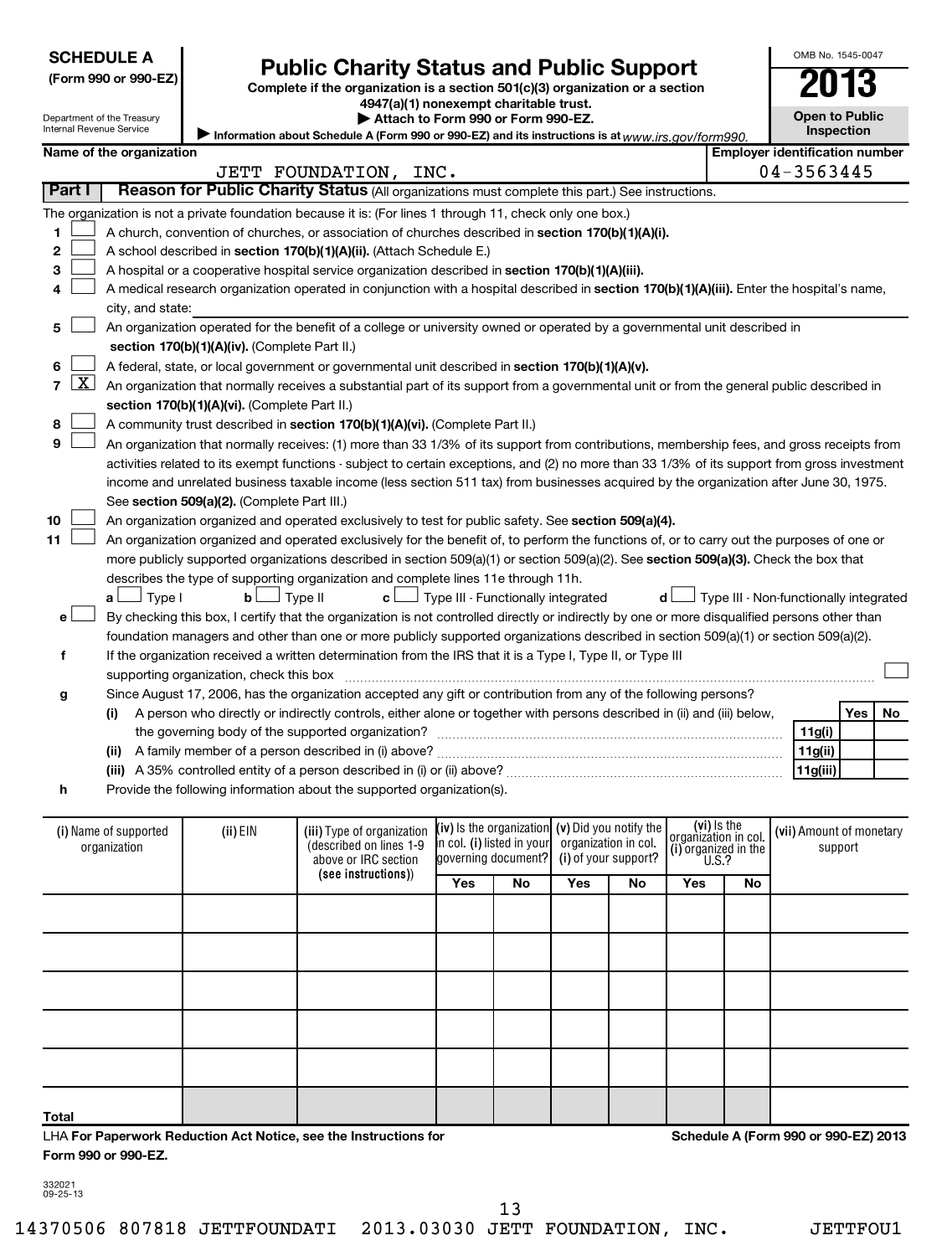#### Schedule A (Form 990 or 990-EZ) 2013 U ETT FOUNDATION,INC。 U 4-3 5 6 3 4 4 5 Page JETT FOUNDATION, INC. 04-3563445

|  |  |  |  |  |  |  |  | 04-3563445 <sub>Page</sub> 2 |
|--|--|--|--|--|--|--|--|------------------------------|
|--|--|--|--|--|--|--|--|------------------------------|

| Part II   Support Schedule for Organizations Described in Sections 170(b)(1)(A)(iv) and 170(b)(1)(A)(vi)                                        |
|-------------------------------------------------------------------------------------------------------------------------------------------------|
| (Complete only if you checked the box on line 5, 7, or 8 of Part I or if the organization failed to qualify under Part III. If the organization |
| fails to qualify under the tests listed below, please complete Part III.)                                                                       |

|    | <b>Section A. Public Support</b>                                                                                                               |                      |                                     |                        |                         |                                      |                                          |
|----|------------------------------------------------------------------------------------------------------------------------------------------------|----------------------|-------------------------------------|------------------------|-------------------------|--------------------------------------|------------------------------------------|
|    | Calendar year (or fiscal year beginning in) $\blacktriangleright$                                                                              | (a) 2009             | (b) 2010                            | $(c)$ 2011             | $(d)$ 2012              | (e) 2013                             | (f) Total                                |
|    | 1 Gifts, grants, contributions, and                                                                                                            |                      |                                     |                        |                         |                                      |                                          |
|    | membership fees received. (Do not                                                                                                              |                      |                                     |                        |                         |                                      |                                          |
|    | include any "unusual grants.")                                                                                                                 | 346,523.             | 375,859.                            | 316,073.               | 432,876.                | 1092352.                             | 2563683.                                 |
|    | 2 Tax revenues levied for the organ-                                                                                                           |                      |                                     |                        |                         |                                      |                                          |
|    | ization's benefit and either paid to                                                                                                           |                      |                                     |                        |                         |                                      |                                          |
|    | or expended on its behalf                                                                                                                      |                      |                                     |                        |                         |                                      |                                          |
|    | 3 The value of services or facilities                                                                                                          |                      |                                     |                        |                         |                                      |                                          |
|    | furnished by a governmental unit to                                                                                                            |                      |                                     |                        |                         |                                      |                                          |
|    | the organization without charge                                                                                                                |                      |                                     |                        |                         |                                      |                                          |
|    | 4 Total. Add lines 1 through 3                                                                                                                 | 346, 523.            | 375,859.                            | 316,073.               | 432,876.                | 1092352.                             | 2563683.                                 |
| 5. | The portion of total contributions                                                                                                             |                      |                                     |                        |                         |                                      |                                          |
|    | by each person (other than a                                                                                                                   |                      |                                     |                        |                         |                                      |                                          |
|    | governmental unit or publicly                                                                                                                  |                      |                                     |                        |                         |                                      |                                          |
|    | supported organization) included                                                                                                               |                      |                                     |                        |                         |                                      |                                          |
|    | on line 1 that exceeds 2% of the                                                                                                               |                      |                                     |                        |                         |                                      |                                          |
|    | amount shown on line 11,                                                                                                                       |                      |                                     |                        |                         |                                      |                                          |
|    | column (f)                                                                                                                                     |                      |                                     |                        |                         |                                      | 533,630.                                 |
|    |                                                                                                                                                |                      |                                     |                        |                         |                                      | 2030053.                                 |
|    | 6 Public support. Subtract line 5 from line 4.                                                                                                 |                      |                                     |                        |                         |                                      |                                          |
|    | <b>Section B. Total Support</b>                                                                                                                |                      |                                     |                        |                         |                                      |                                          |
|    | Calendar year (or fiscal year beginning in)                                                                                                    | (a) 2009<br>346,523. | (b) 2010<br>$\overline{375}$ , 859. | $(c)$ 2011<br>316,073. | (d) $2012$<br>432, 876. | (e) 2013<br>1092352.                 | $(t)$ Total<br>2563683.                  |
|    | <b>7</b> Amounts from line 4                                                                                                                   |                      |                                     |                        |                         |                                      |                                          |
| 8  | Gross income from interest,                                                                                                                    |                      |                                     |                        |                         |                                      |                                          |
|    | dividends, payments received on                                                                                                                |                      |                                     |                        |                         |                                      |                                          |
|    | securities loans, rents, royalties                                                                                                             |                      |                                     |                        |                         |                                      |                                          |
|    | and income from similar sources                                                                                                                |                      |                                     |                        |                         | 13.                                  | 13.                                      |
|    | 9 Net income from unrelated business                                                                                                           |                      |                                     |                        |                         |                                      |                                          |
|    | activities, whether or not the                                                                                                                 |                      |                                     |                        |                         |                                      |                                          |
|    | business is regularly carried on                                                                                                               |                      |                                     |                        |                         |                                      |                                          |
|    | 10 Other income. Do not include gain                                                                                                           |                      |                                     |                        |                         |                                      |                                          |
|    | or loss from the sale of capital                                                                                                               |                      |                                     |                        |                         |                                      |                                          |
|    | assets (Explain in Part IV.)                                                                                                                   |                      |                                     |                        |                         |                                      |                                          |
|    | 11 Total support. Add lines 7 through 10                                                                                                       |                      |                                     |                        |                         |                                      | 2563696.                                 |
|    | 12 Gross receipts from related activities, etc. (see instructions)                                                                             |                      |                                     |                        |                         | 12                                   | 500, 593.                                |
|    | 13 First five years. If the Form 990 is for the organization's first, second, third, fourth, or fifth tax year as a section 501(c)(3)          |                      |                                     |                        |                         |                                      |                                          |
|    | organization, check this box and stop here                                                                                                     |                      |                                     |                        |                         |                                      |                                          |
|    | <b>Section C. Computation of Public Support Percentage</b>                                                                                     |                      |                                     |                        |                         |                                      |                                          |
|    |                                                                                                                                                |                      |                                     |                        |                         | 14                                   | 79.18<br>%                               |
|    |                                                                                                                                                |                      |                                     |                        |                         | 15                                   | 82.68<br>%                               |
|    | 16a 33 1/3% support test - 2013. If the organization did not check the box on line 13, and line 14 is 33 1/3% or more, check this box and      |                      |                                     |                        |                         |                                      |                                          |
|    | stop here. The organization qualifies as a publicly supported organization manufaction manufacture or the organization                         |                      |                                     |                        |                         |                                      | $\blacktriangleright$ $\boxed{\text{X}}$ |
|    | b 33 1/3% support test - 2012. If the organization did not check a box on line 13 or 16a, and line 15 is 33 1/3% or more, check this box       |                      |                                     |                        |                         |                                      |                                          |
|    |                                                                                                                                                |                      |                                     |                        |                         |                                      |                                          |
|    | 17a 10% -facts-and-circumstances test - 2013. If the organization did not check a box on line 13, 16a, or 16b, and line 14 is 10% or more,     |                      |                                     |                        |                         |                                      |                                          |
|    | and if the organization meets the "facts-and-circumstances" test, check this box and stop here. Explain in Part IV how the organization        |                      |                                     |                        |                         |                                      |                                          |
|    |                                                                                                                                                |                      |                                     |                        |                         |                                      |                                          |
|    | <b>b 10% -facts-and-circumstances test - 2012.</b> If the organization did not check a box on line 13, 16a, 16b, or 17a, and line 15 is 10% or |                      |                                     |                        |                         |                                      |                                          |
|    | more, and if the organization meets the "facts-and-circumstances" test, check this box and stop here. Explain in Part IV how the               |                      |                                     |                        |                         |                                      |                                          |
|    |                                                                                                                                                |                      |                                     |                        |                         |                                      |                                          |
|    | organization meets the "facts-and-circumstances" test. The organization qualifies as a publicly supported organization                         |                      |                                     |                        |                         |                                      |                                          |
|    | 18 Private foundation. If the organization did not check a box on line 13, 16a, 16b, 17a, or 17b, check this box and see instructions.         |                      |                                     |                        |                         | Schodule A (Form 000 or 000 EZ) 2012 |                                          |

**Schedule A (Form 990 or 990-EZ) 2013**

14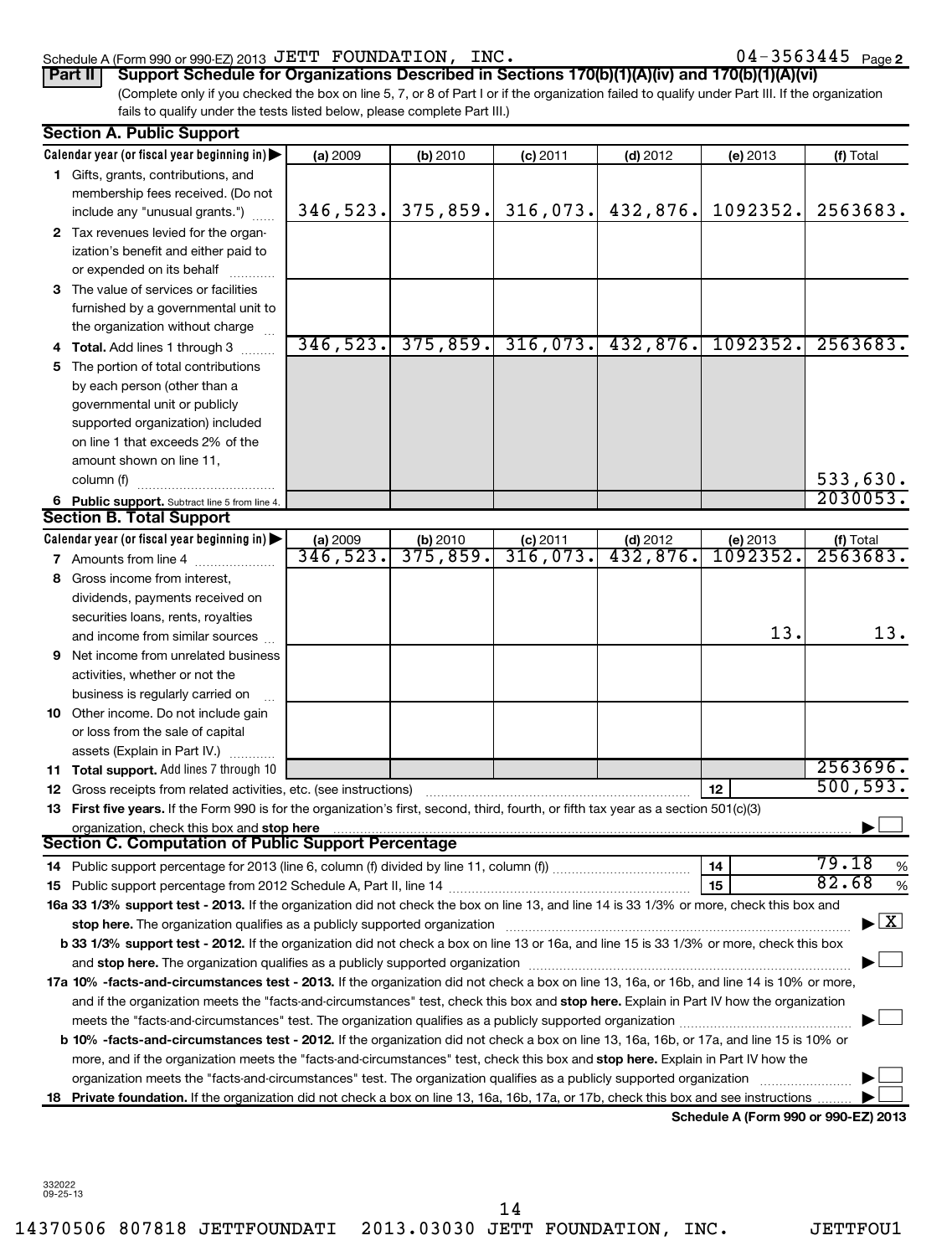## **Part III** Support Schedule for Organizations Described in Section 509(a)(2)

(Complete only if you checked the box on line 9 of Part I or if the organization failed to qualify under Part II. If the organization fails to qualify under the tests listed below, please complete Part II.)

| <b>Section A. Public Support</b>                                                                                                                                                                                               |          |          |            |            |          |                                      |
|--------------------------------------------------------------------------------------------------------------------------------------------------------------------------------------------------------------------------------|----------|----------|------------|------------|----------|--------------------------------------|
| Calendar year (or fiscal year beginning in)                                                                                                                                                                                    | (a) 2009 | (b) 2010 | (c) 2011   | $(d)$ 2012 | (e) 2013 | (f) Total                            |
| 1 Gifts, grants, contributions, and                                                                                                                                                                                            |          |          |            |            |          |                                      |
| membership fees received. (Do not                                                                                                                                                                                              |          |          |            |            |          |                                      |
| include any "unusual grants.")                                                                                                                                                                                                 |          |          |            |            |          |                                      |
| <b>2</b> Gross receipts from admissions,<br>merchandise sold or services per-<br>formed, or facilities furnished in<br>any activity that is related to the<br>organization's tax-exempt purpose                                |          |          |            |            |          |                                      |
| 3 Gross receipts from activities that<br>are not an unrelated trade or bus-                                                                                                                                                    |          |          |            |            |          |                                      |
| iness under section 513                                                                                                                                                                                                        |          |          |            |            |          |                                      |
| Tax revenues levied for the organ-<br>4<br>ization's benefit and either paid to<br>or expended on its behalf                                                                                                                   |          |          |            |            |          |                                      |
|                                                                                                                                                                                                                                |          |          |            |            |          |                                      |
| 5 The value of services or facilities<br>furnished by a governmental unit to<br>the organization without charge                                                                                                                |          |          |            |            |          |                                      |
| <b>6 Total.</b> Add lines 1 through 5                                                                                                                                                                                          |          |          |            |            |          |                                      |
| 7a Amounts included on lines 1, 2, and<br>3 received from disqualified persons                                                                                                                                                 |          |          |            |            |          |                                      |
| <b>b</b> Amounts included on lines 2 and 3 received<br>from other than disqualified persons that<br>exceed the greater of \$5,000 or 1% of the<br>amount on line 13 for the year                                               |          |          |            |            |          |                                      |
| c Add lines 7a and 7b                                                                                                                                                                                                          |          |          |            |            |          |                                      |
| 8 Public support (Subtract line 7c from line 6.)                                                                                                                                                                               |          |          |            |            |          |                                      |
| <b>Section B. Total Support</b>                                                                                                                                                                                                |          |          |            |            |          |                                      |
| Calendar year (or fiscal year beginning in)                                                                                                                                                                                    | (a) 2009 | (b) 2010 | $(c)$ 2011 | $(d)$ 2012 | (e) 2013 | (f) Total                            |
| <b>9</b> Amounts from line 6                                                                                                                                                                                                   |          |          |            |            |          |                                      |
| <b>10a</b> Gross income from interest,<br>dividends, payments received on<br>securities loans, rents, royalties<br>and income from similar sources                                                                             |          |          |            |            |          |                                      |
| <b>b</b> Unrelated business taxable income                                                                                                                                                                                     |          |          |            |            |          |                                      |
| (less section 511 taxes) from businesses<br>acquired after June 30, 1975<br>$\overline{\phantom{a}}$                                                                                                                           |          |          |            |            |          |                                      |
| c Add lines 10a and 10b                                                                                                                                                                                                        |          |          |            |            |          |                                      |
| <b>11</b> Net income from unrelated business<br>activities not included in line 10b,<br>whether or not the business is<br>regularly carried on                                                                                 |          |          |            |            |          |                                      |
| 12 Other income. Do not include gain<br>or loss from the sale of capital<br>assets (Explain in Part IV.)                                                                                                                       |          |          |            |            |          |                                      |
| <b>13</b> Total support. (Add lines 9, 10c, 11, and 12.)                                                                                                                                                                       |          |          |            |            |          |                                      |
| 14 First five years. If the Form 990 is for the organization's first, second, third, fourth, or fifth tax year as a section 501(c)(3) organization,                                                                            |          |          |            |            |          |                                      |
| check this box and stop here manufactured and content to the state of the state of the state of the state of the state of the state of the state of the state of the state of the state of the state of the state of the state |          |          |            |            |          |                                      |
| Section C. Computation of Public Support Percentage                                                                                                                                                                            |          |          |            |            |          |                                      |
|                                                                                                                                                                                                                                |          |          |            |            | 15       | %                                    |
|                                                                                                                                                                                                                                |          |          |            |            | 16       | %                                    |
| Section D. Computation of Investment Income Percentage                                                                                                                                                                         |          |          |            |            |          |                                      |
|                                                                                                                                                                                                                                |          |          |            |            | 17       | %                                    |
| 18 Investment income percentage from 2012 Schedule A, Part III, line 17                                                                                                                                                        |          |          |            |            | 18       | %                                    |
| 19a 33 1/3% support tests - 2013. If the organization did not check the box on line 14, and line 15 is more than 33 1/3%, and line 17 is not                                                                                   |          |          |            |            |          |                                      |
| more than 33 1/3%, check this box and stop here. The organization qualifies as a publicly supported organization                                                                                                               |          |          |            |            |          |                                      |
| b 33 1/3% support tests - 2012. If the organization did not check a box on line 14 or line 19a, and line 16 is more than 33 1/3%, and                                                                                          |          |          |            |            |          |                                      |
| line 18 is not more than 33 1/3%, check this box and stop here. The organization qualifies as a publicly supported organization                                                                                                |          |          |            |            |          |                                      |
| 20                                                                                                                                                                                                                             |          |          |            |            |          | Schedule A (Form 990 or 990-EZ) 2013 |
| 332023 09-25-13                                                                                                                                                                                                                |          |          | 15         |            |          |                                      |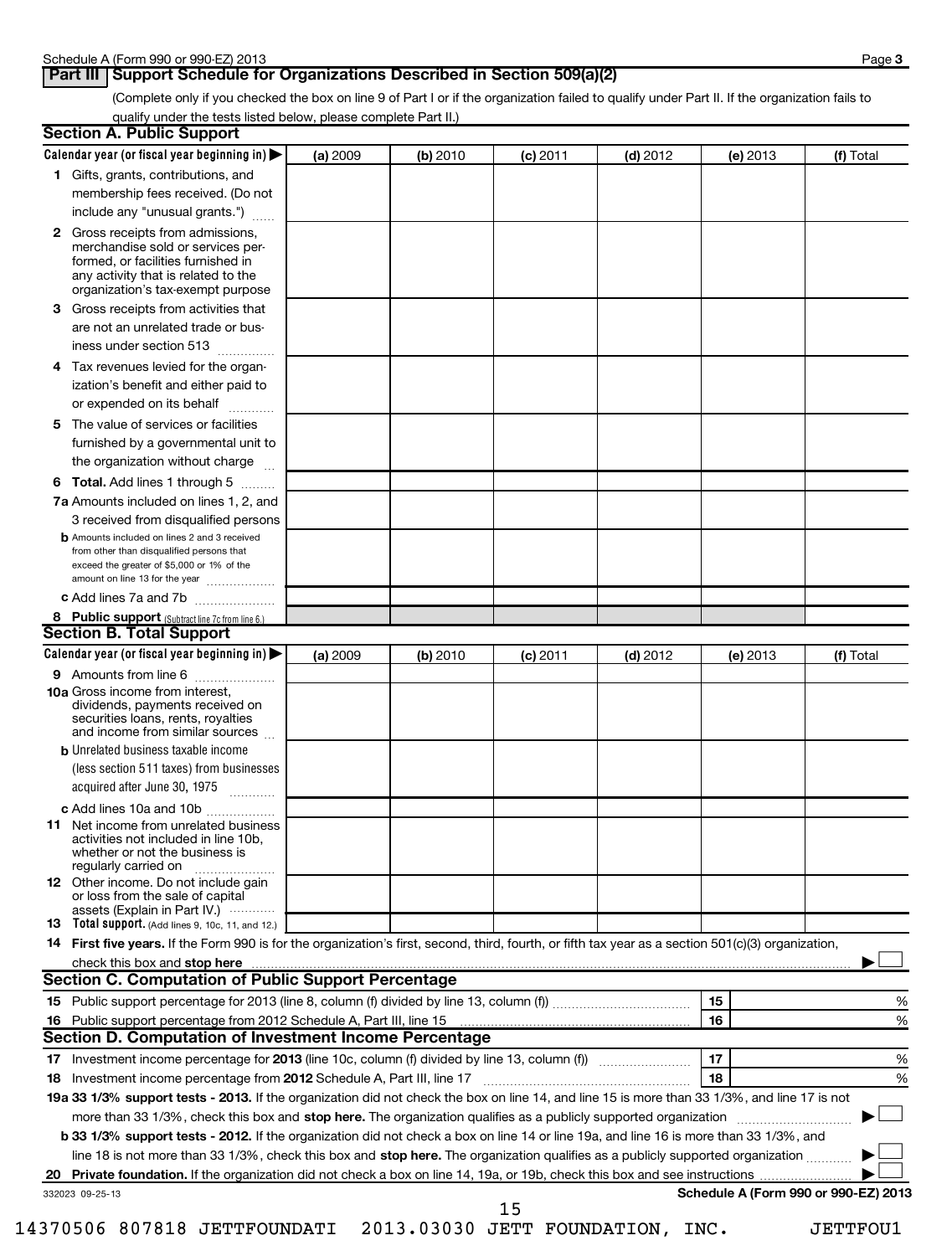Part IV | Supplemental Information. Provide the explanations required by Part II, line 10; Part II, line 17a or 17b; and Part III, line 12. Also complete this part for any additional information. (See instructions).

| 332024 09-25-13 |  |  |  |  |  | Schedule A (Form 990 or 990-EZ) 2013 |
|-----------------|--|--|--|--|--|--------------------------------------|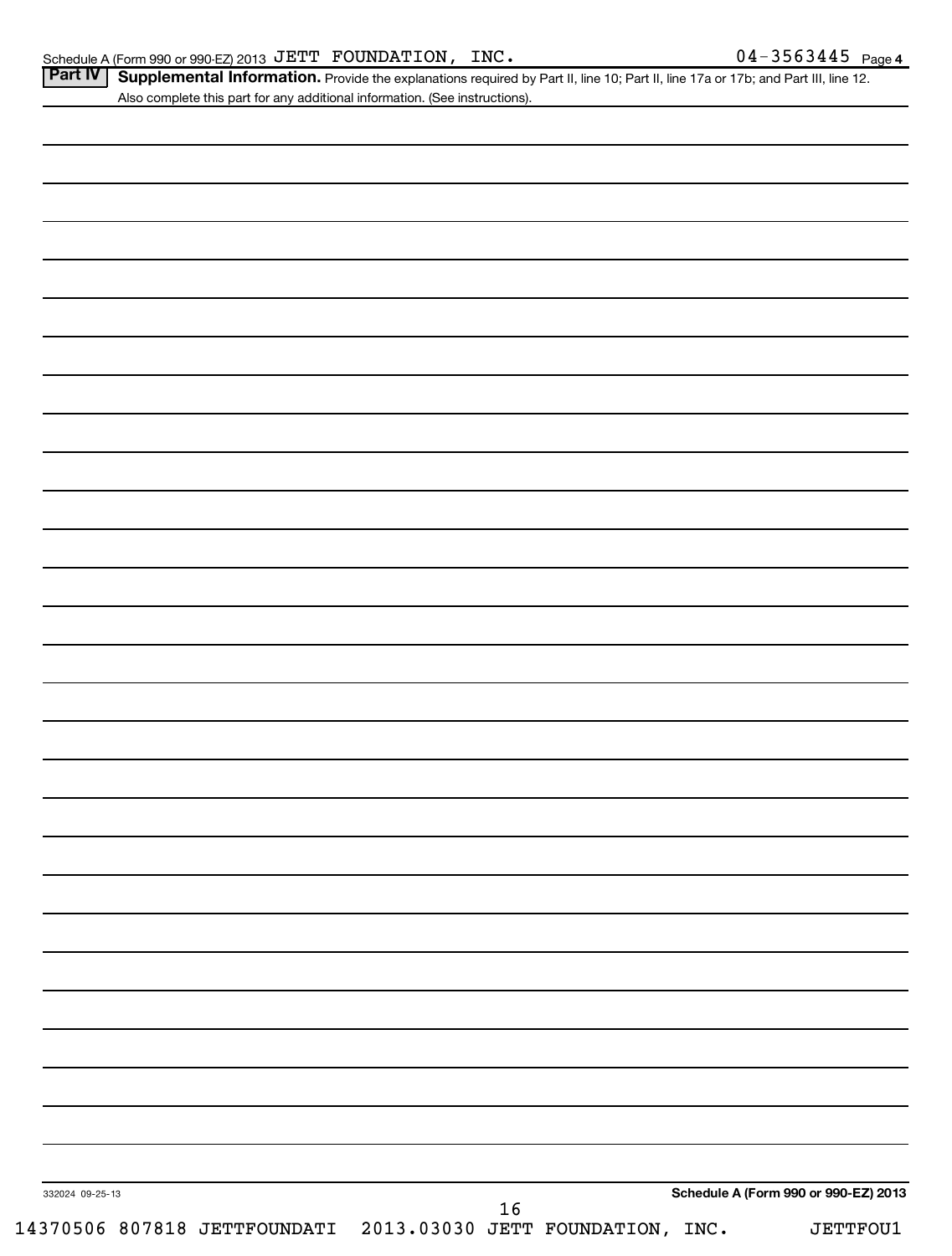| <b>SCHEDULE C</b>                                      | <b>Political Campaign and Lobbying Activities</b>                                                                                                                                                                                                                                              |                                         |                                               | OMB No. 1545-0047                                     |
|--------------------------------------------------------|------------------------------------------------------------------------------------------------------------------------------------------------------------------------------------------------------------------------------------------------------------------------------------------------|-----------------------------------------|-----------------------------------------------|-------------------------------------------------------|
| (Form 990 or 990-EZ)                                   |                                                                                                                                                                                                                                                                                                |                                         |                                               | 2013                                                  |
|                                                        | For Organizations Exempt From Income Tax Under section 501(c) and section 527<br>Complete if the organization is described below.<br>Attach to Form 990 or Form 990-EZ.                                                                                                                        |                                         |                                               |                                                       |
| Department of the Treasury<br>Internal Revenue Service | See separate instructions. Information about Schedule C (Form 990 or 990-EZ) and its                                                                                                                                                                                                           | instructions is at www.irs.gov/form990. |                                               | <b>Open to Public</b><br><b>Inspection</b>            |
|                                                        | If the organization answered "Yes," to Form 990, Part IV, line 3, or Form 990-EZ, Part V, line 46 (Political Campaign Activities), then                                                                                                                                                        |                                         |                                               |                                                       |
|                                                        | • Section 501(c)(3) organizations: Complete Parts I-A and B. Do not complete Part I-C.                                                                                                                                                                                                         |                                         |                                               |                                                       |
|                                                        | • Section 501(c) (other than section 501(c)(3)) organizations: Complete Parts I-A and C below. Do not complete Part I-B.                                                                                                                                                                       |                                         |                                               |                                                       |
| • Section 527 organizations: Complete Part I-A only.   |                                                                                                                                                                                                                                                                                                |                                         |                                               |                                                       |
|                                                        | If the organization answered "Yes," to Form 990, Part IV, line 4, or Form 990-EZ, Part VI, line 47 (Lobbying Activities), then                                                                                                                                                                 |                                         |                                               |                                                       |
|                                                        | • Section 501(c)(3) organizations that have filed Form 5768 (election under section 501(h)): Complete Part II-A. Do not complete Part II-B.                                                                                                                                                    |                                         |                                               |                                                       |
|                                                        | • Section 501(c)(3) organizations that have NOT filed Form 5768 (election under section 501(h)): Complete Part II-B. Do not complete Part II-A.                                                                                                                                                |                                         |                                               |                                                       |
|                                                        | If the organization answered "Yes," to Form 990, Part IV, line 5 (Proxy Tax) or Form 990-EZ, Part V, line 35c (Proxy Tax), then                                                                                                                                                                |                                         |                                               |                                                       |
|                                                        | • Section 501(c)(4), (5), or (6) organizations: Complete Part III.                                                                                                                                                                                                                             |                                         |                                               |                                                       |
| Name of organization                                   |                                                                                                                                                                                                                                                                                                |                                         |                                               | <b>Employer identification number</b>                 |
|                                                        | JETT FOUNDATION, INC.                                                                                                                                                                                                                                                                          |                                         |                                               | 04-3563445                                            |
| Part I-A                                               | Complete if the organization is exempt under section 501(c) or is a section 527 organization.                                                                                                                                                                                                  |                                         |                                               |                                                       |
|                                                        |                                                                                                                                                                                                                                                                                                |                                         |                                               |                                                       |
|                                                        | 1 Provide a description of the organization's direct and indirect political campaign activities in Part IV.                                                                                                                                                                                    |                                         |                                               |                                                       |
| 2                                                      | Political expenditures <i>machine machine content and all expenditures</i> and all expenditures and all expenditures and all expenditures and all expenditures and all expenditures and all expenditures and all expenditures and a                                                            |                                         | $\triangleright$ \$                           |                                                       |
| з                                                      | Volunteer hours with an accommodal contract to the contract of the contract of the contract of the contract of                                                                                                                                                                                 |                                         |                                               |                                                       |
|                                                        |                                                                                                                                                                                                                                                                                                |                                         |                                               |                                                       |
| Part I-B                                               | Complete if the organization is exempt under section 501(c)(3).                                                                                                                                                                                                                                |                                         |                                               |                                                       |
| 1.                                                     |                                                                                                                                                                                                                                                                                                |                                         |                                               |                                                       |
| 2                                                      |                                                                                                                                                                                                                                                                                                |                                         |                                               |                                                       |
| з                                                      |                                                                                                                                                                                                                                                                                                |                                         |                                               | Yes<br>No                                             |
|                                                        |                                                                                                                                                                                                                                                                                                |                                         |                                               | Yes<br>No                                             |
| <b>b</b> If "Yes," describe in Part IV.                | Complete if the organization is exempt under section 501(c), except section 501(c)(3).                                                                                                                                                                                                         |                                         |                                               |                                                       |
| Part I-C                                               |                                                                                                                                                                                                                                                                                                |                                         |                                               |                                                       |
|                                                        | 1 Enter the amount directly expended by the filing organization for section 527 exempt function activities                                                                                                                                                                                     |                                         | $\blacktriangleright$ \$                      |                                                       |
| 2                                                      | Enter the amount of the filing organization's funds contributed to other organizations for section 527                                                                                                                                                                                         |                                         |                                               |                                                       |
|                                                        |                                                                                                                                                                                                                                                                                                |                                         | $\blacktriangleright$ \$                      |                                                       |
|                                                        | 3 Total exempt function expenditures. Add lines 1 and 2. Enter here and on Form 1120-POL,                                                                                                                                                                                                      |                                         |                                               |                                                       |
|                                                        |                                                                                                                                                                                                                                                                                                |                                         |                                               |                                                       |
|                                                        |                                                                                                                                                                                                                                                                                                |                                         |                                               | Yes<br>No                                             |
|                                                        | Enter the names, addresses and employer identification number (EIN) of all section 527 political organizations to which the filing organization<br>made payments. For each organization listed, enter the amount paid from the filing organization's funds. Also enter the amount of political |                                         |                                               |                                                       |
|                                                        | contributions received that were promptly and directly delivered to a separate political organization, such as a separate segregated fund or a                                                                                                                                                 |                                         |                                               |                                                       |
|                                                        | political action committee (PAC). If additional space is needed, provide information in Part IV.                                                                                                                                                                                               |                                         |                                               |                                                       |
|                                                        |                                                                                                                                                                                                                                                                                                |                                         |                                               |                                                       |
| (a) Name                                               | (b) Address                                                                                                                                                                                                                                                                                    | (c) EIN                                 | (d) Amount paid from<br>filing organization's | (e) Amount of political<br>contributions received and |
|                                                        |                                                                                                                                                                                                                                                                                                |                                         | funds. If none, enter -0-.                    | promptly and directly                                 |
|                                                        |                                                                                                                                                                                                                                                                                                |                                         |                                               | delivered to a separate                               |
|                                                        |                                                                                                                                                                                                                                                                                                |                                         |                                               | political organization.<br>If none, enter -0-.        |
|                                                        |                                                                                                                                                                                                                                                                                                |                                         |                                               |                                                       |
|                                                        |                                                                                                                                                                                                                                                                                                |                                         |                                               |                                                       |
|                                                        |                                                                                                                                                                                                                                                                                                |                                         |                                               |                                                       |
|                                                        |                                                                                                                                                                                                                                                                                                |                                         |                                               |                                                       |
|                                                        |                                                                                                                                                                                                                                                                                                |                                         |                                               |                                                       |
|                                                        |                                                                                                                                                                                                                                                                                                |                                         |                                               |                                                       |
|                                                        |                                                                                                                                                                                                                                                                                                |                                         |                                               |                                                       |
|                                                        |                                                                                                                                                                                                                                                                                                |                                         |                                               |                                                       |
|                                                        |                                                                                                                                                                                                                                                                                                |                                         |                                               |                                                       |
|                                                        |                                                                                                                                                                                                                                                                                                |                                         |                                               |                                                       |
|                                                        |                                                                                                                                                                                                                                                                                                |                                         |                                               |                                                       |
|                                                        |                                                                                                                                                                                                                                                                                                |                                         |                                               |                                                       |
|                                                        | For Paperwork Reduction Act Notice, see the Instructions for Form 990 or 990-EZ.                                                                                                                                                                                                               |                                         |                                               | Schedule C (Form 990 or 990-EZ) 2013                  |
| LHA                                                    |                                                                                                                                                                                                                                                                                                |                                         |                                               |                                                       |
|                                                        |                                                                                                                                                                                                                                                                                                |                                         |                                               |                                                       |

| 332041   |  |
|----------|--|
| 11-08-13 |  |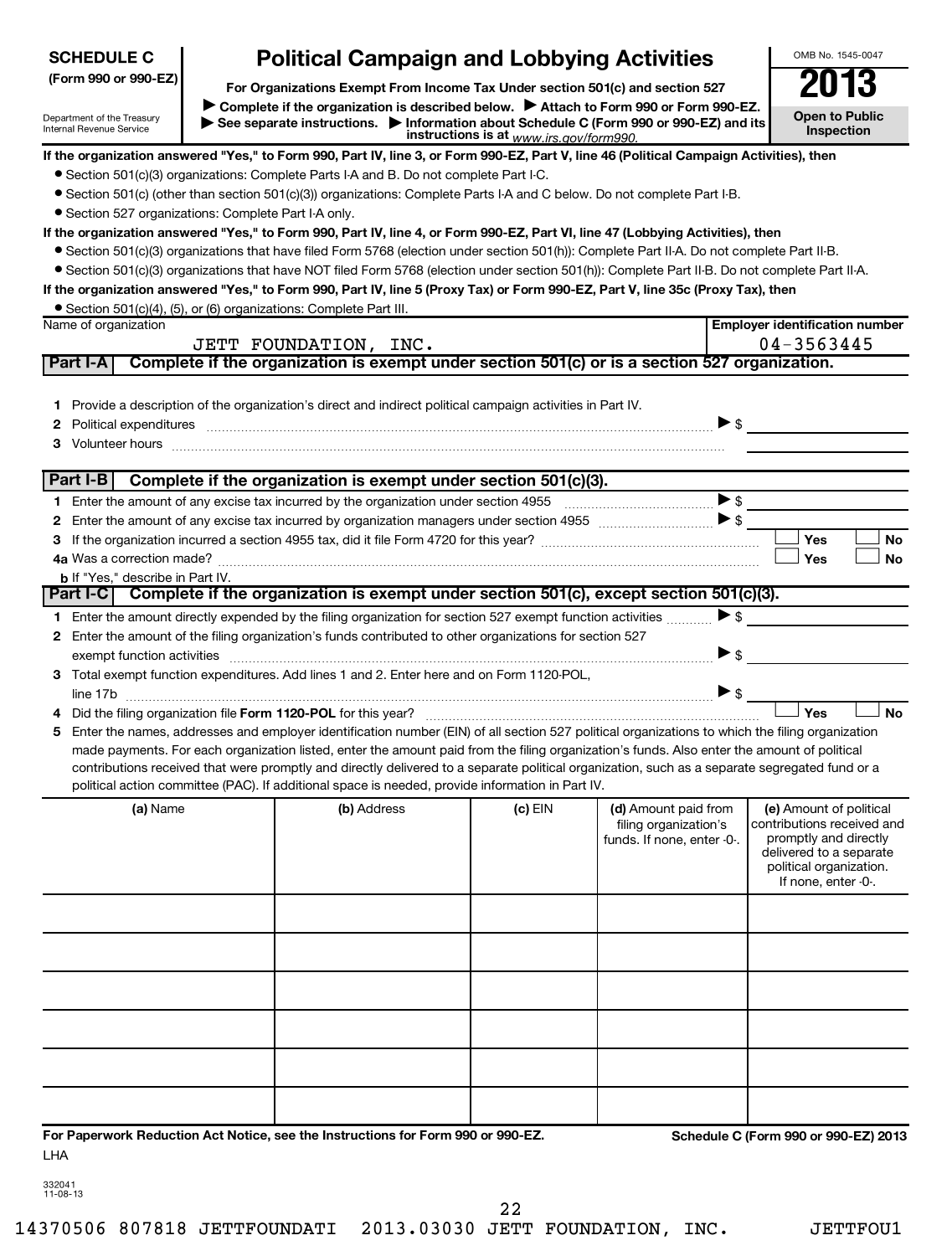| Schedule C (Form 990 or 990-EZ) 2013 $\rm{JETT}$ $\rm{\, FOUNDATION}$ , $\rm{\, INC}$ . |  |  |
|-----------------------------------------------------------------------------------------|--|--|
|                                                                                         |  |  |

| Schedule C (Form 990 or 990-EZ) 2013 JETT FOUNDATION, INC.                                                                          |                                        |              |                                                                                  |                                                                                                                                                                            |                              | $04 - 3563445$ Page 2                |
|-------------------------------------------------------------------------------------------------------------------------------------|----------------------------------------|--------------|----------------------------------------------------------------------------------|----------------------------------------------------------------------------------------------------------------------------------------------------------------------------|------------------------------|--------------------------------------|
| Complete if the organization is exempt under section 501(c)(3) and filed Form 5768<br>Part II-A<br>(election under section 501(h)). |                                        |              |                                                                                  |                                                                                                                                                                            |                              |                                      |
| A Check $\blacktriangleright$                                                                                                       |                                        |              |                                                                                  |                                                                                                                                                                            |                              |                                      |
| expenses, and share of excess lobbying expenditures).                                                                               |                                        |              |                                                                                  | if the filing organization belongs to an affiliated group (and list in Part IV each affiliated group member's name, address, EIN,                                          |                              |                                      |
| <b>B</b> Check $\blacktriangleright$                                                                                                |                                        |              | if the filing organization checked box A and "limited control" provisions apply. |                                                                                                                                                                            |                              |                                      |
|                                                                                                                                     | <b>Limits on Lobbying Expenditures</b> |              | (The term "expenditures" means amounts paid or incurred.)                        |                                                                                                                                                                            | (a) Filing<br>organization's | (b) Affiliated group<br>totals       |
|                                                                                                                                     |                                        |              |                                                                                  |                                                                                                                                                                            | totals                       |                                      |
| <b>1a</b> Total lobbying expenditures to influence public opinion (grass roots lobbying)                                            |                                        |              |                                                                                  |                                                                                                                                                                            | Ο.<br>σ.                     |                                      |
| <b>b</b> Total lobbying expenditures to influence a legislative body (direct lobbying) <i>manumanomanoman</i>                       |                                        |              |                                                                                  |                                                                                                                                                                            | О.                           |                                      |
|                                                                                                                                     |                                        |              |                                                                                  |                                                                                                                                                                            | 734,820.                     |                                      |
| d Other exempt purpose expenditures                                                                                                 |                                        |              |                                                                                  |                                                                                                                                                                            | 734,820.                     |                                      |
| f Lobbying nontaxable amount. Enter the amount from the following table in both columns.                                            |                                        |              |                                                                                  |                                                                                                                                                                            | 135,223.                     |                                      |
| If the amount on line 1e, column $(a)$ or $(b)$ is:                                                                                 |                                        |              | The lobbying nontaxable amount is:                                               |                                                                                                                                                                            |                              |                                      |
| Not over \$500,000                                                                                                                  |                                        |              | 20% of the amount on line 1e.                                                    |                                                                                                                                                                            |                              |                                      |
| Over \$500,000 but not over \$1,000,000                                                                                             |                                        |              | \$100,000 plus 15% of the excess over \$500,000.                                 |                                                                                                                                                                            |                              |                                      |
| Over \$1,000,000 but not over \$1,500,000                                                                                           |                                        |              | \$175,000 plus 10% of the excess over \$1,000,000                                |                                                                                                                                                                            |                              |                                      |
| Over \$1,500,000 but not over \$17,000,000                                                                                          |                                        |              | \$225,000 plus 5% of the excess over \$1,500,000.                                |                                                                                                                                                                            |                              |                                      |
| Over \$17,000,000                                                                                                                   |                                        | \$1,000,000. |                                                                                  |                                                                                                                                                                            |                              |                                      |
|                                                                                                                                     |                                        |              |                                                                                  |                                                                                                                                                                            |                              |                                      |
| g Grassroots nontaxable amount (enter 25% of line 1f)                                                                               |                                        |              |                                                                                  |                                                                                                                                                                            | 33,806.                      |                                      |
| h Subtract line 1g from line 1a. If zero or less, enter -0-                                                                         |                                        |              |                                                                                  |                                                                                                                                                                            | 0.<br>0.                     |                                      |
| i Subtract line 1f from line 1c. If zero or less, enter -0-                                                                         |                                        |              |                                                                                  |                                                                                                                                                                            |                              |                                      |
| j If there is an amount other than zero on either line 1h or line 1i, did the organization file Form 4720                           |                                        |              |                                                                                  |                                                                                                                                                                            |                              | Yes                                  |
| reporting section 4911 tax for this year?                                                                                           |                                        |              | 4-Year Averaging Period Under Section 501(h)                                     |                                                                                                                                                                            |                              | No                                   |
|                                                                                                                                     |                                        |              |                                                                                  | (Some organizations that made a section 501(h) election do not have to complete all of the five<br>columns below. See the instructions for lines 2a through 2f on page 4.) |                              |                                      |
|                                                                                                                                     |                                        |              | Lobbying Expenditures During 4-Year Averaging Period                             |                                                                                                                                                                            |                              |                                      |
| Calendar year<br>(or fiscal year beginning in)                                                                                      | (a) 2010                               |              | (b) 2011                                                                         | $(c)$ 2012                                                                                                                                                                 | $(d)$ 2013                   | (e) Total                            |
| 2a Lobbying nontaxable amount                                                                                                       |                                        |              |                                                                                  |                                                                                                                                                                            |                              |                                      |
| <b>b</b> Lobbying ceiling amount<br>(150% of line 2a, column(e))                                                                    |                                        |              |                                                                                  |                                                                                                                                                                            |                              |                                      |
| c Total lobbying expenditures                                                                                                       |                                        |              |                                                                                  |                                                                                                                                                                            |                              |                                      |
| d Grassroots nontaxable amount                                                                                                      |                                        |              |                                                                                  |                                                                                                                                                                            |                              |                                      |
| e Grassroots ceiling amount<br>(150% of line 2d, column (e))                                                                        |                                        |              |                                                                                  |                                                                                                                                                                            |                              |                                      |
| f Grassroots lobbying expenditures                                                                                                  |                                        |              |                                                                                  |                                                                                                                                                                            |                              | Schodule C (Form 000 or 000 F7) 2012 |

**Schedule C (Form 990 or 990-EZ) 2013**

332042 11-08-13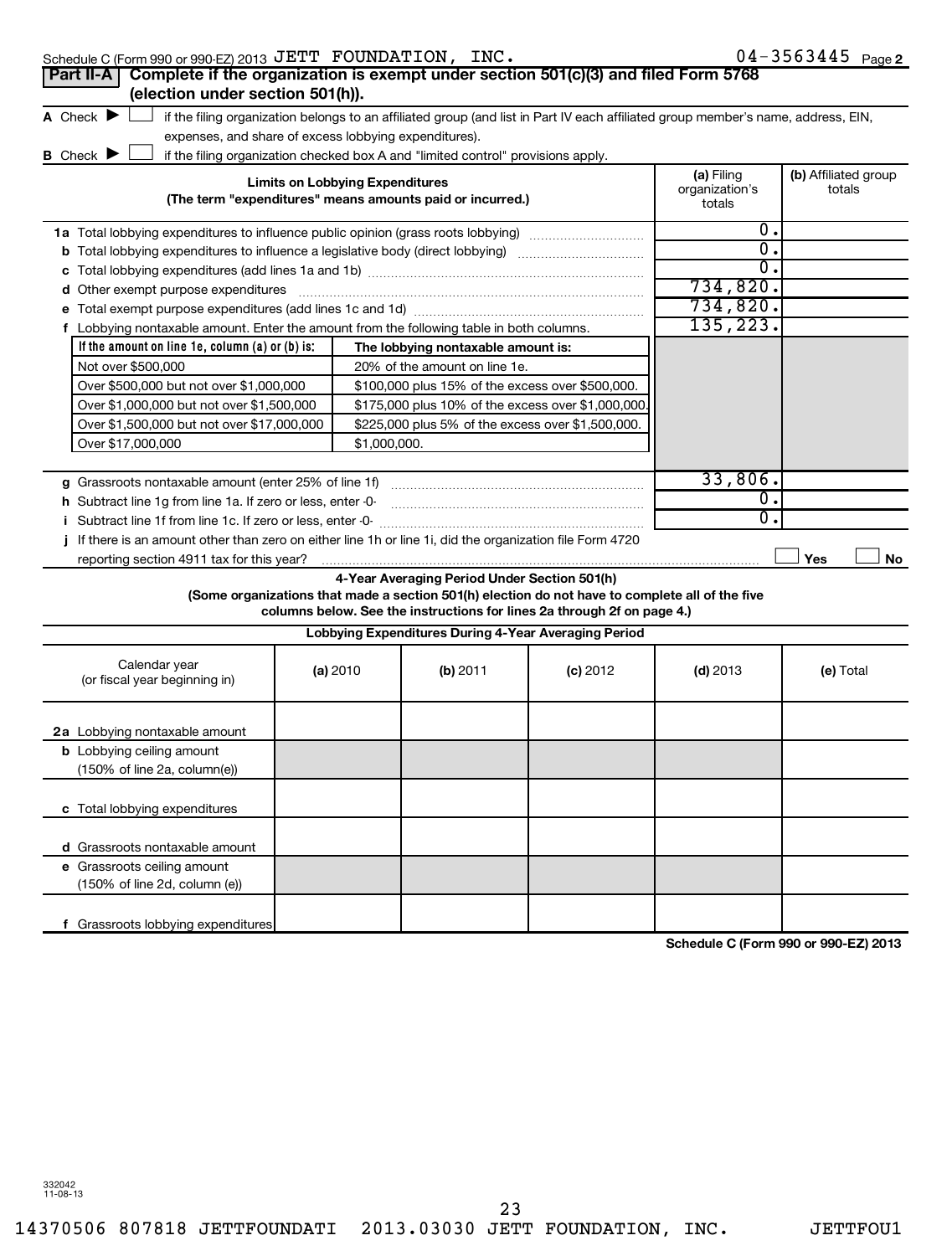#### Schedule C (Form 990 or 990-EZ) 2013 U E'I'I' F'OUNDA'I'LON, LNC 。 U 4-3 5 6 3 4 4 5 Page JETT FOUNDATION, INC. 04-3563445

## **Part II-B Complete if the organization is exempt under section 501(c)(3) and has NOT filed Form 5768 (election under section 501(h)).**

|              | For each "Yes," response to lines 1a through 1i below, provide in Part IV a detailed description                                                                                                                                                                                                                                                                                                                                                                                                                                                                          |     | (a)                  | (b)    |    |
|--------------|---------------------------------------------------------------------------------------------------------------------------------------------------------------------------------------------------------------------------------------------------------------------------------------------------------------------------------------------------------------------------------------------------------------------------------------------------------------------------------------------------------------------------------------------------------------------------|-----|----------------------|--------|----|
|              | of the lobbying activity.                                                                                                                                                                                                                                                                                                                                                                                                                                                                                                                                                 | Yes | No                   | Amount |    |
| 1.           | During the year, did the filing organization attempt to influence foreign, national, state or<br>local legislation, including any attempt to influence public opinion on a legislative matter<br>or referendum, through the use of:                                                                                                                                                                                                                                                                                                                                       |     |                      |        |    |
|              | <b>b</b> Paid staff or management (include compensation in expenses reported on lines 1c through 1i)?                                                                                                                                                                                                                                                                                                                                                                                                                                                                     |     |                      |        |    |
|              |                                                                                                                                                                                                                                                                                                                                                                                                                                                                                                                                                                           |     |                      |        |    |
|              |                                                                                                                                                                                                                                                                                                                                                                                                                                                                                                                                                                           |     |                      |        |    |
|              |                                                                                                                                                                                                                                                                                                                                                                                                                                                                                                                                                                           |     |                      |        |    |
|              | g Direct contact with legislators, their staffs, government officials, or a legislative body?                                                                                                                                                                                                                                                                                                                                                                                                                                                                             |     |                      |        |    |
|              | h Rallies, demonstrations, seminars, conventions, speeches, lectures, or any similar means?<br><i>i</i> Other activities?<br>$\begin{minipage}{0.5\textwidth} \begin{tabular}{ c c c c c } \hline \multicolumn{1}{ c }{0.5\textwidth} \begin{tabular}{ c c c c } \hline \multicolumn{1}{ c }{0.5\textwidth} \begin{tabular}{ c c c c } \hline \multicolumn{1}{ c }{0.5\textwidth} \begin{tabular}{ c c c c } \hline \multicolumn{1}{ c }{0.5\textwidth} \begin{tabular}{ c c c } \hline \multicolumn{1}{ c }{0.5\textwidth} \begin{tabular}{ c c c } \hline \multicolumn$ |     |                      |        |    |
|              |                                                                                                                                                                                                                                                                                                                                                                                                                                                                                                                                                                           |     |                      |        |    |
|              | 2a Did the activities in line 1 cause the organization to be not described in section 501(c)(3)?                                                                                                                                                                                                                                                                                                                                                                                                                                                                          |     |                      |        |    |
|              |                                                                                                                                                                                                                                                                                                                                                                                                                                                                                                                                                                           |     |                      |        |    |
|              | c If "Yes," enter the amount of any tax incurred by organization managers under section 4912                                                                                                                                                                                                                                                                                                                                                                                                                                                                              |     |                      |        |    |
|              | d If the filing organization incurred a section 4912 tax, did it file Form 4720 for this year?                                                                                                                                                                                                                                                                                                                                                                                                                                                                            |     |                      |        |    |
|              | Part III-A Complete if the organization is exempt under section 501(c)(4), section 501(c)(5), or section<br>$501(c)(6)$ .                                                                                                                                                                                                                                                                                                                                                                                                                                                 |     |                      |        |    |
|              |                                                                                                                                                                                                                                                                                                                                                                                                                                                                                                                                                                           |     |                      | Yes    | No |
| 1.           |                                                                                                                                                                                                                                                                                                                                                                                                                                                                                                                                                                           |     | $\mathbf{1}$         |        |    |
| $\mathbf{2}$ |                                                                                                                                                                                                                                                                                                                                                                                                                                                                                                                                                                           |     | $\overline{2}$       |        |    |
| 3            |                                                                                                                                                                                                                                                                                                                                                                                                                                                                                                                                                                           |     | 3                    |        |    |
|              | Part III-B Complete if the organization is exempt under section 501(c)(4), section 501(c)(5), or section<br>501(c)(6) and if either (a) BOTH Part III-A, lines 1 and 2, are answered "No," OR (b) Part III-A, line 3, is<br>answered "Yes."                                                                                                                                                                                                                                                                                                                               |     |                      |        |    |
| 1            | Dues, assessments and similar amounts from members [11] matter contracts as a series and similar amounts from members [11] matter contracts and similar amounts from members [11] matter contracts and similar amounts from me                                                                                                                                                                                                                                                                                                                                            |     | 1                    |        |    |
| 2            | Section 162(e) nondeductible lobbying and political expenditures (do not include amounts of political                                                                                                                                                                                                                                                                                                                                                                                                                                                                     |     |                      |        |    |
|              | expenses for which the section 527(f) tax was paid).                                                                                                                                                                                                                                                                                                                                                                                                                                                                                                                      |     |                      |        |    |
|              |                                                                                                                                                                                                                                                                                                                                                                                                                                                                                                                                                                           |     | 2a<br>2 <sub>b</sub> |        |    |
|              | <b>b</b> Carryover from last year manual content of the content of the content of the carryover from last year manual content of the content of the content of the content of the content of the content of the content of the cont                                                                                                                                                                                                                                                                                                                                       |     | 2c                   |        |    |
| з            | Aggregate amount reported in section 6033(e)(1)(A) notices of nondeductible section 162(e) dues manufactured.                                                                                                                                                                                                                                                                                                                                                                                                                                                             |     | 3                    |        |    |
| 4            | If notices were sent and the amount on line 2c exceeds the amount on line 3, what portion of the excess                                                                                                                                                                                                                                                                                                                                                                                                                                                                   |     |                      |        |    |
|              | does the organization agree to carryover to the reasonable estimate of nondeductible lobbying and political                                                                                                                                                                                                                                                                                                                                                                                                                                                               |     |                      |        |    |
|              |                                                                                                                                                                                                                                                                                                                                                                                                                                                                                                                                                                           |     | 4                    |        |    |
|              |                                                                                                                                                                                                                                                                                                                                                                                                                                                                                                                                                                           |     | 5                    |        |    |
|              | Part IV<br><b>Supplemental Information</b>                                                                                                                                                                                                                                                                                                                                                                                                                                                                                                                                |     |                      |        |    |
|              | Provide the descriptions required for Part I-A, line 1; Part I-B, line 4; Part I-C, line 5; Part II-A (affiliated group list); Part II-A, line 2; and Part II-B, line 1.                                                                                                                                                                                                                                                                                                                                                                                                  |     |                      |        |    |
|              | Also, complete this part for any additional information.                                                                                                                                                                                                                                                                                                                                                                                                                                                                                                                  |     |                      |        |    |

**Schedule C (Form 990 or 990-EZ) 2013**

332043 11-08-13

24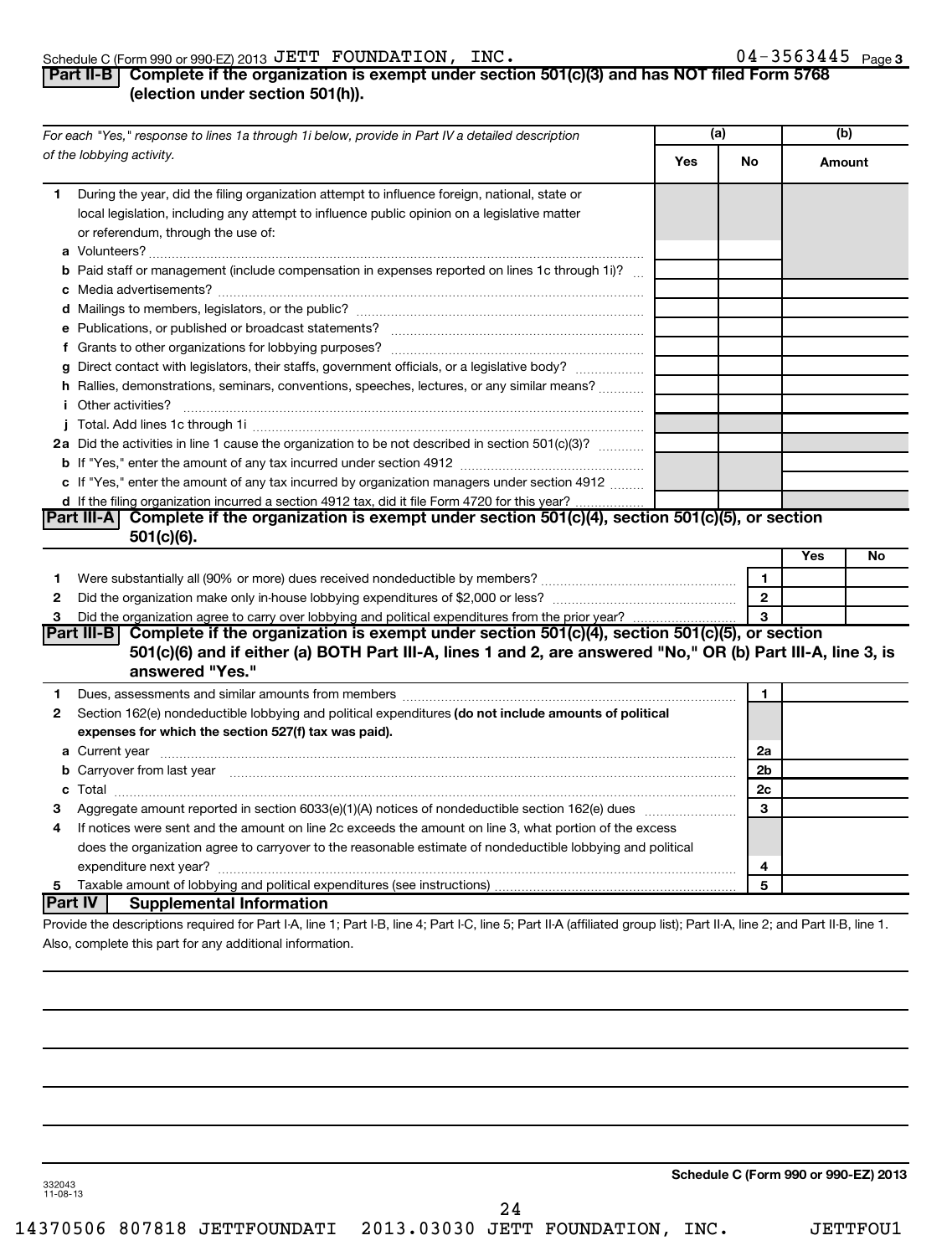|                    | <b>SCHEDULE D</b>                                      |                                                                                                        | <b>Supplemental Financial Statements</b>                                                                                                                                                                                      |                | OMB No. 1545-0047                     |
|--------------------|--------------------------------------------------------|--------------------------------------------------------------------------------------------------------|-------------------------------------------------------------------------------------------------------------------------------------------------------------------------------------------------------------------------------|----------------|---------------------------------------|
|                    | (Form 990)                                             |                                                                                                        | Complete if the organization answered "Yes," to Form 990,                                                                                                                                                                     |                |                                       |
|                    |                                                        |                                                                                                        | Part IV, line 6, 7, 8, 9, 10, 11a, 11b, 11c, 11d, 11e, 11f, 12a, or 12b.<br>Attach to Form 990.                                                                                                                               |                | Open to Public                        |
|                    | Department of the Treasury<br>Internal Revenue Service |                                                                                                        | Information about Schedule D (Form 990) and its instructions is at www irs gov/form990                                                                                                                                        |                | Inspection                            |
|                    | Name of the organization                               |                                                                                                        |                                                                                                                                                                                                                               |                | <b>Employer identification number</b> |
| Part I             |                                                        | JETT FOUNDATION, INC.                                                                                  | Organizations Maintaining Donor Advised Funds or Other Similar Funds or Accounts. Complete if the                                                                                                                             |                | 04-3563445                            |
|                    |                                                        | organization answered "Yes" to Form 990, Part IV, line 6.                                              |                                                                                                                                                                                                                               |                |                                       |
|                    |                                                        |                                                                                                        | (a) Donor advised funds                                                                                                                                                                                                       |                | (b) Funds and other accounts          |
| 1.                 |                                                        |                                                                                                        |                                                                                                                                                                                                                               |                |                                       |
| 2                  |                                                        |                                                                                                        |                                                                                                                                                                                                                               |                |                                       |
| З                  |                                                        |                                                                                                        |                                                                                                                                                                                                                               |                |                                       |
| 4                  |                                                        |                                                                                                        |                                                                                                                                                                                                                               |                |                                       |
| 5                  |                                                        |                                                                                                        | Did the organization inform all donors and donor advisors in writing that the assets held in donor advised funds                                                                                                              |                |                                       |
|                    |                                                        |                                                                                                        |                                                                                                                                                                                                                               |                | Yes<br>No                             |
| 6                  |                                                        |                                                                                                        | Did the organization inform all grantees, donors, and donor advisors in writing that grant funds can be used only                                                                                                             |                |                                       |
|                    |                                                        |                                                                                                        | for charitable purposes and not for the benefit of the donor or donor advisor, or for any other purpose conferring                                                                                                            |                |                                       |
| Part II            | impermissible private benefit?                         |                                                                                                        | Conservation Easements. Complete if the organization answered "Yes" to Form 990, Part IV, line 7.                                                                                                                             |                | Yes<br>No                             |
| 1.                 |                                                        | Purpose(s) of conservation easements held by the organization (check all that apply).                  |                                                                                                                                                                                                                               |                |                                       |
|                    |                                                        | Preservation of land for public use (e.g., recreation or education)                                    | Preservation of an historically important land area                                                                                                                                                                           |                |                                       |
|                    |                                                        | Protection of natural habitat                                                                          | Preservation of a certified historic structure                                                                                                                                                                                |                |                                       |
|                    |                                                        | Preservation of open space                                                                             |                                                                                                                                                                                                                               |                |                                       |
| 2                  |                                                        |                                                                                                        | Complete lines 2a through 2d if the organization held a qualified conservation contribution in the form of a conservation easement on the last                                                                                |                |                                       |
|                    | day of the tax year.                                   |                                                                                                        |                                                                                                                                                                                                                               |                |                                       |
|                    |                                                        |                                                                                                        |                                                                                                                                                                                                                               |                | Held at the End of the Tax Year       |
| а                  |                                                        |                                                                                                        |                                                                                                                                                                                                                               | 2a             |                                       |
| b                  |                                                        | Total acreage restricted by conservation easements                                                     |                                                                                                                                                                                                                               | 2 <sub>b</sub> |                                       |
| с                  |                                                        |                                                                                                        |                                                                                                                                                                                                                               | 2c             |                                       |
| d                  |                                                        |                                                                                                        | Number of conservation easements included in (c) acquired after 8/17/06, and not on a historic structure                                                                                                                      |                |                                       |
|                    |                                                        |                                                                                                        | listed in the National Register [111] Marshall Register [11] Marshall Register [11] Marshall Register [11] Marshall Register [11] Marshall Register [11] Marshall Register [11] Marshall Register [11] Marshall Register [11] | 2d             |                                       |
| 3                  | $\vee$ ear                                             |                                                                                                        | Number of conservation easements modified, transferred, released, extinguished, or terminated by the organization during the tax                                                                                              |                |                                       |
| 4                  |                                                        | Number of states where property subject to conservation easement is located >                          |                                                                                                                                                                                                                               |                |                                       |
| 5                  |                                                        | Does the organization have a written policy regarding the periodic monitoring, inspection, handling of |                                                                                                                                                                                                                               |                |                                       |
|                    |                                                        | violations, and enforcement of the conservation easements it holds?                                    |                                                                                                                                                                                                                               |                | Yes<br>No                             |
| 6                  |                                                        |                                                                                                        | Staff and volunteer hours devoted to monitoring, inspecting, and enforcing conservation easements during the year                                                                                                             |                |                                       |
| 7                  |                                                        |                                                                                                        | Amount of expenses incurred in monitoring, inspecting, and enforcing conservation easements during the year $\triangleright$ \$                                                                                               |                |                                       |
| 8                  |                                                        |                                                                                                        | Does each conservation easement reported on line 2(d) above satisfy the requirements of section 170(h)(4)(B)(i)                                                                                                               |                |                                       |
|                    |                                                        |                                                                                                        |                                                                                                                                                                                                                               |                | Yes<br>No                             |
| 9                  |                                                        |                                                                                                        | In Part XIII, describe how the organization reports conservation easements in its revenue and expense statement, and balance sheet, and                                                                                       |                |                                       |
|                    |                                                        |                                                                                                        | include, if applicable, the text of the footnote to the organization's financial statements that describes the organization's accounting for                                                                                  |                |                                       |
|                    | conservation easements.<br><b>Part III</b>             |                                                                                                        | Organizations Maintaining Collections of Art, Historical Treasures, or Other Similar Assets.                                                                                                                                  |                |                                       |
|                    |                                                        | Complete if the organization answered "Yes" to Form 990, Part IV, line 8.                              |                                                                                                                                                                                                                               |                |                                       |
|                    |                                                        |                                                                                                        | 1a If the organization elected, as permitted under SFAS 116 (ASC 958), not to report in its revenue statement and balance sheet works of art,                                                                                 |                |                                       |
|                    |                                                        |                                                                                                        | historical treasures, or other similar assets held for public exhibition, education, or research in furtherance of public service, provide, in Part XIII,                                                                     |                |                                       |
|                    |                                                        | the text of the footnote to its financial statements that describes these items.                       |                                                                                                                                                                                                                               |                |                                       |
|                    |                                                        |                                                                                                        | b If the organization elected, as permitted under SFAS 116 (ASC 958), to report in its revenue statement and balance sheet works of art, historical                                                                           |                |                                       |
|                    |                                                        |                                                                                                        | treasures, or other similar assets held for public exhibition, education, or research in furtherance of public service, provide the following amounts                                                                         |                |                                       |
|                    | relating to these items:                               |                                                                                                        |                                                                                                                                                                                                                               |                |                                       |
|                    |                                                        |                                                                                                        |                                                                                                                                                                                                                               |                |                                       |
|                    |                                                        |                                                                                                        | (ii) Assets included in Form 990, Part X [11] [2000] [2010] Assets included in Form 990, Part X [11] [11] [200                                                                                                                |                | $\blacktriangleright$ \$              |
| 2                  |                                                        |                                                                                                        | If the organization received or held works of art, historical treasures, or other similar assets for financial gain, provide                                                                                                  |                |                                       |
|                    |                                                        | the following amounts required to be reported under SFAS 116 (ASC 958) relating to these items:        |                                                                                                                                                                                                                               |                |                                       |
| а                  |                                                        |                                                                                                        |                                                                                                                                                                                                                               |                |                                       |
|                    |                                                        |                                                                                                        |                                                                                                                                                                                                                               |                |                                       |
|                    |                                                        |                                                                                                        |                                                                                                                                                                                                                               |                | Schedule D (Form 990) 2013            |
| 332051<br>09-25-13 |                                                        | LHA For Paperwork Reduction Act Notice, see the Instructions for Form 990.                             |                                                                                                                                                                                                                               |                |                                       |

25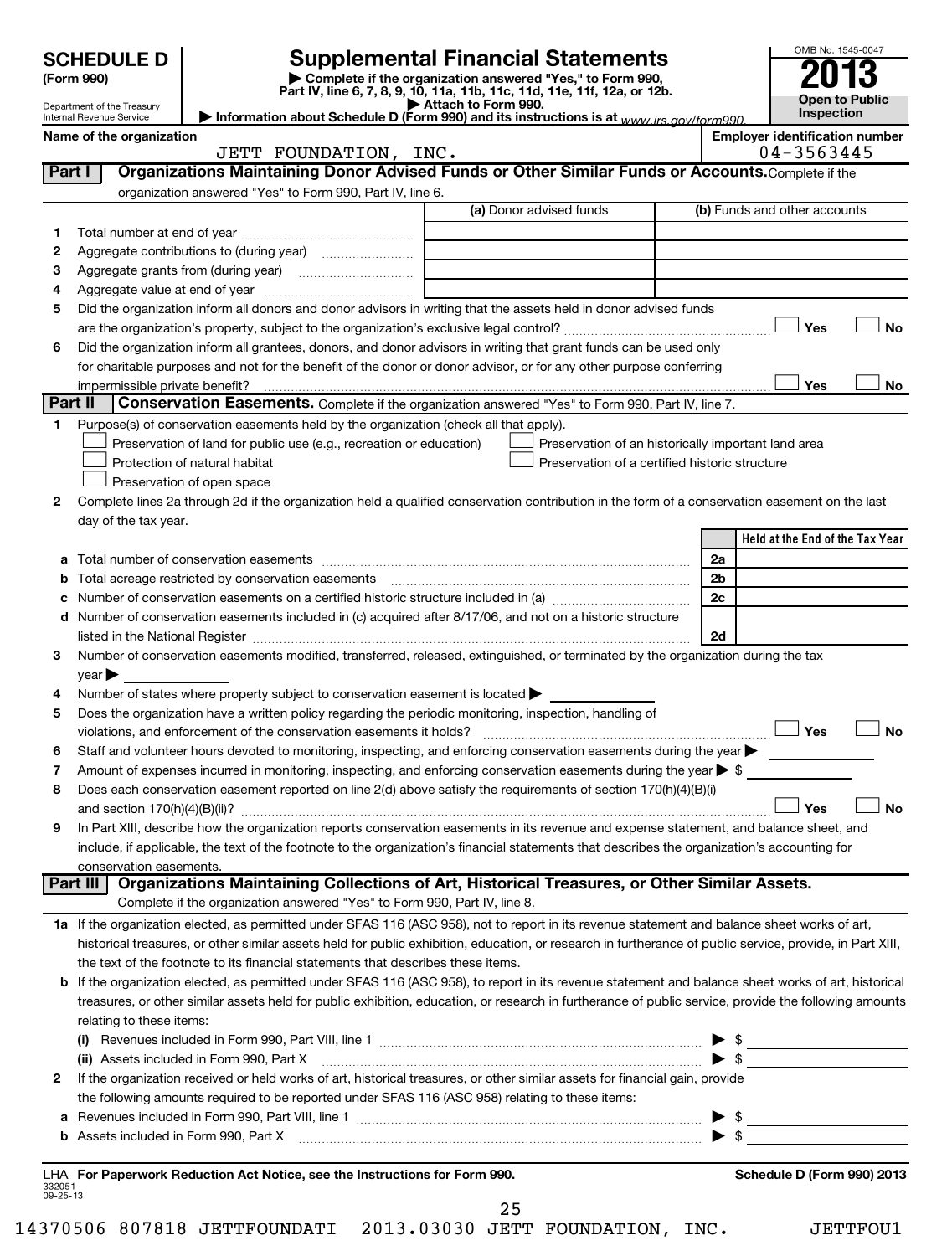|               | Schedule D (Form 990) 2013                                                                                                                                                                                                     | JETT FOUNDATION, INC.                   |                |                                    |                                                                             | $04 - 3563445$ Page 2      |            |          |
|---------------|--------------------------------------------------------------------------------------------------------------------------------------------------------------------------------------------------------------------------------|-----------------------------------------|----------------|------------------------------------|-----------------------------------------------------------------------------|----------------------------|------------|----------|
| Part III      | Organizations Maintaining Collections of Art, Historical Treasures, or Other Similar Assets (continued)                                                                                                                        |                                         |                |                                    |                                                                             |                            |            |          |
| 3             | Using the organization's acquisition, accession, and other records, check any of the following that are a significant use of its collection items                                                                              |                                         |                |                                    |                                                                             |                            |            |          |
|               | (check all that apply):                                                                                                                                                                                                        |                                         |                |                                    |                                                                             |                            |            |          |
| a             | Public exhibition                                                                                                                                                                                                              |                                         |                | Loan or exchange programs          |                                                                             |                            |            |          |
| b             | Scholarly research                                                                                                                                                                                                             |                                         | Other          |                                    |                                                                             |                            |            |          |
| c             | Preservation for future generations                                                                                                                                                                                            |                                         |                |                                    |                                                                             |                            |            |          |
| 4             | Provide a description of the organization's collections and explain how they further the organization's exempt purpose in Part XIII.                                                                                           |                                         |                |                                    |                                                                             |                            |            |          |
| 5             | During the year, did the organization solicit or receive donations of art, historical treasures, or other similar assets                                                                                                       |                                         |                |                                    |                                                                             |                            |            |          |
|               |                                                                                                                                                                                                                                |                                         |                |                                    |                                                                             | Yes                        |            | No       |
|               | Part IV<br><b>Escrow and Custodial Arrangements.</b> Complete if the organization answered "Yes" to Form 990, Part IV, line 9, or                                                                                              |                                         |                |                                    |                                                                             |                            |            |          |
|               | reported an amount on Form 990, Part X, line 21.                                                                                                                                                                               |                                         |                |                                    |                                                                             |                            |            |          |
|               | 1a Is the organization an agent, trustee, custodian or other intermediary for contributions or other assets not included                                                                                                       |                                         |                |                                    |                                                                             |                            |            |          |
|               |                                                                                                                                                                                                                                |                                         |                |                                    |                                                                             | Yes                        |            | No       |
|               | b If "Yes," explain the arrangement in Part XIII and complete the following table:                                                                                                                                             |                                         |                |                                    |                                                                             |                            |            |          |
|               |                                                                                                                                                                                                                                |                                         |                |                                    |                                                                             | Amount                     |            |          |
|               | c Beginning balance measurements and the contract of the contract of the contract of the contract of the contract of the contract of the contract of the contract of the contract of the contract of the contract of the contr |                                         |                |                                    | 1c                                                                          |                            |            |          |
|               |                                                                                                                                                                                                                                |                                         |                |                                    | 1d                                                                          |                            |            |          |
|               | Distributions during the year manufactured and an account of the year manufactured and the year manufactured and the year manufactured and the year manufactured and the year manufactured and the year manufactured and the y |                                         |                |                                    | 1e                                                                          |                            |            |          |
|               |                                                                                                                                                                                                                                |                                         |                |                                    | 1f                                                                          |                            |            |          |
|               |                                                                                                                                                                                                                                |                                         |                |                                    |                                                                             | Yes                        |            | No       |
|               | b If "Yes," explain the arrangement in Part XIII. Check here if the explanation has been provided in Part XIII                                                                                                                 |                                         |                |                                    |                                                                             |                            |            |          |
| <b>Part V</b> | Endowment Funds. Complete if the organization answered "Yes" to Form 990, Part IV, line 10.                                                                                                                                    |                                         |                |                                    |                                                                             |                            |            |          |
|               |                                                                                                                                                                                                                                | (a) Current year                        | (b) Prior year |                                    | (c) Two years back $\vert$ (d) Three years back $\vert$ (e) Four years back |                            |            |          |
|               |                                                                                                                                                                                                                                |                                         |                |                                    |                                                                             |                            |            |          |
|               |                                                                                                                                                                                                                                |                                         |                |                                    |                                                                             |                            |            |          |
|               | Net investment earnings, gains, and losses                                                                                                                                                                                     |                                         |                |                                    |                                                                             |                            |            |          |
|               |                                                                                                                                                                                                                                |                                         |                |                                    |                                                                             |                            |            |          |
|               | e Other expenditures for facilities                                                                                                                                                                                            |                                         |                |                                    |                                                                             |                            |            |          |
|               | and programs                                                                                                                                                                                                                   |                                         |                |                                    |                                                                             |                            |            |          |
|               |                                                                                                                                                                                                                                |                                         |                |                                    |                                                                             |                            |            |          |
| g             | End of year balance                                                                                                                                                                                                            |                                         |                |                                    |                                                                             |                            |            |          |
| 2             | Provide the estimated percentage of the current year end balance (line 1g, column (a)) held as:                                                                                                                                |                                         |                |                                    |                                                                             |                            |            |          |
| а             | Board designated or quasi-endowment >                                                                                                                                                                                          |                                         |                |                                    |                                                                             |                            |            |          |
| b             | Permanent endowment                                                                                                                                                                                                            | %                                       |                |                                    |                                                                             |                            |            |          |
|               | c Temporarily restricted endowment                                                                                                                                                                                             | %                                       |                |                                    |                                                                             |                            |            |          |
|               | The percentages in lines 2a, 2b, and 2c should equal 100%.                                                                                                                                                                     |                                         |                |                                    |                                                                             |                            |            |          |
|               | 3a Are there endowment funds not in the possession of the organization that are held and administered for the organization                                                                                                     |                                         |                |                                    |                                                                             |                            |            |          |
|               | by:                                                                                                                                                                                                                            |                                         |                |                                    |                                                                             |                            | <b>Yes</b> | No       |
|               | (i)                                                                                                                                                                                                                            |                                         |                |                                    |                                                                             | 3a(i)                      |            |          |
|               |                                                                                                                                                                                                                                |                                         |                |                                    |                                                                             | 3a(ii)                     |            |          |
|               |                                                                                                                                                                                                                                |                                         |                |                                    |                                                                             | 3b                         |            |          |
|               | Describe in Part XIII the intended uses of the organization's endowment funds.                                                                                                                                                 |                                         |                |                                    |                                                                             |                            |            |          |
|               | Part VI<br>Land, Buildings, and Equipment.                                                                                                                                                                                     |                                         |                |                                    |                                                                             |                            |            |          |
|               | Complete if the organization answered "Yes" to Form 990, Part IV, line 11a. See Form 990, Part X, line 10.                                                                                                                     |                                         |                |                                    |                                                                             |                            |            |          |
|               | Description of property                                                                                                                                                                                                        | (a) Cost or other<br>basis (investment) |                | (b) Cost or other<br>basis (other) | (c) Accumulated<br>depreciation                                             | (d) Book value             |            |          |
|               |                                                                                                                                                                                                                                |                                         |                |                                    |                                                                             |                            |            |          |
|               |                                                                                                                                                                                                                                |                                         |                |                                    |                                                                             |                            |            |          |
|               |                                                                                                                                                                                                                                |                                         |                |                                    |                                                                             |                            |            |          |
|               |                                                                                                                                                                                                                                |                                         |                | 21,085.                            | 10, 810.                                                                    |                            |            | 10, 275. |
|               |                                                                                                                                                                                                                                |                                         |                | 6, 297.                            | 1,339.                                                                      |                            |            | 4,958.   |
|               | Total. Add lines 1a through 1e. (Column (d) must equal Form 990, Part X, column (B), line 10(c).)                                                                                                                              |                                         |                |                                    |                                                                             |                            |            | 15, 233. |
|               |                                                                                                                                                                                                                                |                                         |                |                                    |                                                                             | Schedule D (Form 990) 2013 |            |          |
|               |                                                                                                                                                                                                                                |                                         |                |                                    |                                                                             |                            |            |          |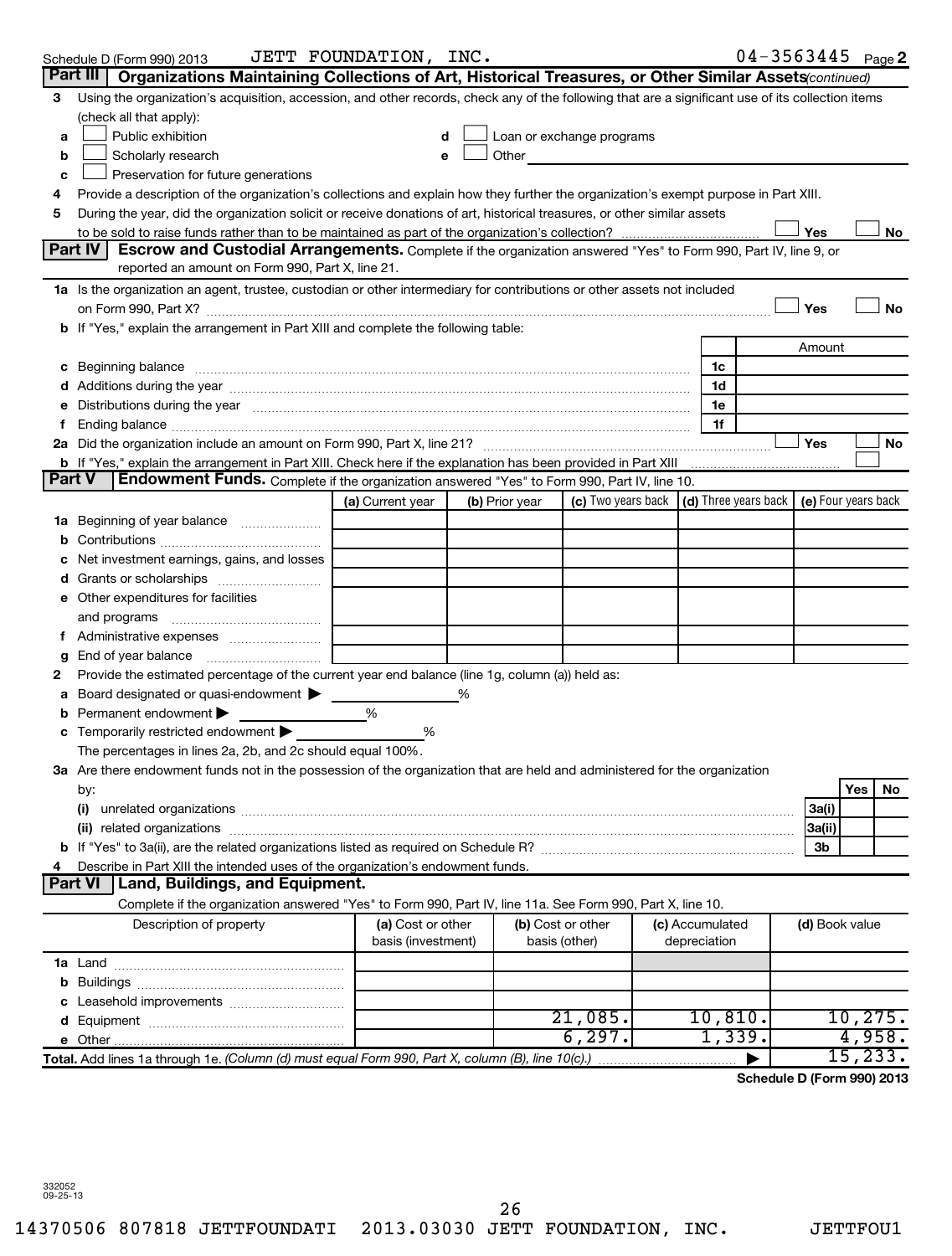| Part VII Investments - Other Securities.                                                                                                                                           |                 |                |                                                                                                                                                                         |
|------------------------------------------------------------------------------------------------------------------------------------------------------------------------------------|-----------------|----------------|-------------------------------------------------------------------------------------------------------------------------------------------------------------------------|
| Complete if the organization answered "Yes" to Form 990, Part IV, line 11b. See Form 990, Part X, line 12.<br>(a) Description of security or category (including name of security) | (b) Book value  |                | (c) Method of valuation: Cost or end-of-year market value                                                                                                               |
| (1) Financial derivatives                                                                                                                                                          |                 |                |                                                                                                                                                                         |
|                                                                                                                                                                                    |                 |                |                                                                                                                                                                         |
|                                                                                                                                                                                    |                 |                |                                                                                                                                                                         |
| (3) Other                                                                                                                                                                          |                 |                |                                                                                                                                                                         |
| (A)                                                                                                                                                                                |                 |                |                                                                                                                                                                         |
| (B)                                                                                                                                                                                |                 |                |                                                                                                                                                                         |
| (C)                                                                                                                                                                                |                 |                |                                                                                                                                                                         |
| (D)                                                                                                                                                                                |                 |                |                                                                                                                                                                         |
| (E)                                                                                                                                                                                |                 |                |                                                                                                                                                                         |
| (F)                                                                                                                                                                                |                 |                |                                                                                                                                                                         |
| (G)                                                                                                                                                                                |                 |                |                                                                                                                                                                         |
| (H)                                                                                                                                                                                |                 |                |                                                                                                                                                                         |
| Total. (Col. (b) must equal Form 990, Part X, col. (B) line 12.) $\blacktriangleright$                                                                                             |                 |                |                                                                                                                                                                         |
| Part VIII Investments - Program Related.                                                                                                                                           |                 |                |                                                                                                                                                                         |
| Complete if the organization answered "Yes" to Form 990, Part IV, line 11c. See Form 990, Part X, line 13.                                                                         |                 |                |                                                                                                                                                                         |
| (a) Description of investment                                                                                                                                                      | (b) Book value  |                | (c) Method of valuation: Cost or end-of-year market value                                                                                                               |
| (1)                                                                                                                                                                                |                 |                |                                                                                                                                                                         |
|                                                                                                                                                                                    |                 |                |                                                                                                                                                                         |
| (2)                                                                                                                                                                                |                 |                |                                                                                                                                                                         |
| (3)                                                                                                                                                                                |                 |                |                                                                                                                                                                         |
| (4)                                                                                                                                                                                |                 |                |                                                                                                                                                                         |
| (5)                                                                                                                                                                                |                 |                |                                                                                                                                                                         |
| (6)                                                                                                                                                                                |                 |                |                                                                                                                                                                         |
| (7)                                                                                                                                                                                |                 |                |                                                                                                                                                                         |
| (8)                                                                                                                                                                                |                 |                |                                                                                                                                                                         |
| (9)                                                                                                                                                                                |                 |                |                                                                                                                                                                         |
| Part IX<br><b>Other Assets.</b><br>Complete if the organization answered "Yes" to Form 990, Part IV, line 11d. See Form 990, Part X, line 15.                                      |                 |                |                                                                                                                                                                         |
|                                                                                                                                                                                    | (a) Description |                | (b) Book value                                                                                                                                                          |
| (1)                                                                                                                                                                                |                 |                |                                                                                                                                                                         |
| (2)                                                                                                                                                                                |                 |                |                                                                                                                                                                         |
| (3)                                                                                                                                                                                |                 |                |                                                                                                                                                                         |
| (4)                                                                                                                                                                                |                 |                |                                                                                                                                                                         |
| (5)                                                                                                                                                                                |                 |                |                                                                                                                                                                         |
| (6)                                                                                                                                                                                |                 |                |                                                                                                                                                                         |
| (7)                                                                                                                                                                                |                 |                |                                                                                                                                                                         |
| (8)                                                                                                                                                                                |                 |                |                                                                                                                                                                         |
| (9)                                                                                                                                                                                |                 |                |                                                                                                                                                                         |
| Total. (Column (b) must equal Form 990, Part X, col. (B) line 15.)<br><b>Other Liabilities.</b><br>Part X                                                                          |                 |                |                                                                                                                                                                         |
| Complete if the organization answered "Yes" to Form 990, Part IV, line 11e or 11f. See Form 990, Part X, line 25.                                                                  |                 |                |                                                                                                                                                                         |
| (a) Description of liability<br>1.                                                                                                                                                 |                 | (b) Book value |                                                                                                                                                                         |
| Federal income taxes<br>(1)                                                                                                                                                        |                 |                |                                                                                                                                                                         |
| (2)                                                                                                                                                                                |                 |                |                                                                                                                                                                         |
|                                                                                                                                                                                    |                 |                |                                                                                                                                                                         |
| (3)                                                                                                                                                                                |                 |                |                                                                                                                                                                         |
| (4)                                                                                                                                                                                |                 |                |                                                                                                                                                                         |
| (5)                                                                                                                                                                                |                 |                |                                                                                                                                                                         |
| (6)                                                                                                                                                                                |                 |                |                                                                                                                                                                         |
| (7)                                                                                                                                                                                |                 |                |                                                                                                                                                                         |
| (8)                                                                                                                                                                                |                 |                |                                                                                                                                                                         |
| (9)                                                                                                                                                                                |                 |                |                                                                                                                                                                         |
| Total. (Column (b) must equal Form 990, Part X, col. (B) line 25.)                                                                                                                 |                 |                |                                                                                                                                                                         |
| 2. Liability for uncertain tax positions. In Part XIII, provide the text of the footnote to the organization's financial statements that reports the                               |                 |                |                                                                                                                                                                         |
|                                                                                                                                                                                    |                 |                | organization's liability for uncertain tax positions under FIN 48 (ASC 740). Check here if the text of the footnote has been provided in Part XIII $\boxed{\mathrm{X}}$ |

| Schedule D (Form 990) 2013 |  |
|----------------------------|--|
|                            |  |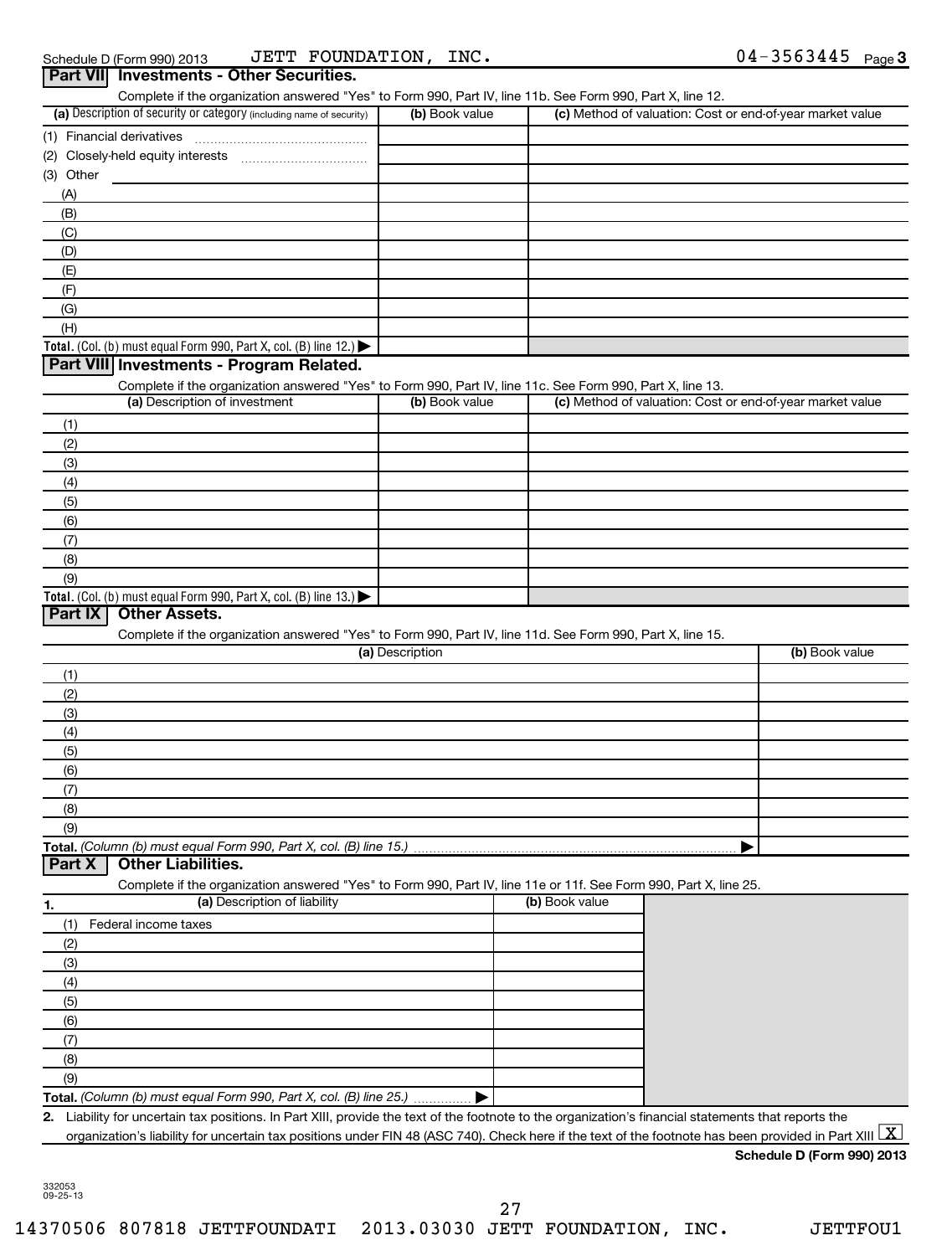| Schedule D (Form 990) 2013 | JETT FOUNDATION, INC.                                                      | 04-3563445 $_{\text{Page}}$ 4                                                                      |  |
|----------------------------|----------------------------------------------------------------------------|----------------------------------------------------------------------------------------------------|--|
|                            |                                                                            | <b>Part XI</b> Reconciliation of Revenue per Audited Financial Statements With Revenue per Return. |  |
|                            | Complete if the organization answered "Yes" to Form 990, Part IV, line 12a |                                                                                                    |  |

|                | Complete if the organization answered "Yes" to Form 990, Part IV, line 12a.                          |                |            |                |            |
|----------------|------------------------------------------------------------------------------------------------------|----------------|------------|----------------|------------|
| 1              | Total revenue, gains, and other support per audited financial statements                             |                |            | $\blacksquare$ | 1,192,981. |
| 2              | Amounts included on line 1 but not on Form 990, Part VIII, line 12:                                  |                |            |                |            |
|                | a Net unrealized gains on investments [11] [12] Net unrealised a Net unrealized gains on investments | 2a             |            |                |            |
|                |                                                                                                      | 2 <sub>b</sub> | 95, 216.   |                |            |
| c              |                                                                                                      | 2 <sub>c</sub> |            |                |            |
|                |                                                                                                      | 2d             |            |                |            |
|                | e Add lines 2a through 2d                                                                            |                |            | 2е             | 95, 216.   |
| 3              |                                                                                                      |                |            | 3              | 1,097,765. |
| 4              | Amounts included on Form 990, Part VIII, line 12, but not on line 1:                                 |                |            |                |            |
| a              |                                                                                                      | 4a             |            |                |            |
| b              |                                                                                                      | 4 <sub>b</sub> | 34,241.    |                |            |
|                | c Add lines 4a and 4b                                                                                |                |            | 4c             | 34,241.    |
|                |                                                                                                      |                |            | 5              | 1,132,006. |
|                | Part XII Reconciliation of Expenses per Audited Financial Statements With Expenses per Return.       |                |            |                |            |
|                | Complete if the organization answered "Yes" to Form 990, Part IV, line 12a.                          |                |            |                |            |
| $\mathbf{1}$   |                                                                                                      |                |            | $\blacksquare$ | 795, 795.  |
| $\overline{2}$ | Amounts included on line 1 but not on Form 990, Part IX, line 25:                                    |                |            |                |            |
|                |                                                                                                      | 2a             | 95,216.    |                |            |
| b              |                                                                                                      | 2 <sub>b</sub> |            |                |            |
|                |                                                                                                      | 2 <sub>c</sub> |            |                |            |
| d              |                                                                                                      | 2d             | $-34,241.$ |                |            |
|                | e Add lines 2a through 2d                                                                            |                |            | 2e             | 60,975.    |
| 3              | Subtract line 2e from line 1                                                                         |                |            | 3              | 734,820.   |
| 4              | Amounts included on Form 990, Part IX, line 25, but not on line 1:                                   |                |            |                |            |
|                |                                                                                                      | 4a             |            |                |            |
|                | Other (Describe in Part XIII.)                                                                       | 4 <sub>b</sub> |            |                |            |
|                | c Add lines 4a and 4b                                                                                |                |            | 4c             | $0$ .      |
| 5.             |                                                                                                      |                |            |                | 734,820.   |
|                | Part XIII Supplemental Information.                                                                  |                |            | 5              |            |

Provide the descriptions required for Part II, lines 3, 5, and 9; Part III, lines 1a and 4; Part IV, lines 1b and 2b; Part V, line 4; Part X, line 2; Part XI, lines 2d and 4b; and Part XII, lines 2d and 4b. Also complete this part to provide any additional information.

## PART X, LINE 2:

I

EXPLANATION: TAX POSITION:

| ORGANIZATION CURRENTLY EVALUATES ALL TAX POSITIONS, AND MAKES A<br>THE                |
|---------------------------------------------------------------------------------------|
| DETERMINATION REGARDING THE LIKELIHOOD OF THOSE POSITIONS BEING<br>UPHELD             |
| UNDER REVIEW.<br>THE<br>PRIMARY TAX POSITIONS MADE BY THE ORGANIZATION<br>THE<br>ARE  |
| UNRELATED BUSINESS INCOME TAX AND THE ORGANIZATION'S STATUS<br>EXISTENCE<br>OF        |
| AS A TAX-EXEMPT ORGANIZATION UNDER SECTION 501(C)(3)<br>OF<br>THE<br>INTERNAL         |
| FOR THE YEARS PRESENTED, THE ORGANIZATION HAS NOT<br>REVENUE<br>CODE.                 |
| TAX BENEFITS OR LOSS CONTINGENCIES FOR UNCERTAIN TAX<br>RECOGNIZED ANY                |
| ON THIS EVALUATION. ALL TAX PERIODS PRIOR TO 2010 ARE NO<br>POSITIONS<br>BASED        |
| LONGER SUBJECT TO EXAMINATION BY TAX AUTHORITIES.                                     |
| 332054<br>Schedule D (Form 990) 2013<br>$09 - 25 - 13$<br>28                          |
| 14370506<br>807818<br>JETTFOUNDATI 2013.03030<br>JETT FOUNDATION,<br>JETTFOU1<br>INC. |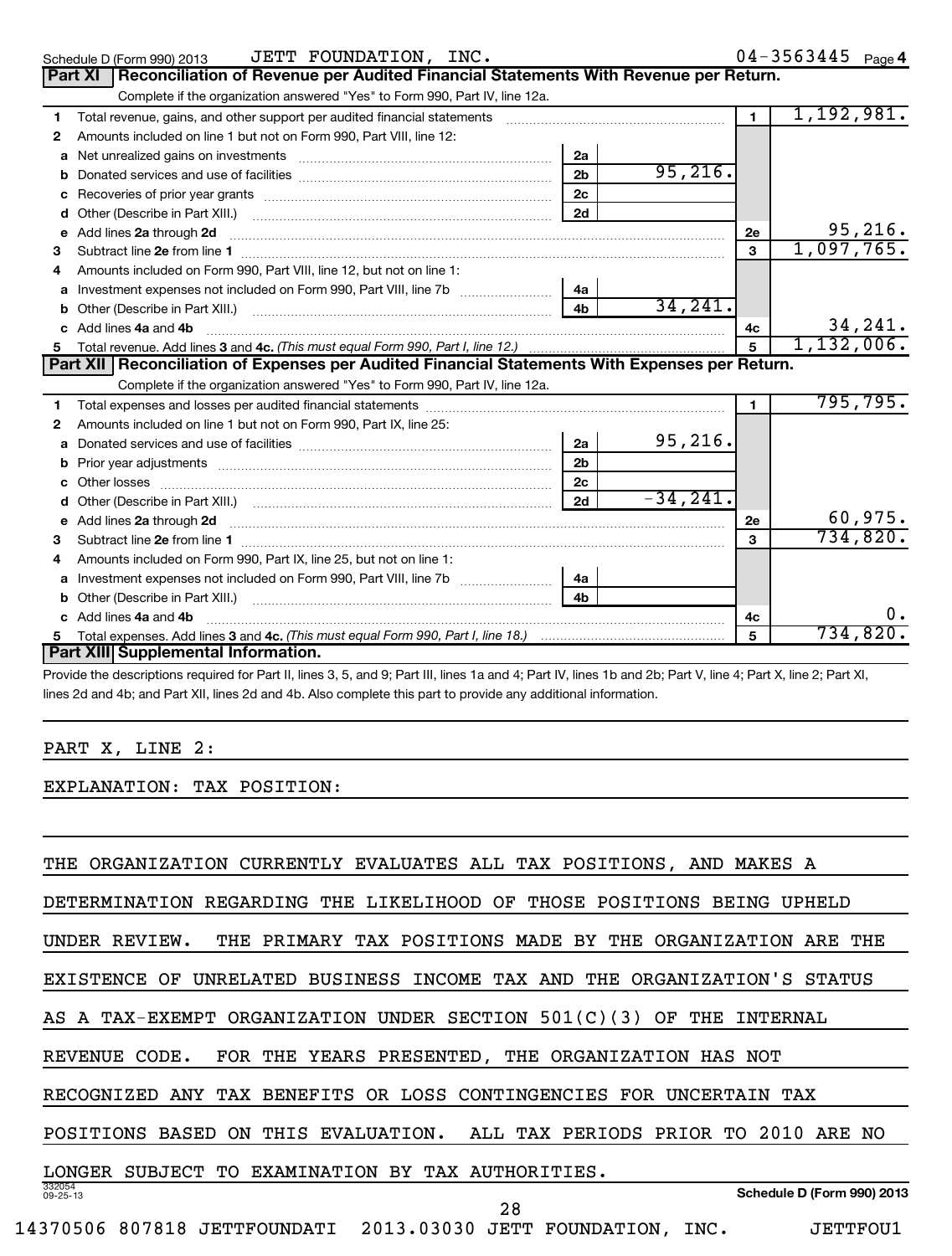**Part XIII | Supplemental Information** (continued) Schedule D (Form 990) 2013 JETT FOUNDATION , INC 0 4 –  $3\,5\,6\,3\,4\,4\,5$   $\,$   $_{\rm Page}$ 

DONATED GOODS AND SERVICES INCLUDED IN FUND RAISING EVENTS 34,241.

PART XII, LINE 2D - OTHER ADJUSTMENTS:

PART XI, LINE 4B - OTHER ADJUSTMENTS:

DONATED GOODS AND SERVICES INCLUDED IN FUND RAISING EVENTS -34,241.

**Schedule D (Form 990) 2013**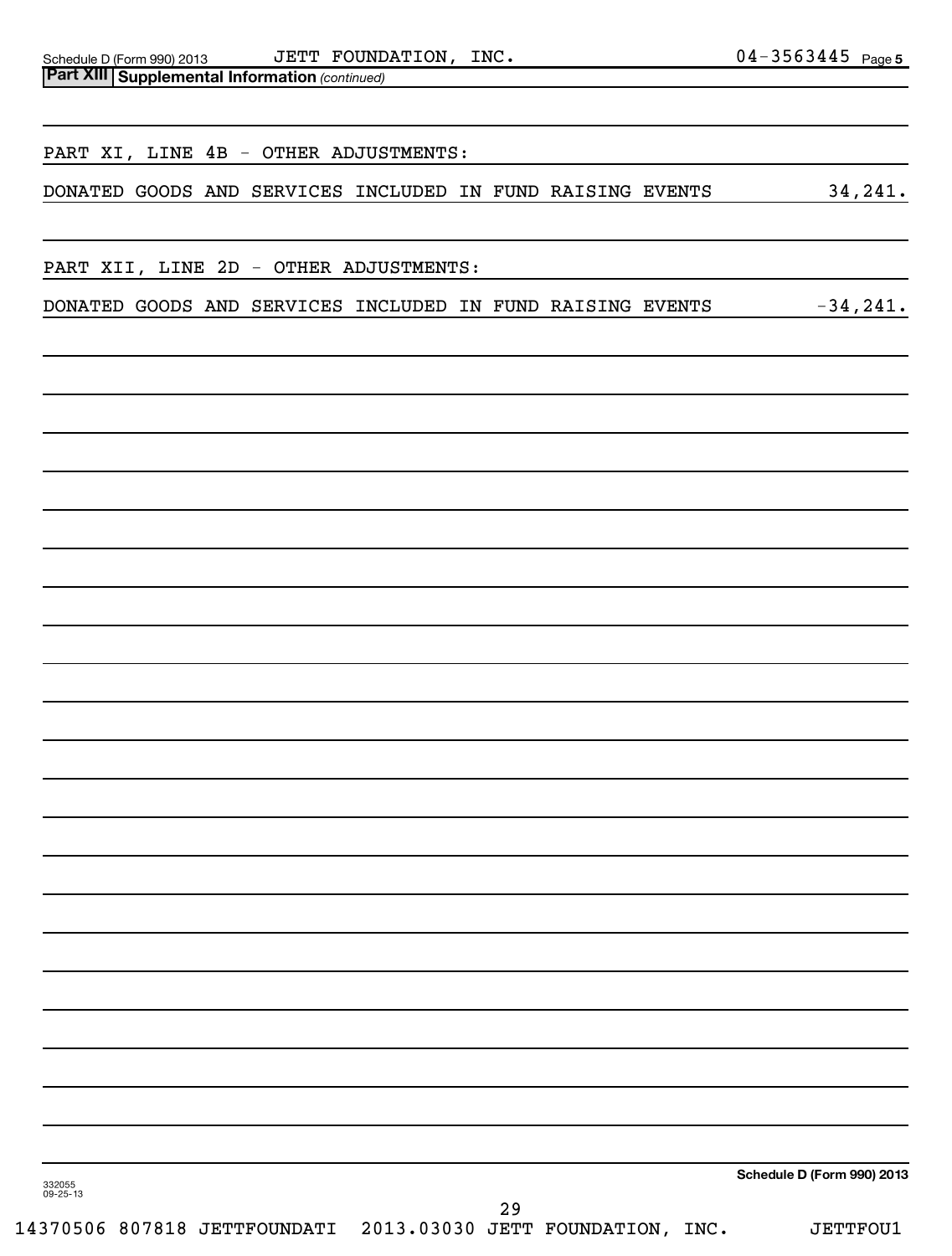| <b>SCHEDULE G</b><br>(Form 990 or 990-EZ)<br>Department of the Treasury<br>Internal Revenue Service                                           |                                  | <b>Supplemental Information Regarding Fundraising or Gaming Activities</b><br>Complete if the organization answered "Yes" to Form 990, Part IV, lines 17, 18, or 19, or if the<br>organization entered more than \$15,000 on Form 990-EZ, line 6a.<br>Attach to Form 990 or Form 990-EZ.<br>Information about Schedule G (Form 990 or 990-EZ) and its instructions is at www irs gov/form 990                                                                                                                                                             |                                                                            |    |                                                                            |                                                                            | OMB No. 1545-0047<br><b>Open To Public</b><br>Inspection |
|-----------------------------------------------------------------------------------------------------------------------------------------------|----------------------------------|-----------------------------------------------------------------------------------------------------------------------------------------------------------------------------------------------------------------------------------------------------------------------------------------------------------------------------------------------------------------------------------------------------------------------------------------------------------------------------------------------------------------------------------------------------------|----------------------------------------------------------------------------|----|----------------------------------------------------------------------------|----------------------------------------------------------------------------|----------------------------------------------------------|
| Name of the organization                                                                                                                      |                                  | JETT FOUNDATION, INC.                                                                                                                                                                                                                                                                                                                                                                                                                                                                                                                                     |                                                                            |    |                                                                            | 04-3563445                                                                 | <b>Employer identification number</b>                    |
| Part I                                                                                                                                        | required to complete this part.  | Fundraising Activities. Complete if the organization answered "Yes" to Form 990, Part IV, line 17. Form 990-EZ filers are not                                                                                                                                                                                                                                                                                                                                                                                                                             |                                                                            |    |                                                                            |                                                                            |                                                          |
| Mail solicitations<br>a<br>b<br>Phone solicitations<br>c<br>In-person solicitations<br>d<br>compensated at least \$5,000 by the organization. | Internet and email solicitations | 1 Indicate whether the organization raised funds through any of the following activities. Check all that apply.<br>е<br>f<br>Special fundraising events<br>g<br>2 a Did the organization have a written or oral agreement with any individual (including officers, directors, trustees or<br>key employees listed in Form 990, Part VII) or entity in connection with professional fundraising services?<br><b>b</b> If "Yes," list the ten highest paid individuals or entities (fundraisers) pursuant to agreements under which the fundraiser is to be |                                                                            |    | Solicitation of non-government grants<br>Solicitation of government grants | Yes                                                                        | <b>No</b>                                                |
| (i) Name and address of individual<br>or entity (fundraiser)                                                                                  |                                  | (ii) Activity                                                                                                                                                                                                                                                                                                                                                                                                                                                                                                                                             | (iii) Did<br>fundraiser<br>have custody<br>or control of<br>contributions? |    | (iv) Gross receipts<br>from activity                                       | (v) Amount paid<br>to (or retained by)<br>fundraiser<br>listed in col. (i) | (vi) Amount paid<br>to (or retained by)<br>organization  |
|                                                                                                                                               |                                  |                                                                                                                                                                                                                                                                                                                                                                                                                                                                                                                                                           | Yes                                                                        | No |                                                                            |                                                                            |                                                          |
|                                                                                                                                               |                                  |                                                                                                                                                                                                                                                                                                                                                                                                                                                                                                                                                           |                                                                            |    |                                                                            |                                                                            |                                                          |
|                                                                                                                                               |                                  |                                                                                                                                                                                                                                                                                                                                                                                                                                                                                                                                                           |                                                                            |    |                                                                            |                                                                            |                                                          |
|                                                                                                                                               |                                  |                                                                                                                                                                                                                                                                                                                                                                                                                                                                                                                                                           |                                                                            |    |                                                                            |                                                                            |                                                          |
|                                                                                                                                               |                                  |                                                                                                                                                                                                                                                                                                                                                                                                                                                                                                                                                           |                                                                            |    |                                                                            |                                                                            |                                                          |
|                                                                                                                                               |                                  |                                                                                                                                                                                                                                                                                                                                                                                                                                                                                                                                                           |                                                                            |    |                                                                            |                                                                            |                                                          |
|                                                                                                                                               |                                  |                                                                                                                                                                                                                                                                                                                                                                                                                                                                                                                                                           |                                                                            |    |                                                                            |                                                                            |                                                          |
|                                                                                                                                               |                                  |                                                                                                                                                                                                                                                                                                                                                                                                                                                                                                                                                           |                                                                            |    |                                                                            |                                                                            |                                                          |
|                                                                                                                                               |                                  |                                                                                                                                                                                                                                                                                                                                                                                                                                                                                                                                                           |                                                                            |    |                                                                            |                                                                            |                                                          |
|                                                                                                                                               |                                  |                                                                                                                                                                                                                                                                                                                                                                                                                                                                                                                                                           |                                                                            |    |                                                                            |                                                                            |                                                          |
|                                                                                                                                               |                                  |                                                                                                                                                                                                                                                                                                                                                                                                                                                                                                                                                           |                                                                            |    |                                                                            |                                                                            |                                                          |
| Total                                                                                                                                         |                                  |                                                                                                                                                                                                                                                                                                                                                                                                                                                                                                                                                           |                                                                            |    |                                                                            |                                                                            |                                                          |
| or licensing.                                                                                                                                 |                                  | 3 List all states in which the organization is registered or licensed to solicit contributions or has been notified it is exempt from registration                                                                                                                                                                                                                                                                                                                                                                                                        |                                                                            |    |                                                                            |                                                                            |                                                          |
|                                                                                                                                               |                                  |                                                                                                                                                                                                                                                                                                                                                                                                                                                                                                                                                           |                                                                            |    |                                                                            |                                                                            |                                                          |
|                                                                                                                                               |                                  |                                                                                                                                                                                                                                                                                                                                                                                                                                                                                                                                                           |                                                                            |    |                                                                            |                                                                            |                                                          |
|                                                                                                                                               |                                  |                                                                                                                                                                                                                                                                                                                                                                                                                                                                                                                                                           |                                                                            |    |                                                                            |                                                                            |                                                          |
|                                                                                                                                               |                                  |                                                                                                                                                                                                                                                                                                                                                                                                                                                                                                                                                           |                                                                            |    |                                                                            |                                                                            |                                                          |
|                                                                                                                                               |                                  |                                                                                                                                                                                                                                                                                                                                                                                                                                                                                                                                                           |                                                                            |    |                                                                            |                                                                            |                                                          |
|                                                                                                                                               |                                  |                                                                                                                                                                                                                                                                                                                                                                                                                                                                                                                                                           |                                                                            |    |                                                                            |                                                                            |                                                          |
| 332081<br>09-12-13                                                                                                                            |                                  | LHA For Paperwork Reduction Act Notice, see the Instructions for Form 990 or 990-EZ.                                                                                                                                                                                                                                                                                                                                                                                                                                                                      |                                                                            |    |                                                                            |                                                                            | Schedule G (Form 990 or 990-EZ) 2013                     |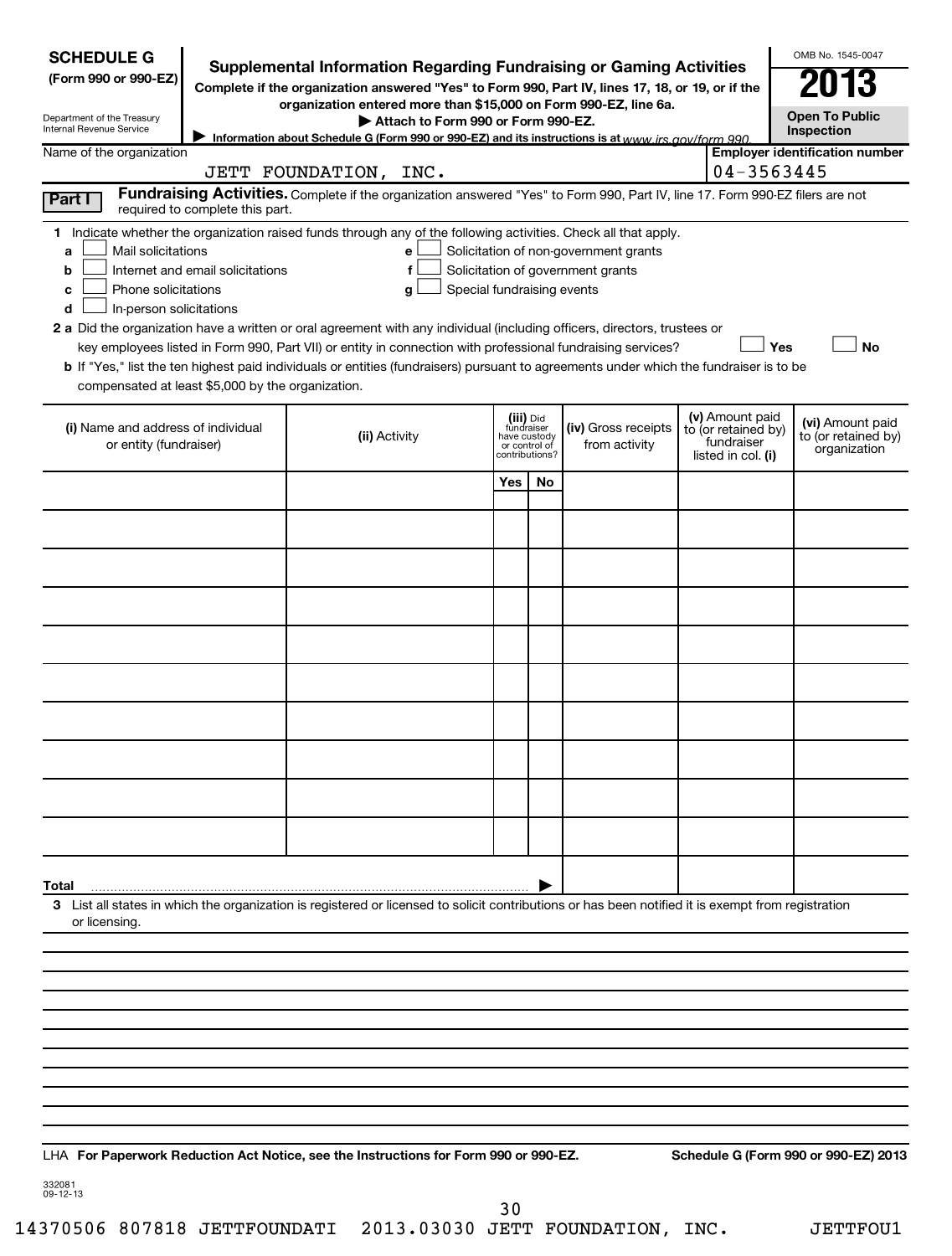### Schedule G (Form 990 or 990-EZ) 2013  $\mathtt{JETT}$   $\mathtt{FOUNDATION}$ ,  $\mathtt{INC.}$   $\mathtt{O4-3563445}$   $\mathtt{Page}$

| <b>Part II</b>  |              | Fundraising Events. Complete if the organization answered "Yes" to Form 990, Part IV, line 18, or reported more than \$15,000<br>of fundraising event contributions and gross income on Form 990-EZ, lines 1 and 6b. List events with gross receipts greater than \$5,000. |                                                             |                                                       |                                         |                                                       |
|-----------------|--------------|----------------------------------------------------------------------------------------------------------------------------------------------------------------------------------------------------------------------------------------------------------------------------|-------------------------------------------------------------|-------------------------------------------------------|-----------------------------------------|-------------------------------------------------------|
|                 |              |                                                                                                                                                                                                                                                                            | (a) Event $#1$<br>ANNUAL GOLF<br>TOURNAMENT<br>(event type) | $(b)$ Event #2<br><b>GALS FOR CAL</b><br>(event type) | (c) Other events<br>1<br>(total number) | (d) Total events<br>(add col. (a) through<br>col. (c) |
| Revenue         | 1.           |                                                                                                                                                                                                                                                                            | 123,625.                                                    | 65,580.                                               | 19,450.                                 | 208,655.                                              |
|                 |              |                                                                                                                                                                                                                                                                            | 39,175.                                                     | 56,088.                                               | 3,500.                                  | 98,763.                                               |
|                 | 3            | Gross income (line 1 minus line 2)                                                                                                                                                                                                                                         | 84,450.                                                     | 9,492.                                                | 15,950.                                 | 109,892.                                              |
|                 |              |                                                                                                                                                                                                                                                                            |                                                             |                                                       |                                         |                                                       |
|                 | 5            |                                                                                                                                                                                                                                                                            |                                                             |                                                       |                                         |                                                       |
| Direct Expenses | 6            |                                                                                                                                                                                                                                                                            | 31,922.                                                     |                                                       |                                         | 31,922.                                               |
|                 |              |                                                                                                                                                                                                                                                                            | 12,983.                                                     | 1,563.                                                |                                         | 14,546.                                               |
|                 | 8            |                                                                                                                                                                                                                                                                            |                                                             |                                                       | 250.                                    | 250.                                                  |
|                 | 9            |                                                                                                                                                                                                                                                                            | 8,337.                                                      | 12,935.                                               | 2,261.                                  | 23,533.                                               |
|                 |              | 10 Direct expense summary. Add lines 4 through 9 in column (d)<br>11 Net income summary. Subtract line 10 from line 3, column (d)                                                                                                                                          |                                                             |                                                       |                                         | 70, 251.<br>39,641.                                   |
| Part III        |              | Gaming. Complete if the organization answered "Yes" to Form 990, Part IV, line 19, or reported more than                                                                                                                                                                   |                                                             |                                                       |                                         |                                                       |
|                 |              | \$15,000 on Form 990-EZ, line 6a.                                                                                                                                                                                                                                          |                                                             |                                                       |                                         |                                                       |
| Revenue         |              |                                                                                                                                                                                                                                                                            | (a) Bingo                                                   | (b) Pull tabs/instant<br>bingo/progressive bingo      | (c) Other gaming                        | (d) Total gaming (add<br>col. (a) through col. (c))   |
|                 | 1.           |                                                                                                                                                                                                                                                                            |                                                             |                                                       |                                         |                                                       |
|                 |              |                                                                                                                                                                                                                                                                            |                                                             |                                                       |                                         |                                                       |
| Direct Expenses |              |                                                                                                                                                                                                                                                                            |                                                             |                                                       |                                         |                                                       |
|                 |              |                                                                                                                                                                                                                                                                            |                                                             |                                                       |                                         |                                                       |
|                 |              |                                                                                                                                                                                                                                                                            |                                                             |                                                       |                                         |                                                       |
|                 |              | 6 Volunteer labor                                                                                                                                                                                                                                                          | Yes<br>$\%$<br>No                                           | Yes<br>%<br>No                                        | Yes<br>%<br>No                          |                                                       |
|                 | $\mathbf{7}$ |                                                                                                                                                                                                                                                                            |                                                             |                                                       |                                         |                                                       |
|                 | 8            |                                                                                                                                                                                                                                                                            |                                                             |                                                       |                                         |                                                       |
|                 |              | <b>9</b> Enter the state(s) in which the organization operates gaming activities:                                                                                                                                                                                          |                                                             |                                                       |                                         | Yes<br><b>No</b>                                      |
|                 |              |                                                                                                                                                                                                                                                                            |                                                             |                                                       |                                         | <b>No</b><br>Yes                                      |
|                 |              | 332082 09-12-13                                                                                                                                                                                                                                                            |                                                             |                                                       |                                         | Schedule G (Form 990 or 990-EZ) 2013                  |

31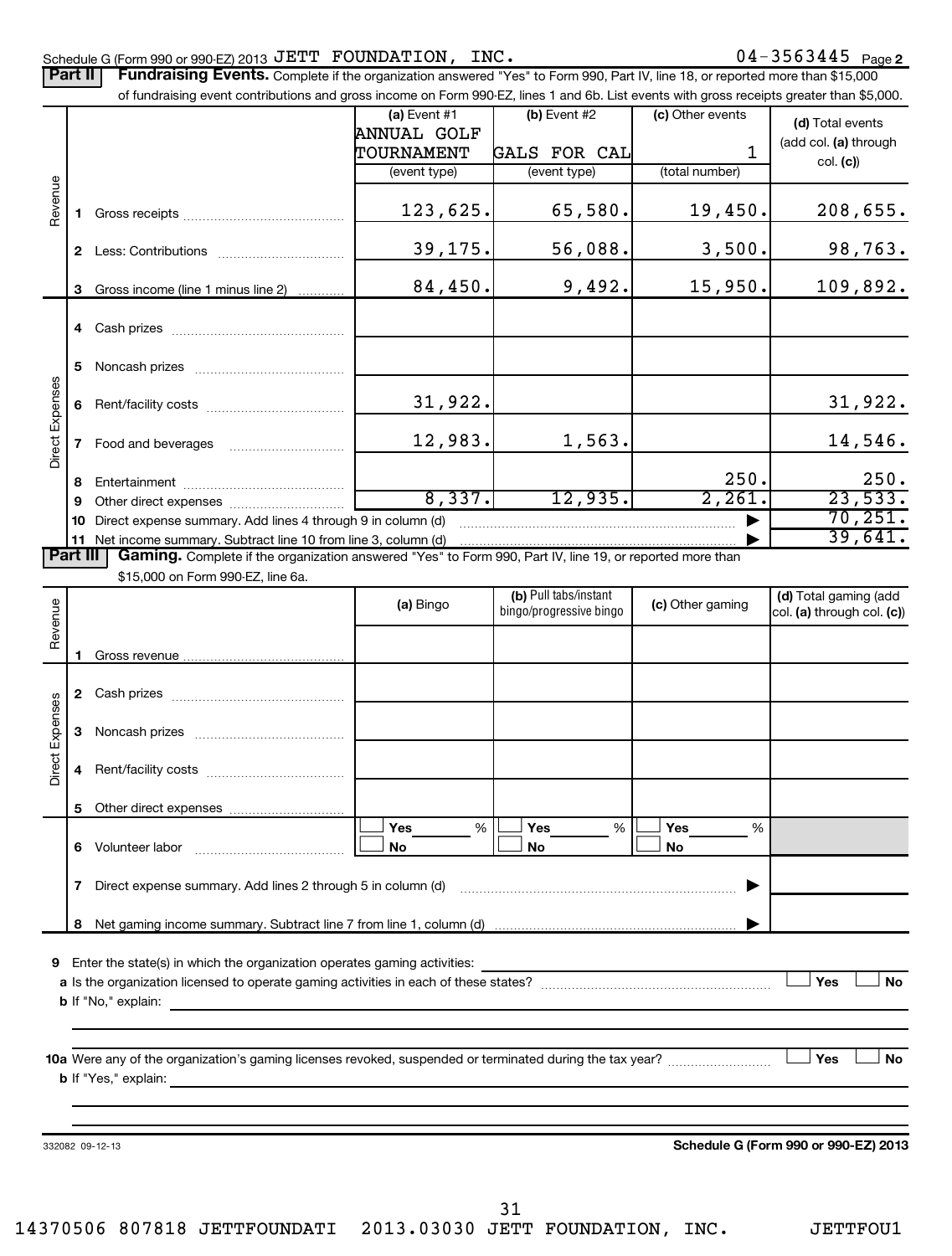| Schedule G (Form 990 or 990-EZ) 2013 JETT FOUNDATION, INC.                                                                                                                                                                                                            | 04-3563445<br>Page 3                 |
|-----------------------------------------------------------------------------------------------------------------------------------------------------------------------------------------------------------------------------------------------------------------------|--------------------------------------|
|                                                                                                                                                                                                                                                                       | Yes<br><b>No</b>                     |
| 12 Is the organization a grantor, beneficiary or trustee of a trust or a member of a partnership or other entity formed                                                                                                                                               |                                      |
|                                                                                                                                                                                                                                                                       | Yes<br><b>No</b>                     |
| 13 Indicate the percentage of gaming activity operated in:                                                                                                                                                                                                            |                                      |
| a The organization's facility encourance and contain an account of the control of the control of the control of                                                                                                                                                       | 1За                                  |
| b An outside facility measurements are constructed as a set of the set of the set of the set of the set of the                                                                                                                                                        | 13 <sub>b</sub>                      |
| 14 Enter the name and address of the person who prepares the organization's gaming/special events books and records:                                                                                                                                                  |                                      |
|                                                                                                                                                                                                                                                                       |                                      |
|                                                                                                                                                                                                                                                                       |                                      |
| Name $\blacktriangleright$<br><u>and the control of the control of the control of the control of the control of the control of the control of</u>                                                                                                                     |                                      |
|                                                                                                                                                                                                                                                                       |                                      |
| Address $\blacktriangleright$<br><u> 1989 - Johann Harry Harry Harry Harry Harry Harry Harry Harry Harry Harry Harry Harry Harry Harry Harry Harry</u>                                                                                                                |                                      |
|                                                                                                                                                                                                                                                                       | <b>No</b><br>Yes                     |
| 15a Does the organization have a contract with a third party from whom the organization receives gaming revenue?                                                                                                                                                      |                                      |
|                                                                                                                                                                                                                                                                       |                                      |
|                                                                                                                                                                                                                                                                       |                                      |
| of gaming revenue retained by the third party $\triangleright$ \$ _________________.                                                                                                                                                                                  |                                      |
| c If "Yes," enter name and address of the third party:                                                                                                                                                                                                                |                                      |
|                                                                                                                                                                                                                                                                       |                                      |
| Name $\blacktriangleright$                                                                                                                                                                                                                                            |                                      |
|                                                                                                                                                                                                                                                                       |                                      |
| Address $\blacktriangleright$<br><u>state and the state of the state of the state of the state of the state of the state of the state of the state of the state of the state of the state of the state of the state of the state of the state of the state of the</u> |                                      |
|                                                                                                                                                                                                                                                                       |                                      |
| Gaming manager information:<br>16                                                                                                                                                                                                                                     |                                      |
|                                                                                                                                                                                                                                                                       |                                      |
| Name $\blacktriangleright$                                                                                                                                                                                                                                            |                                      |
|                                                                                                                                                                                                                                                                       |                                      |
| Gaming manager compensation > \$                                                                                                                                                                                                                                      |                                      |
|                                                                                                                                                                                                                                                                       |                                      |
| Description of services provided states and the service of the services of the services provided states are serviced to the service of the service of the service of the service of the service of the service of the service                                         |                                      |
|                                                                                                                                                                                                                                                                       |                                      |
|                                                                                                                                                                                                                                                                       |                                      |
|                                                                                                                                                                                                                                                                       |                                      |
| Director/officer<br>Employee<br>Independent contractor                                                                                                                                                                                                                |                                      |
|                                                                                                                                                                                                                                                                       |                                      |
| 17<br>Mandatory distributions:                                                                                                                                                                                                                                        |                                      |
| <b>a</b> Is the organization required under state law to make charitable distributions from the gaming proceeds to                                                                                                                                                    |                                      |
|                                                                                                                                                                                                                                                                       | $\Box$ Yes $\Box$ No                 |
| <b>b</b> Enter the amount of distributions required under state law to be distributed to other exempt organizations or spent in the                                                                                                                                   |                                      |
| organization's own exempt activities during the tax year $\triangleright$ \$                                                                                                                                                                                          |                                      |
| <b>Part IV</b><br>Supplemental Information. Provide the explanations required by Part I, line 2b, columns (iii) and (v), and Part III, lines 9, 9b, 10b, 15b,                                                                                                         |                                      |
| 15c, 16, and 17b, as applicable. Also complete this part to provide any additional information (see instructions).                                                                                                                                                    |                                      |
|                                                                                                                                                                                                                                                                       |                                      |
|                                                                                                                                                                                                                                                                       |                                      |
|                                                                                                                                                                                                                                                                       |                                      |
|                                                                                                                                                                                                                                                                       |                                      |
|                                                                                                                                                                                                                                                                       |                                      |
|                                                                                                                                                                                                                                                                       |                                      |
|                                                                                                                                                                                                                                                                       |                                      |
|                                                                                                                                                                                                                                                                       |                                      |
|                                                                                                                                                                                                                                                                       |                                      |
|                                                                                                                                                                                                                                                                       |                                      |
|                                                                                                                                                                                                                                                                       |                                      |
|                                                                                                                                                                                                                                                                       |                                      |
|                                                                                                                                                                                                                                                                       |                                      |
|                                                                                                                                                                                                                                                                       |                                      |
|                                                                                                                                                                                                                                                                       |                                      |
|                                                                                                                                                                                                                                                                       |                                      |
|                                                                                                                                                                                                                                                                       |                                      |
|                                                                                                                                                                                                                                                                       |                                      |
| 332083 09-12-13                                                                                                                                                                                                                                                       | Schedule G (Form 990 or 990-EZ) 2013 |
| 32                                                                                                                                                                                                                                                                    |                                      |
| 14370506 807818 JETTFOUNDATI 2013.03030 JETT FOUNDATION, INC.                                                                                                                                                                                                         | <b>JETTFOU1</b>                      |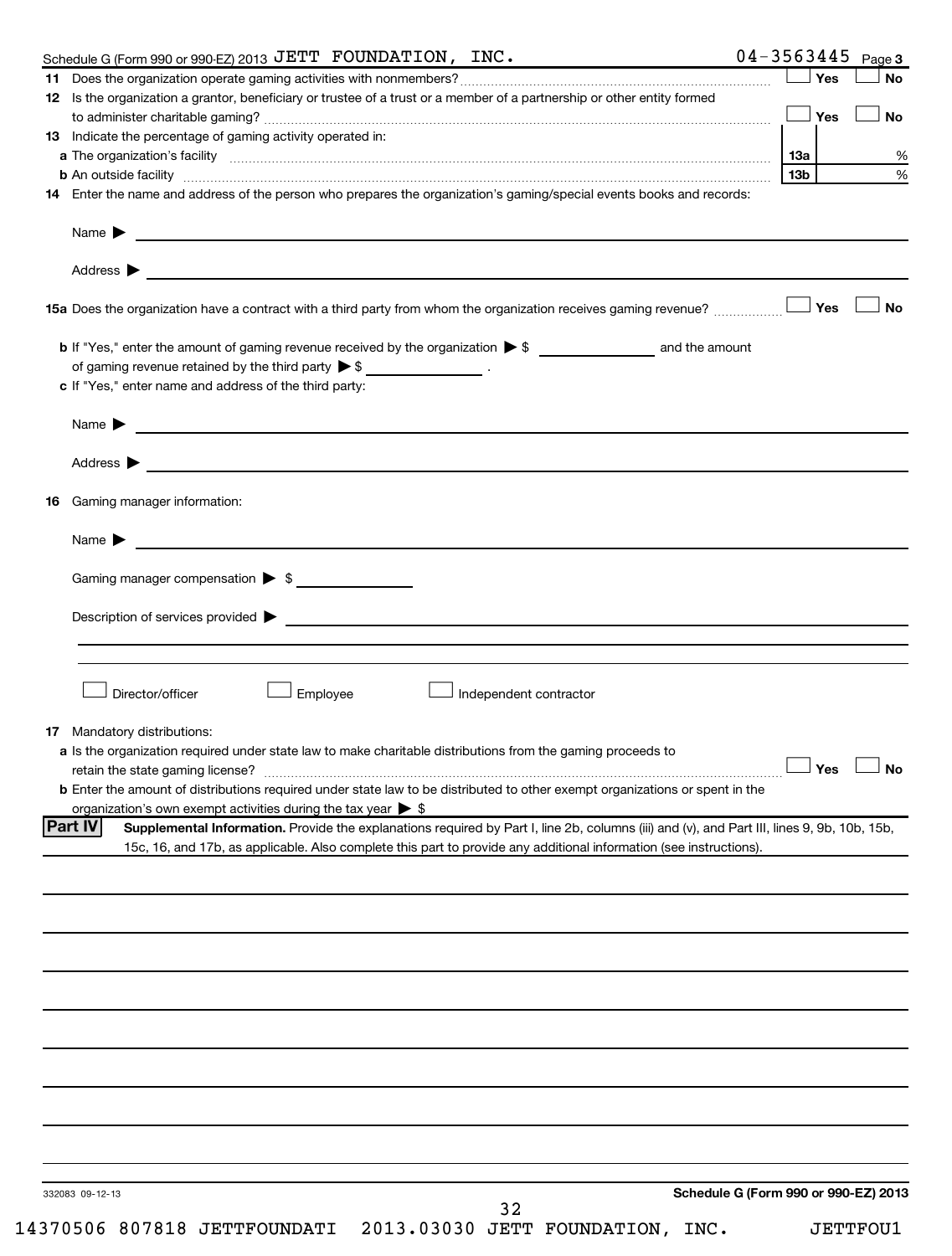|                    | <b>Part IV   Supplemental Information (continued)</b> |    |                                 |
|--------------------|-------------------------------------------------------|----|---------------------------------|
|                    |                                                       |    |                                 |
|                    |                                                       |    |                                 |
|                    |                                                       |    |                                 |
|                    |                                                       |    |                                 |
|                    |                                                       |    |                                 |
|                    |                                                       |    |                                 |
|                    |                                                       |    |                                 |
|                    |                                                       |    |                                 |
|                    |                                                       |    |                                 |
|                    |                                                       |    |                                 |
|                    |                                                       |    |                                 |
|                    |                                                       |    |                                 |
|                    |                                                       |    |                                 |
|                    |                                                       |    |                                 |
|                    |                                                       |    |                                 |
|                    |                                                       |    |                                 |
|                    |                                                       |    |                                 |
|                    |                                                       |    |                                 |
|                    |                                                       |    |                                 |
|                    |                                                       |    |                                 |
|                    |                                                       |    |                                 |
|                    |                                                       |    |                                 |
|                    |                                                       |    |                                 |
|                    |                                                       |    |                                 |
|                    |                                                       |    |                                 |
|                    |                                                       |    |                                 |
|                    |                                                       |    |                                 |
|                    |                                                       |    |                                 |
| 332084<br>05-01-13 |                                                       |    | Schedule G (Form 990 or 990-EZ) |
|                    |                                                       | 33 |                                 |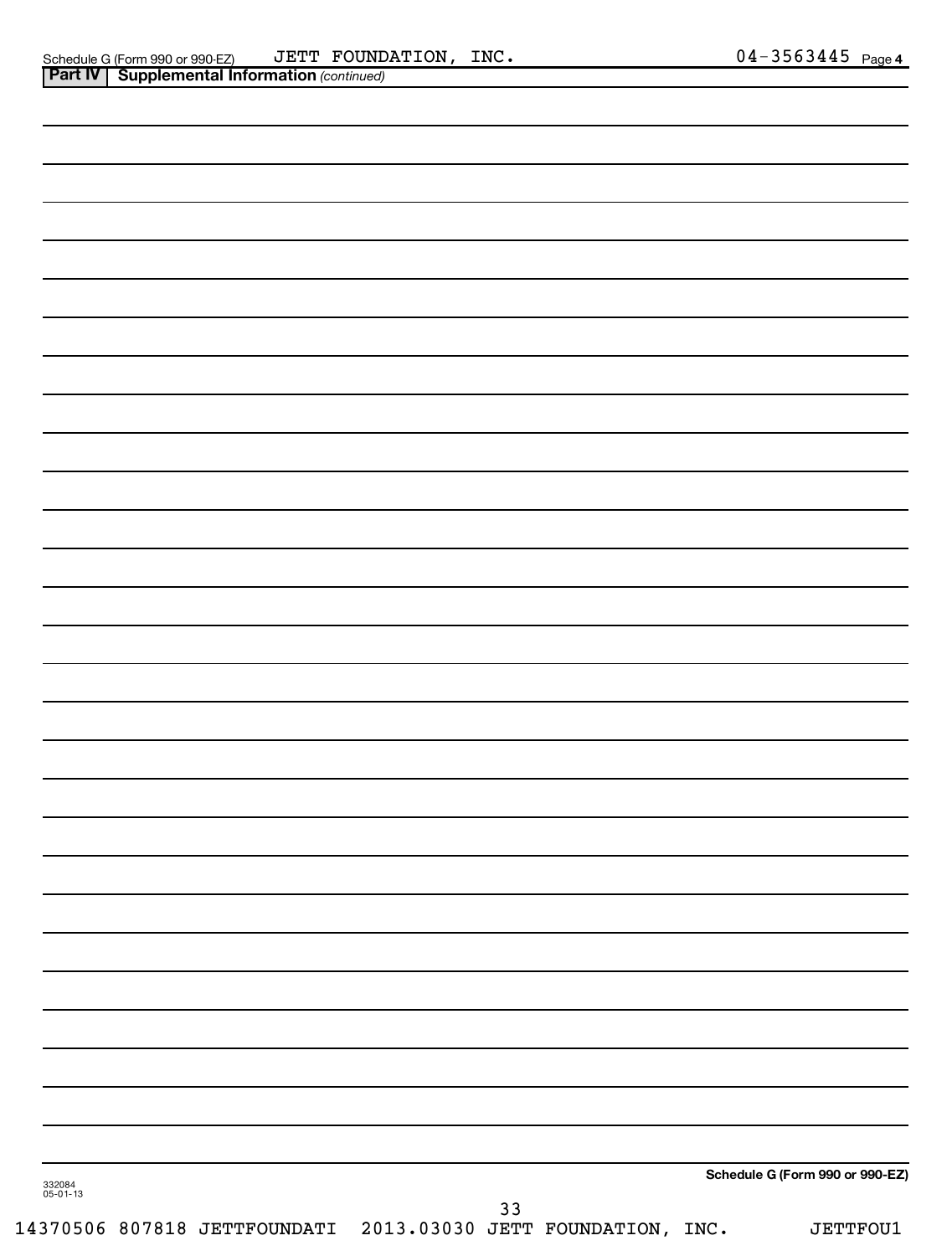| <b>SCHEDULE I</b><br><b>Grants and Other Assistance to Organizations,</b><br>(Form 990)<br>Governments, and Individuals in the United States                                                                                                                                                      |                       |                                  |                             |                                         |                                                                |                                           | OMB No. 1545-0047<br>2013                                                                                                                                                                                                                                                                                                                                    |
|---------------------------------------------------------------------------------------------------------------------------------------------------------------------------------------------------------------------------------------------------------------------------------------------------|-----------------------|----------------------------------|-----------------------------|-----------------------------------------|----------------------------------------------------------------|-------------------------------------------|--------------------------------------------------------------------------------------------------------------------------------------------------------------------------------------------------------------------------------------------------------------------------------------------------------------------------------------------------------------|
| Complete if the organization answered "Yes" to Form 990, Part IV, line 21 or 22.<br>Attach to Form 990.<br>Department of the Treasury                                                                                                                                                             |                       |                                  |                             |                                         |                                                                | <b>Open to Public</b>                     |                                                                                                                                                                                                                                                                                                                                                              |
| Internal Revenue Service<br>Information about Schedule I (Form 990) and its instructions is at www irs gov/form990                                                                                                                                                                                |                       |                                  |                             |                                         |                                                                |                                           | Inspection                                                                                                                                                                                                                                                                                                                                                   |
| Name of the organization                                                                                                                                                                                                                                                                          | JETT FOUNDATION, INC. |                                  |                             |                                         |                                                                |                                           | <b>Employer identification number</b><br>04-3563445                                                                                                                                                                                                                                                                                                          |
| <b>General Information on Grants and Assistance</b><br>Part I                                                                                                                                                                                                                                     |                       |                                  |                             |                                         |                                                                |                                           |                                                                                                                                                                                                                                                                                                                                                              |
| Does the organization maintain records to substantiate the amount of the grants or assistance, the grantees' eligibility for the grants or assistance, and the selection<br>1.<br>2 Describe in Part IV the organization's procedures for monitoring the use of grant funds in the United States. |                       |                                  |                             |                                         |                                                                |                                           | $\boxed{\text{X}}$ Yes<br>l No                                                                                                                                                                                                                                                                                                                               |
| Part II<br>Grants and Other Assistance to Governments and Organizations in the United States. Complete if the organization answered "Yes" to Form 990, Part IV, line 21, for any                                                                                                                  |                       |                                  |                             |                                         |                                                                |                                           |                                                                                                                                                                                                                                                                                                                                                              |
| recipient that received more than \$5,000. Part II can be duplicated if additional space is needed.<br>1 (a) Name and address of organization<br>or government                                                                                                                                    | $(b)$ EIN             | (c) IRC section<br>if applicable | (d) Amount of<br>cash grant | (e) Amount of<br>non-cash<br>assistance | (f) Method of<br>valuation (book,<br>FMV, appraisal,<br>other) | (g) Description of<br>non-cash assistance | (h) Purpose of grant<br>or assistance                                                                                                                                                                                                                                                                                                                        |
| BOSTON CHILDREN'S HOSPITAL<br>300 LONGWOOD AVENUE<br>BOSTON, MA 02115                                                                                                                                                                                                                             | $04 - 2774441$        | 501(C)(3)                        | 166,762.                    |                                         | 0.M/A                                                          | N/A                                       | TO CONDUCT RESEARCH FOR<br>DUCHENNE MUSCULAR<br>DYSTROPHY                                                                                                                                                                                                                                                                                                    |
|                                                                                                                                                                                                                                                                                                   |                       |                                  |                             |                                         |                                                                |                                           |                                                                                                                                                                                                                                                                                                                                                              |
|                                                                                                                                                                                                                                                                                                   |                       |                                  |                             |                                         |                                                                |                                           |                                                                                                                                                                                                                                                                                                                                                              |
|                                                                                                                                                                                                                                                                                                   |                       |                                  |                             |                                         |                                                                |                                           |                                                                                                                                                                                                                                                                                                                                                              |
|                                                                                                                                                                                                                                                                                                   |                       |                                  |                             |                                         |                                                                |                                           |                                                                                                                                                                                                                                                                                                                                                              |
|                                                                                                                                                                                                                                                                                                   |                       |                                  |                             |                                         |                                                                |                                           |                                                                                                                                                                                                                                                                                                                                                              |
| Fro Bronzood, Britishing Art Netter, and the Instructions from From 000                                                                                                                                                                                                                           |                       |                                  |                             |                                         |                                                                |                                           | ı.<br>$\overline{0}$ .<br>$\mathbf{r}$ $\mathbf{r}$ $\mathbf{r}$ $\mathbf{r}$ $\mathbf{r}$ $\mathbf{r}$ $\mathbf{r}$ $\mathbf{r}$ $\mathbf{r}$ $\mathbf{r}$ $\mathbf{r}$ $\mathbf{r}$ $\mathbf{r}$ $\mathbf{r}$ $\mathbf{r}$ $\mathbf{r}$ $\mathbf{r}$ $\mathbf{r}$ $\mathbf{r}$ $\mathbf{r}$ $\mathbf{r}$ $\mathbf{r}$ $\mathbf{r}$ $\mathbf{r}$ $\mathbf{$ |

**For Paperwork Reduction Act Notice, see the Instructions for Form 990. Schedule I (Form 990) (2013)** LHA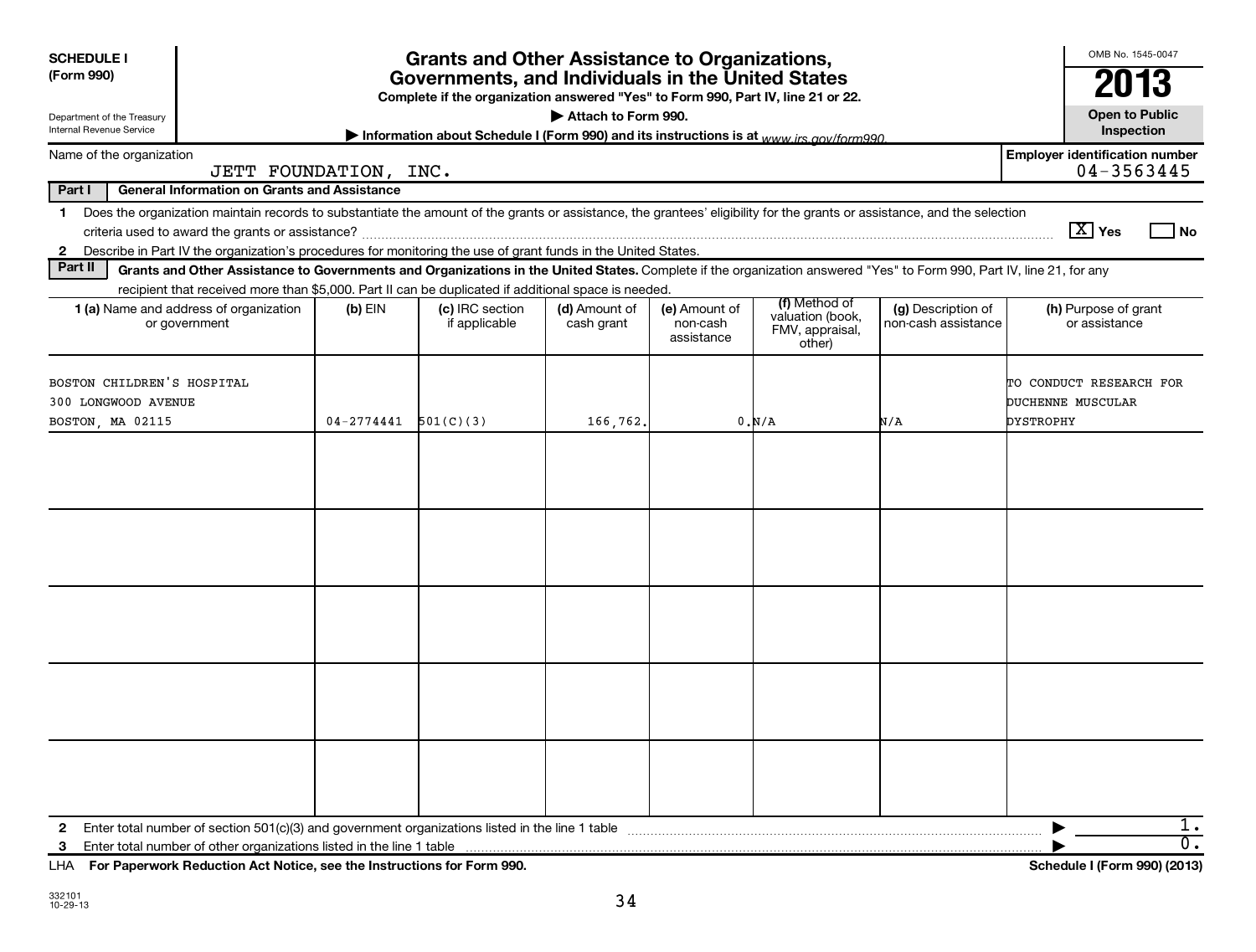Schedule I (Form 990) (2013)  $JETT$   $\hbox{FOUNDATION}$ ,  $\hbox{INC.}$   $\hbox{O(1)}$   $\hbox{O(1)}$   $\hbox{O(1)}$   $\hbox{O(1)}$   $\hbox{O(1)}$   $\hbox{O(1)}$   $\hbox{O(1)}$   $\hbox{O(1)}$   $\hbox{O(1)}$   $\hbox{O(1)}$   $\hbox{O(1)}$   $\hbox{O(1)}$   $\hbox{O(1)}$   $\hbox{O(1)}$   $\hbox{O(1)}$ 

**2**

Part III | Grants and Other Assistance to Individuals in the United States. Complete if the organization answered "Yes" to Form 990, Part IV, line 22. Part III can be duplicated if additional space is needed.

| (a) Type of grant or assistance | (b) Number of<br>recipients | (c) Amount of<br>cash grant | (d) Amount of non-<br>cash assistance | (e) Method of valuation<br>(book, FMV, appraisal, other) | (f) Description of non-cash assistance |
|---------------------------------|-----------------------------|-----------------------------|---------------------------------------|----------------------------------------------------------|----------------------------------------|
|                                 |                             |                             |                                       |                                                          |                                        |
|                                 |                             |                             |                                       |                                                          |                                        |
|                                 |                             |                             |                                       |                                                          |                                        |
|                                 |                             |                             |                                       |                                                          |                                        |
|                                 |                             |                             |                                       |                                                          |                                        |
|                                 |                             |                             |                                       |                                                          |                                        |
|                                 |                             |                             |                                       |                                                          |                                        |
|                                 |                             |                             |                                       |                                                          |                                        |
|                                 |                             |                             |                                       |                                                          |                                        |
|                                 |                             |                             |                                       |                                                          |                                        |

Part IV | Supplemental Information. Provide the information required in Part I, line 2, Part III, column (b), and any other additional information.

PART I, LINE 2:

EXPLANATION: THE BOARD APPROVES GRANTS GIVEN IN ADVANCE. AT THE COMPLETION

OF THE PROJECT, THE BOARD REVIEWS THE FINAL REPORT.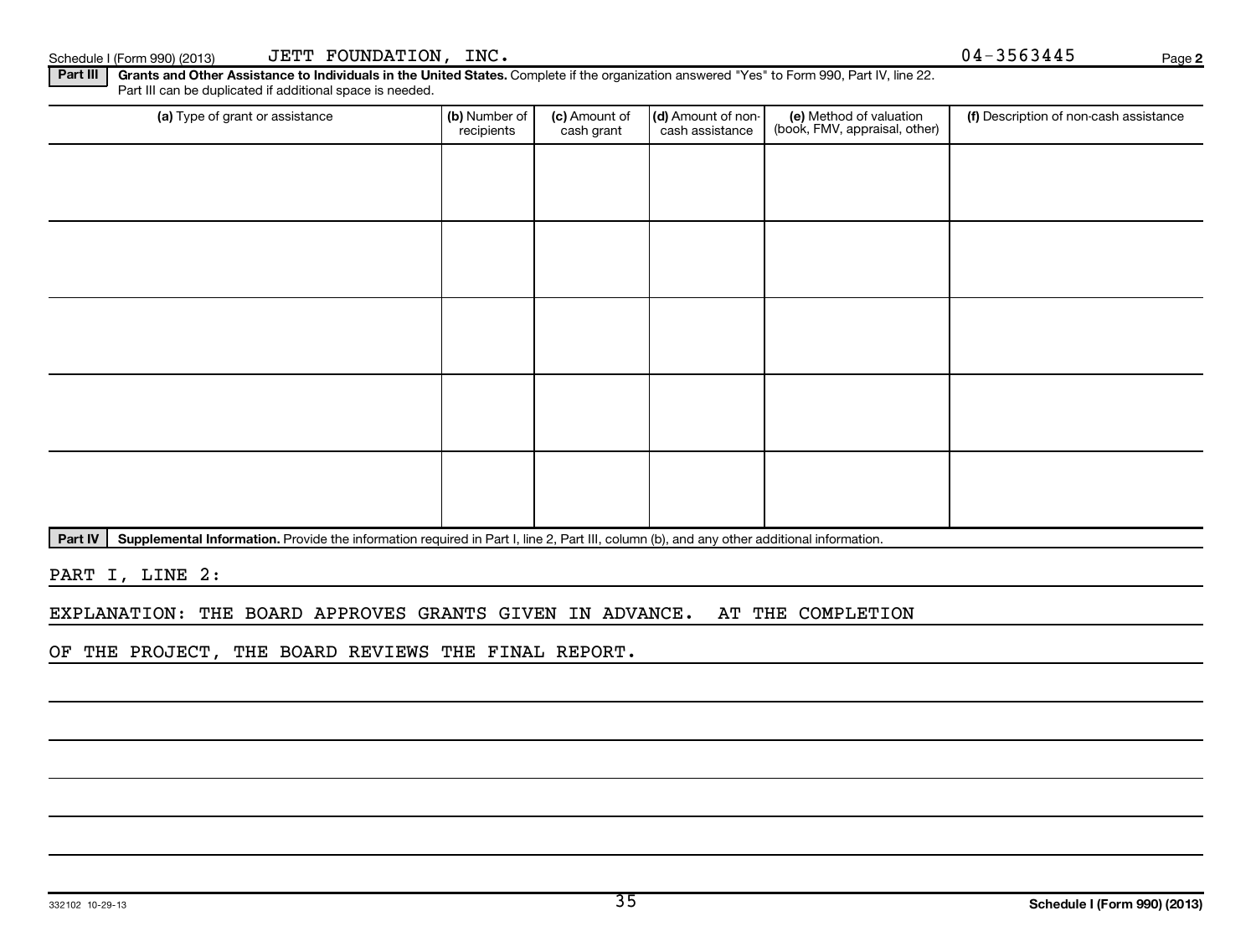**(Form 990 or 990-EZ)**

**Complete to provide information for responses to specific questions on Form 990 or 990-EZ or to provide any additional information. | Attach to Form 990 or 990-EZ. SCHEDULE O Supplemental Information to Form 990 or 990-EZ 2013**

**Information about Schedule O (Form 990 or 990-EZ) and its instructions is at www.irs.gov/form990.** 

Department of the Treasury Internal Revenue Service Name of the organization

JETT FOUNDATION, INC. 04-3563445

**Employer identification number**

OMB No. 1545-0047

**Open to Public Inspection**

FORM 990, PART III, LINE 4A, PROGRAM SERVICE ACCOMPLISHMENTS:

LEVERAGING RESEARCH COLLABORATIONS:

THE JETT FOUNDATION HAS ALWAYS, AND CONTINUES TO SUPPORT RESEARCH IN A

VARIETY OF WAYS INCLUDING, BUT NOT LIMITED TO, ADVOCATING FOR AND

FACILITATING DONATIONS FROM OTHER NONPROFIT ORGANIZATIONS.

THE ORGANIZATION HAS BEEN ACTING AS A GRANT MANAGEMENT SERVICE TO

FACILITATE FUNDS FROM OTHER FOUNDATIONS. THE JETT FOUNDATION

STRATEGICALLY LINKS NONPROFITS WITH RESEARCH FUNDING OPPORTUNITIES

HELPING TO MOVE THE BEST RESEARCH FORWARD AS FAST AS POSSIBLE. THESE

FINANCIAL STATEMENTS DO NOT REFLECT THE RESULTS OF THESE BENEFICIAL

RESEARCH RELATIONSHIPS. FOR EXAMPLE, THE DUCHENNE DASHBOARD HAS RAISED

\$2,440,000 IN RESEARCH THROUGH 2013.

FORM 990, PART III, LINE 4C, PROGRAM SERVICE ACCOMPLISHMENTS:

WITH DUCHENNE.

GALS FOR CAL:

A SUPPORT GROUP FOR MOTHERS OF CHILDREN WITH DUCHENNE THAT HAS

MULTIPLIED TO OVER 100 WOMEN CONNECTED THROUGH FRIENDSHIP, WHO ARE

DEDICATED TO RAISING AWARENESS AND FUNDS FOR DUCHENNE MUSCULAR

DYSTROPHY.

332211 09-04-13 LHA For Paperwork Reduction Act Notice, see the Instructions for Form 990 or 990-EZ. Schedule O (Form 990 or 990-EZ) (2013) 36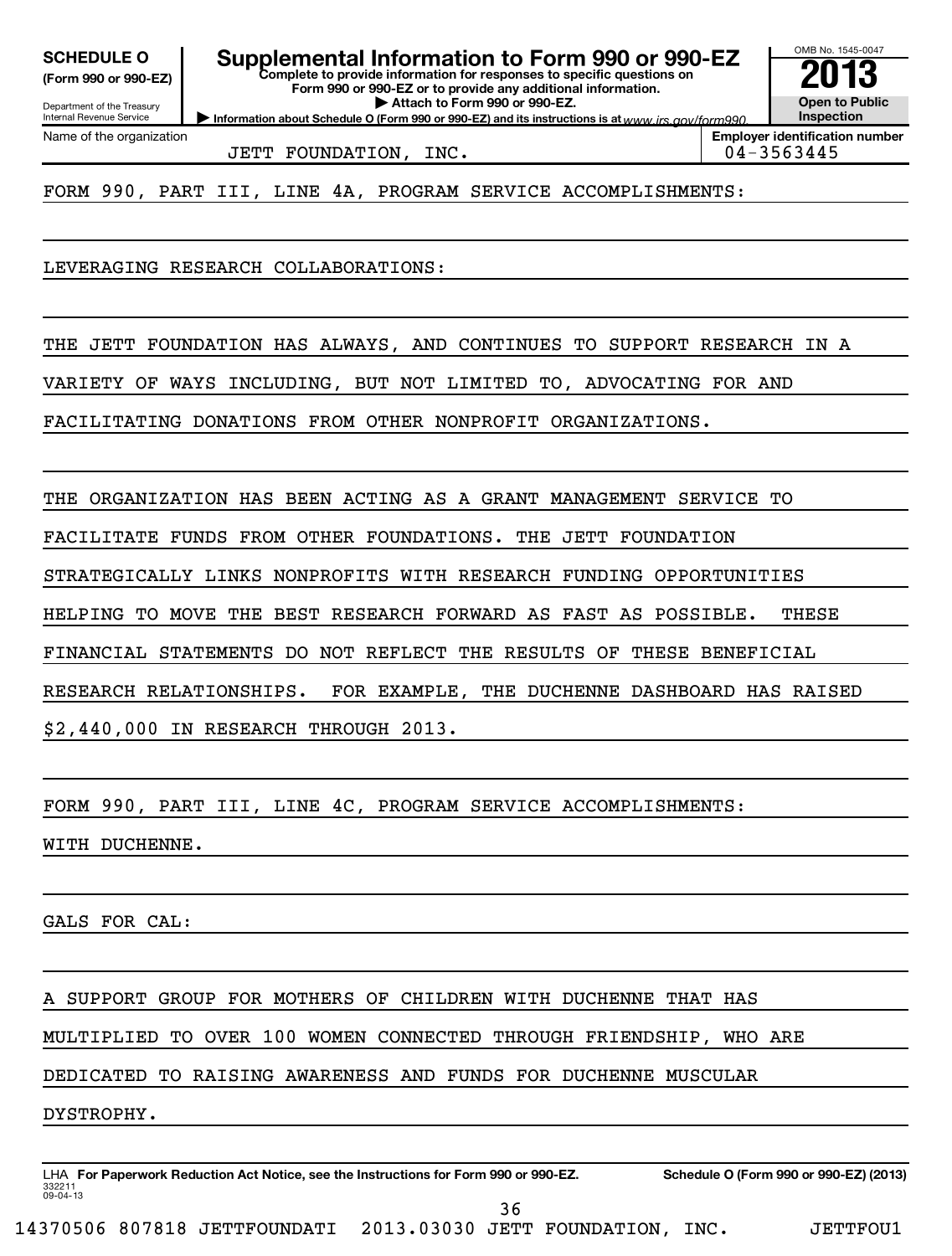| Schedule O (Form 990 or 990-EZ) (2013)                                | Page 2                                              |
|-----------------------------------------------------------------------|-----------------------------------------------------|
| Name of the organization<br>JETT FOUNDATION, INC.                     | <b>Employer identification number</b><br>04-3563445 |
| FORM 990, PART VI, SECTION B, LINE 11:                                |                                                     |
| EXPLANATION: THE GOVERNING BODY REVIEWS THE FORM 990 FOR ACCURACY AND |                                                     |
| COMPLETENESS BEFORE BEING FILED WITH THE INTERNAL REVENUE SERVICE.    |                                                     |
| FORM 990, PART VI, SECTION B, LINE 12C:                               |                                                     |
| EXPLANATION: THE ORGANIZATION'S GOVERNING BODY REOUIRES AN ANNUAL     |                                                     |

DECLARATION FROM ALL BOARD MEMBERS AND SENIOR MANAGEMENT AS TO THE EXISTENCE AND DISCLOSURE OF ANY POTENTIAL CONFLICTS OF INTEREST. THE BOARD MEMBERS SIGN A DISCLOSURE STATEMENT. ANY POTENTIAL CONFLICTS ARE DISCUSSED BY THE DIS-INTERESTED BOARD MEMBERS, WHILE THE PARTY IN POTENTIAL CONFLICT IS REQUIRED TO LEAVE THE ROOM. BOARD MEETING MINUTES WILL DOCUMENT THE DISCUSSION AND DECISION MAKING PROCESS. IN THE EVENT OF A POTENTIAL CONFLICT, PROCEDURES TO OBTAIN COMPETITIVE BIDS AND DILIGENCE ON FAIR

MARKET VALUE WILL BE ESTABLISHED.

FORM 990, PART VI, SECTION B, LINE 15:

EXPLANATION: THE ORGANIZATION'S GOVERNING BODY REVIEWS SALARY DATA, MARKET CONDITIONS AND OTHER APPLICABLE DATA FOR DETERMINING THE COMPENSATION OF THE CEO AND KEY EMPLOYEES WHEN NECESSARY.

37

FORM 990, PART VI, SECTION C, LINE 19:

EXPLANATION: UPON REQUEST

332212 09-04-13

**Schedule O (Form 990 or 990-EZ) (2013)**